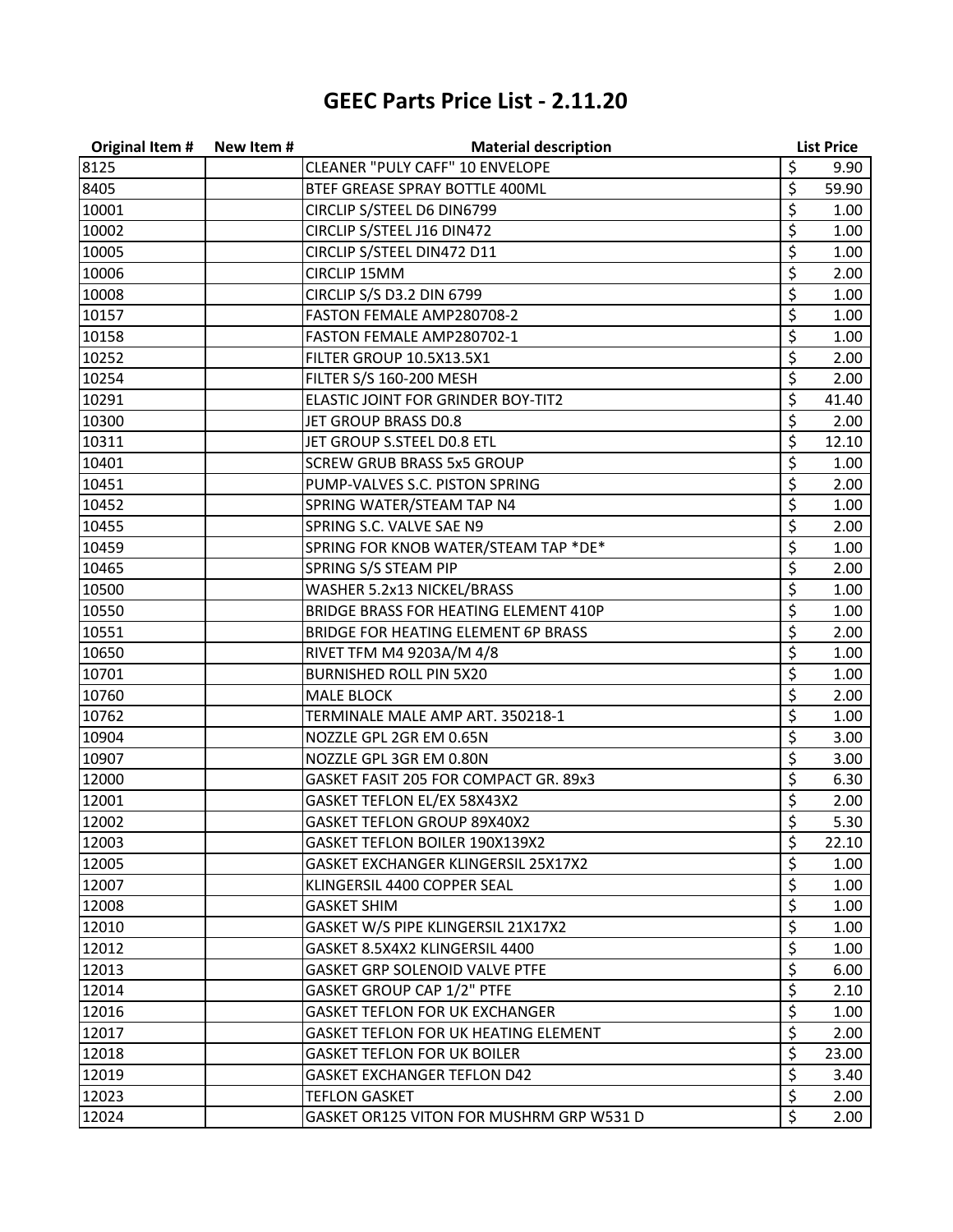| 12025 | <b>TEFLON GASKET</b>                          | \$               | 3.80              |
|-------|-----------------------------------------------|------------------|-------------------|
| 12100 | GASKET COPPER 1/4 18.7X13.2X2                 | \$               | 2.00              |
| 12101 | GASKET COPPER 3/8 22X17X3                     | \$               | 2.00              |
| 12102 | <b>GASKET COPPER LEVER GROUP</b>              | \$               | 1.00              |
| 12105 | GASKET 1/2                                    | \$               | 2.00              |
| 12151 | GASKET COPPER SAE DOSIER 13X10.2X1.5          | \$               | 1.00              |
| 12153 | GASKET COPPER 1/4 17X13.3X1.5                 | \$               | 1.00              |
| 12154 | GASKET COPPER 3/8 22X17X1.5                   | \$               | 1.00              |
| 12155 | GASKET COPPER 8.5X5X1                         | \$               | 1.00              |
| 12156 | <b>GASKET</b>                                 | \$               | 1.00              |
| 12158 | GASKET, CU 26x20.5x2 WATER/STEAM TAP (OL      | \$               | 2.00              |
| 12200 | GASKET RUBBER LEVEL 16X10X8                   | \$               | 2.00              |
| 12201 | <b>GASKET GROUP LEVER PISTON</b>              | \$               | 2.40              |
| 12203 | GASKET RUBBER 15X4X4                          | \$               | 2.00              |
| 12204 | GASKET W/S TAP RUB. 12.5X7.5X9                | \$               | 1.00              |
| 12205 | <b>GASKET GACO RUBBER DEO56</b>               | \$               | 2.00              |
| 12216 | GASKET FILTER HOLDER 66X56X5.5                | \$               | 2.00              |
| 12217 | GASKET FILTER HOLDER 72X56X8                  | \$               | 2.00              |
| 12219 | GASKET FILTER HOLDER 66X56X6                  | \$               | 2.00              |
| 12227 | GASKET FILTER HOLDER WE 73.5x57.5x8 WE A      | \$               | 2.00              |
| 12228 | GROUP UNDERCUP SEAL 73.5x57.8x8.5             | \$               | 2.00              |
| 12230 | <b>GASKET FOR POD</b>                         | \$               | 3.20              |
| 12300 | GASKET O-RING 113 NBR/70                      | \$               | 1.00              |
| 12301 | GASKET O-RING LEVER GROUP 162                 | \$               | 1.00              |
| 12302 | GASKET O-RING LEVER GROUP 161                 | \$               | 1.00              |
| 12303 | GASKET O-RING CAP 119                         | \$               | 1.00              |
| 12304 | GASKET O-RING BREW GROUP 70 SHORE             | \$               | 2.00              |
| 12305 | GASKET O-RING GROUP SOLENOID VALVE 70SH       | \$               | 1.00              |
| 12306 | GASKET O-RING 02037 9.25X1.78                 | \$               | 1.00              |
| 12311 | <b>GASKET</b>                                 | \$               | 1.00              |
| 12312 | <b>GASKET O-RING AUTO WATER REFILL FILTER</b> | $\overline{\xi}$ | 1.00              |
| 12313 | GASKET OR 2018 SAE 4.47x1.78 SCNR             | \$               | 1.00              |
| 12315 | O-RING FLOW METER 28.2 X 1.78 VITRON          | \$               | 2.00              |
| 12316 | <b>GASKET OR 4150 SILICON</b>                 | \$               | 2.00              |
| 12324 | GASKET OR 36x2.9 FOR RING NUT TIT2            | \$               | 7.50              |
| 12326 | GASKET O-RING 70SH 8x2 CAPP. HNBR             | \$               | 2.00              |
| 12329 | GASKET 9-RING 2031 HNBR7.66xW1.78             | \$               | 1.00              |
| 12402 | GASKET 4400 KLINGERSIL 13X5                   | \$               | 1.00              |
| 12410 | <b>GASKET X WATER SOFTNER CAP</b>             | \$               | 2.50              |
| 12609 | GASKET O-RING 118 13.94X2.62                  | \$               | 1.00              |
| 12661 | O RING STEAM PIPE                             | \$               | 2.00              |
| 12662 | GASKET ALL. FOR STEAM NOZZLE D.10 DIV.        | \$               | 1.00 <sub>1</sub> |
| 15003 | DRAIN TRAY CK-CKE COMPACT                     | \$               | 33.50             |
| 15004 | PLASTIC DRAIN BASIN MINI NOVA                 | \$               | 23.90             |
| 15007 | ANGLE LEFT PLASTIC COMPACT                    | \$               | 3.00              |
| 15008 | ANGLE RIGHT PLASTIC COMPACT                   | \$               | 3.00              |
| 15009 | ANGLE CENTRAL PLAST COMPACT                   | $\overline{\xi}$ | 3.00              |
| 15019 | UPPER ABS PLASTIC BODY WE                     | \$               | 73.50             |
| 15024 | WATER REFIL TANK COVER COMPACT CK-CKE-CK      | \$               | 8.10              |
| 15026 | UPPER SHELL BLACK COMPACT CK-CKE-CKP-CKP      | \$               | 88.10             |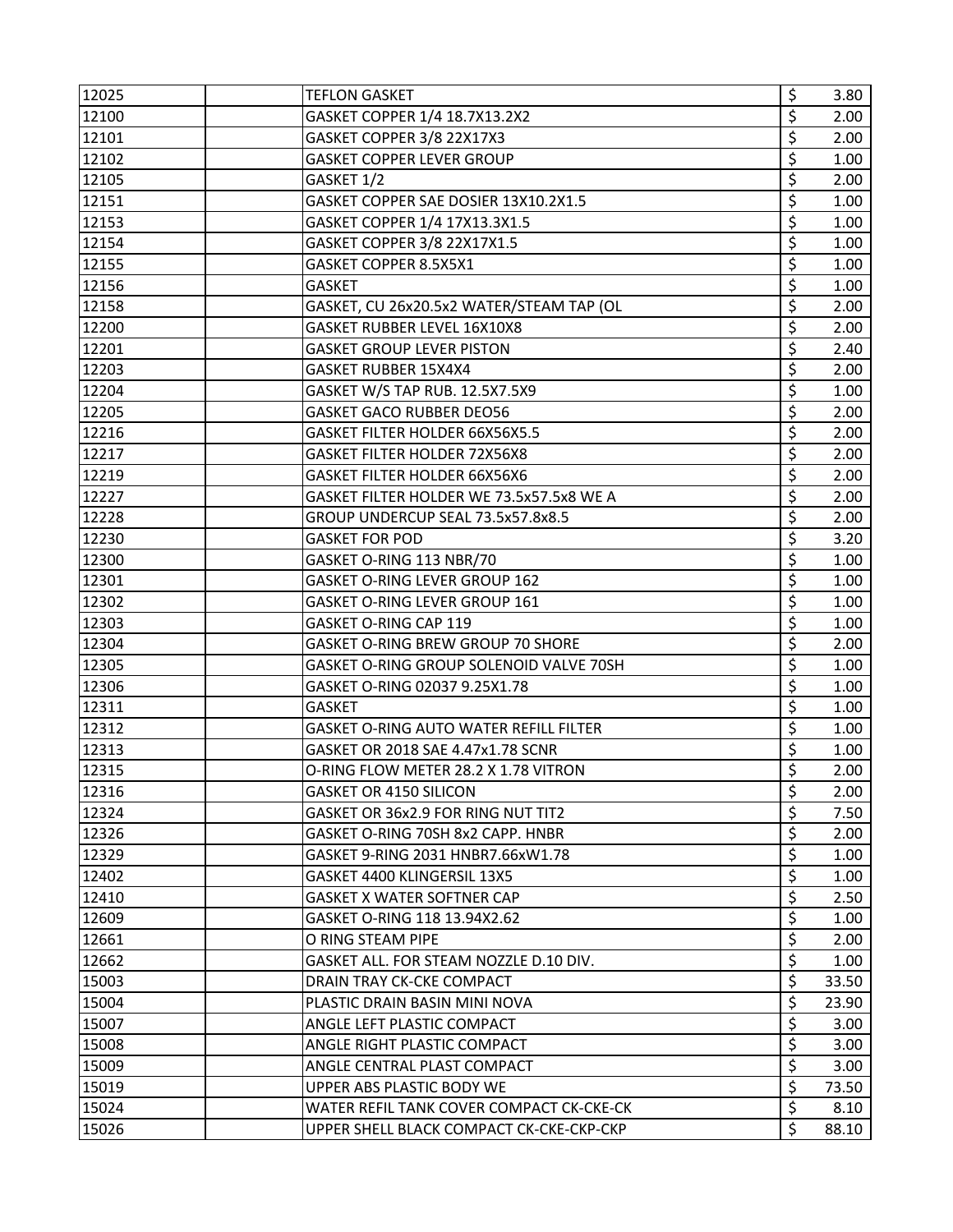| 15037 | <b>CONNECTOR FEMALE 2 WAYS - BLACK</b>          | \$<br>1.00              |
|-------|-------------------------------------------------|-------------------------|
| 15038 | <b>CONNECTOR FEMALE 4 WAYS - GREEN</b>          | \$<br>2.00              |
| 15039 | <b>CONNECTOR FEMALE 6 WAYS - GREEN</b>          | \$<br>2.00              |
| 15055 | STICKY SIDEBURN 19*19 3M                        | \$<br>1.00              |
| 15100 | <b>RUBBER LOWER SHOCK ABSORBER</b>              | \$<br>2.00              |
| 15101 | <b>RUBBER UPPER SHOCK ABSORBER</b>              | \$<br>2.00              |
| 15104 | <b>SHOCK ABSORBER</b>                           | \$<br>2.60              |
| 15105 | RUBBER SHOCK ABSORB WATERCOOLED MOTOR           | \$<br>2.00              |
| 15139 | RED POLYURETHANE PROTECTION SHEATH D.6 U        | \$<br>3.00              |
| 15140 | RED POLYURETHANE PROTECTION SHEATH D.10         | \$<br>5.10              |
| 15251 | <b>KNOB STEAM TAP RIO</b>                       | \$<br>3.00              |
| 15252 | <b>TAP KNOB</b>                                 | \$<br>2.00 <sub>1</sub> |
| 15253 | KNOB HOT WATER VALVE LADY VALLY                 | \$<br>4.40              |
| 15254 | KNOB STEAM VALVE LADY VALLY                     | \$<br>4.40              |
| 15259 | KNOB FOR LEVER UNIT GROUP PRIMA                 | \$<br>3.70              |
| 15264 | <b>KNOB WATER TAP ARGENTA</b>                   | \$<br>2.90              |
| 15265 | <b>KNOB STEAM TAP ARGENTA</b>                   | \$<br>2.90              |
| 15271 | KNOB MAIN SWITCH CMA/WE                         | \$<br>2.00              |
| 15272 | <b>STEAM TAP KNOB WE NOVA</b>                   | \$<br>2.90              |
| 15273 | WATER TAP KNOB WE NOVA                          | \$<br>2.90              |
| 15275 | KNOB STEAM TAP WE/LS/WF/WK                      | \$<br>2.90              |
| 15276 | KNOB WATER TAP WE/LS/WF/WK                      | \$<br>2.90              |
| 15290 | SPOON MEASURING 6"                              | \$<br>2.00              |
| 15295 | CLIP PLASTIC FOR STEAM WAND                     | \$<br>2.00              |
| 15321 | ADJUSTABLE FOOT H88/102 MODEL 03                | \$<br>7.60              |
| 15420 | TAMPER COFFEE PLASTIC                           | \$<br>2.00              |
| 15426 | <b>BRUSH GROUP HEAD CLEANING</b>                | \$<br>4.80              |
| 15457 | HOSE WIRED 1FITTING FF 1/8 L=85CM COMPAC        | \$<br>24.30             |
| 15480 | PLASTIC CAP D16 DP/625                          | \$<br>0.50              |
| 15481 | PLASTIC CAP D11,1                               | \$<br>1.00              |
| 15486 | PLAS. CAP D 24.7                                | \$<br>2.00              |
| 15502 | TRAY DRAIN ROUND 80MM                           | \$<br>2.70              |
| 15505 | <b>FAN FOR DOSER</b>                            | \$<br>12.80             |
| 17010 | HEATING ELEMENT 1 GR 110V 1500W WE              | \$<br>67.70             |
| 17011 | HEATING ELEMENT 1 GR 220/240V 1500W             | \$<br>64.30             |
| 17012 | <b>HEATING ELEM.1GR 6P WE 230/380V 2700W 6P</b> | \$<br>80.00             |
| 17016 | HEATING ELEM. 1GR 6P WE 120V 2700W              | \$<br>59.90             |
| 17022 | HEATING ELEMENT CUPS WARMER 2 GROUP 200W        | \$<br>52.10             |
| 17507 | CART. HEAT ELEMENT 6.5x50 230V 150W GRP         | \$<br>51.00             |
| 18043 | CONTROL BOX ELECTR. COMPACT 110V MFC2S          | \$<br>117.70            |
| 18079 | CONTROL BOX ELECTR. 220V UL 1/2/3 GR.           | \$<br>296.60            |
| 18110 | CONNECTOR MPM PG9 C18209N21                     | \$<br>3.20              |
| 18111 | CONNECTOR AWR MPM PG6 C12209N21                 | \$<br>3.30              |
| 18112 | CONNECTOR DOSER MPM PG3 C19207N62               | \$<br>3.70              |
| 18135 | <b>RED SWITCHER BIPOLAR</b>                     | \$<br>4.70              |
| 18230 | SWITCH GROUP ROUND SP6018C1G                    | \$<br>5.50              |
| 18245 | PUSH BUTTON ROUND SPL 60-6001801                | \$<br>4.50              |
| 18249 | PROGRAM SWITCH LB2800'S LEVER SWITCH FOR        | \$<br>10.00             |
| 18260 | SWITCH GROUP RED 125/220V                       | \$<br>3.30              |
| 18262 | <b>GROUP SWITCH BIPOLAR</b>                     | \$<br>3.40              |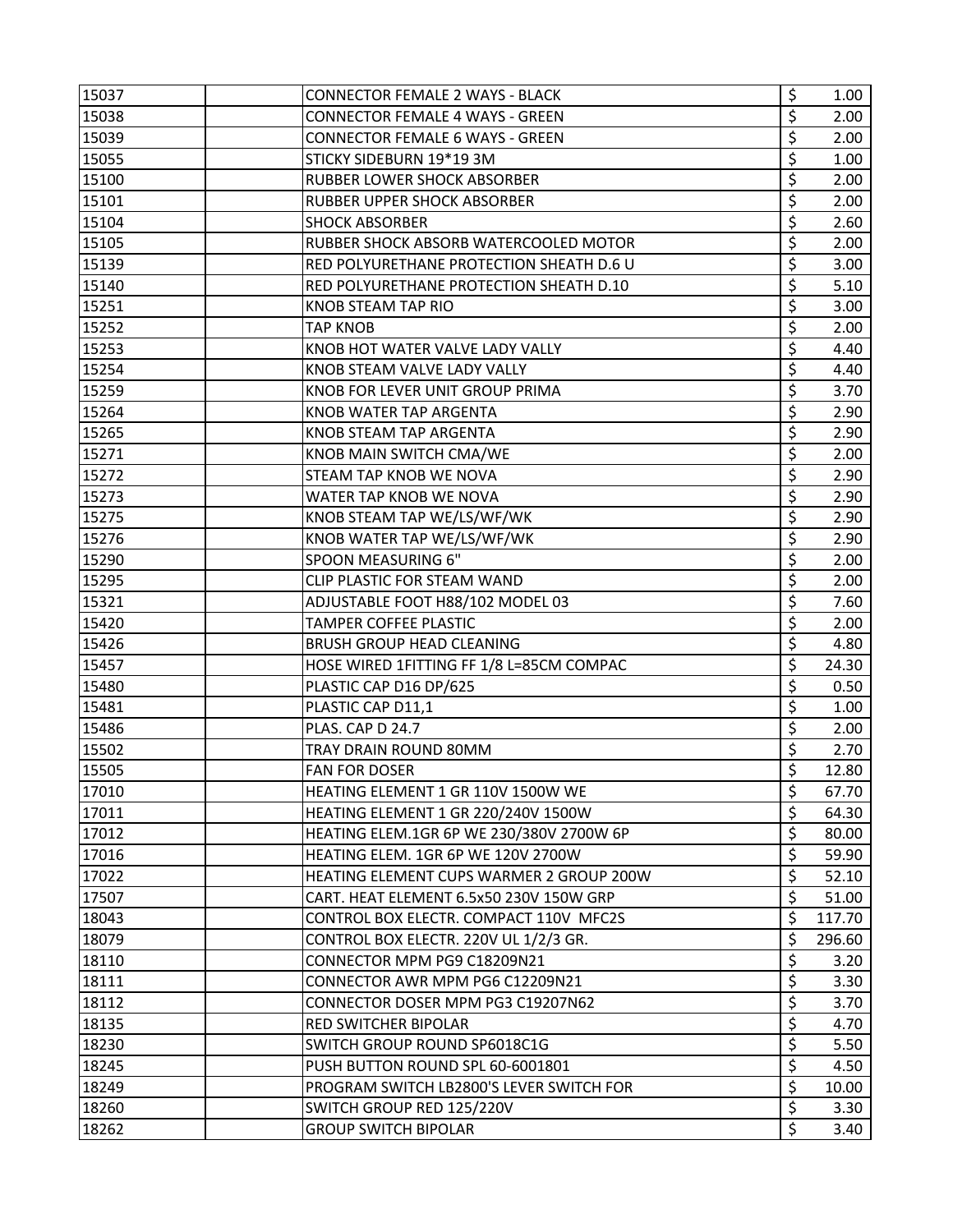| 18263 | SWITCH LUM SIG825082770G                 | \$               | 3.20   |
|-------|------------------------------------------|------------------|--------|
| 18268 | RED BIPOLAR SWITCH B417B19000000         | \$               | 4.00   |
| 18301 | MOTOR RPM 220V UL                        | \$               | 234.10 |
| 18307 | MOTOR RPM 110V UL                        | \$               | 243.50 |
| 18320 | GRINDER MOTOR ZEC 230 V                  | \$               | 427.80 |
| 18349 | MININOVA TOUCH PAD WE GREY 4T            | \$               | 58.80  |
| 18354 | TOUCH PAD 4T+1 MICRO                     | \$               | 85.50  |
| 18357 | TOUCH PAD 5T+1 MICRO WEGA NOVA           | \$               | 142.60 |
| 18359 | TOUCH PAD AT+1 DOSS4                     | \$               | 98.50  |
| 18362 | TOUCH PAD "TH" EVD 220V                  | \$               | 246.00 |
| 18363 | TOUCH PAD "TH" EVD 110V                  | \$               | 260.20 |
| 18365 | TOUCH PAD "TH" SAE/JUN 220V              | \$               | 285.20 |
| 18366 | TOUCH PAD "TH" SAE/JUN 110V              | \$               | 288.80 |
| 18401 | LEVEL REGULATOR 110V RL40 911026         | \$               | 112.30 |
| 18402 | LEVEL REGULATOR RL40 240/240/380V        | \$               | 228.20 |
| 18556 | TRANSFORM 110VA 50/60 220/110 OUTPUT 24  | \$               | 122.70 |
| 18565 | DOSER HEAD OF FLOWMETER FH12             | \$               | 34.20  |
| 19049 | <b>SWITCH COVER B4/PRT1</b>              | \$               | 2.00   |
| 19050 | CAPACITOR MOTOR 220V 10MF                | \$               | 5.90   |
| 19051 | CAPACITOR MOTOR 110V 20MF                | \$               | 9.50   |
| 19056 | CAPACITOR GRINDER 110V 30MF              | \$               | 80.20  |
| 19059 | CAPACITOR GRINDER 110V 30MF M34D         | \$               | 68.90  |
| 19061 | CAPACITOR-COFFEE GRINDER 16.5            | \$               | 9.60   |
| 19063 | CAPACITOR RPM 230V *UL* MOTOR 10mF       | \$               | 17.00  |
| 19101 | <b>FUSE OMEGA 5 X 20 2A SF 520220</b>    | \$               | 1.00   |
| 19102 | FUSE OMEGA 5X20 6.3A ST520263 OMEGA      | \$               | 2.00   |
| 19103 | FUSE 5X20 6.3A ST520263 OMEGA            | \$               | 2.00   |
| 19104 | FUSE OMEGA 5X20 T-10A                    | \$               | 2.00   |
| 19107 | FUSE OMEGA 5x20 T-250mA                  | \$               | 2.00   |
| 19109 | FUSE 3AG-T8A CSA/UL 6.3x32MM             | \$               | 3.80   |
| 19122 | FUSE HOLDER P2300 10A 250V OMEGA         | \$               | 2.80   |
| 19123 | <b>FUSE HOLDER 15A</b>                   | \$               | 4.40   |
| 20100 | MEMBRANE TOUCH PAD CMA                   | \$               | 42.40  |
| 20252 | PROBE LEVEL COMPACT L255 900052          | \$               | 12.90  |
| 20304 | SAFETY CUT-OUT 135G 32455RFJL4U24G3      | \$               | 13.20  |
| 20306 | THERMOSTAT PROBE NTC ES 13               | \$               | 24.30  |
| 20314 | THERMOSTAT IMIT 90G 2.5A 220V UL         | \$               | 43.60  |
| 20353 | NON RETURN VALVE AL GR 30353             | \$               | 10.90  |
| 20354 | VALVE TO CLOSE AUTO *OLD STYLE WATER REF | \$               | 10.00  |
| 20366 | SELF-PRIMER BRASS VALVE                  | \$               | 91.10  |
| 21004 | LIGHT PILOT UL/CSA 110V                  | \$               | 2.00   |
| 21024 | LED D5 RED                               | \$               | 7.10   |
| 21026 | LED D-5 GREEN                            | $\overline{\xi}$ | 7.10   |
| 21030 | LIGHT PILOT UL/CSA 250V                  | \$               | 2.00   |
| 21101 | PRESSURE GAUGE 3 ATM "B"                 | \$               | 21.70  |
| 21102 | PRESSURE GUAGE 16 ATM PRATIC             | \$               | 23.90  |
| 21200 | LEVEL INDICATOR OVE/TUV                  | \$               | 2.00   |
| 21202 | <b>LEVEL INDICATOR</b>                   | \$               | 2.00   |
| 21274 | TIMER DT/3 220V/240V                     | \$               | 356.50 |
| 21300 | SIGHT GLASS SHORT 11X8X17                | Ś                | 3.40   |
|       |                                          |                  |        |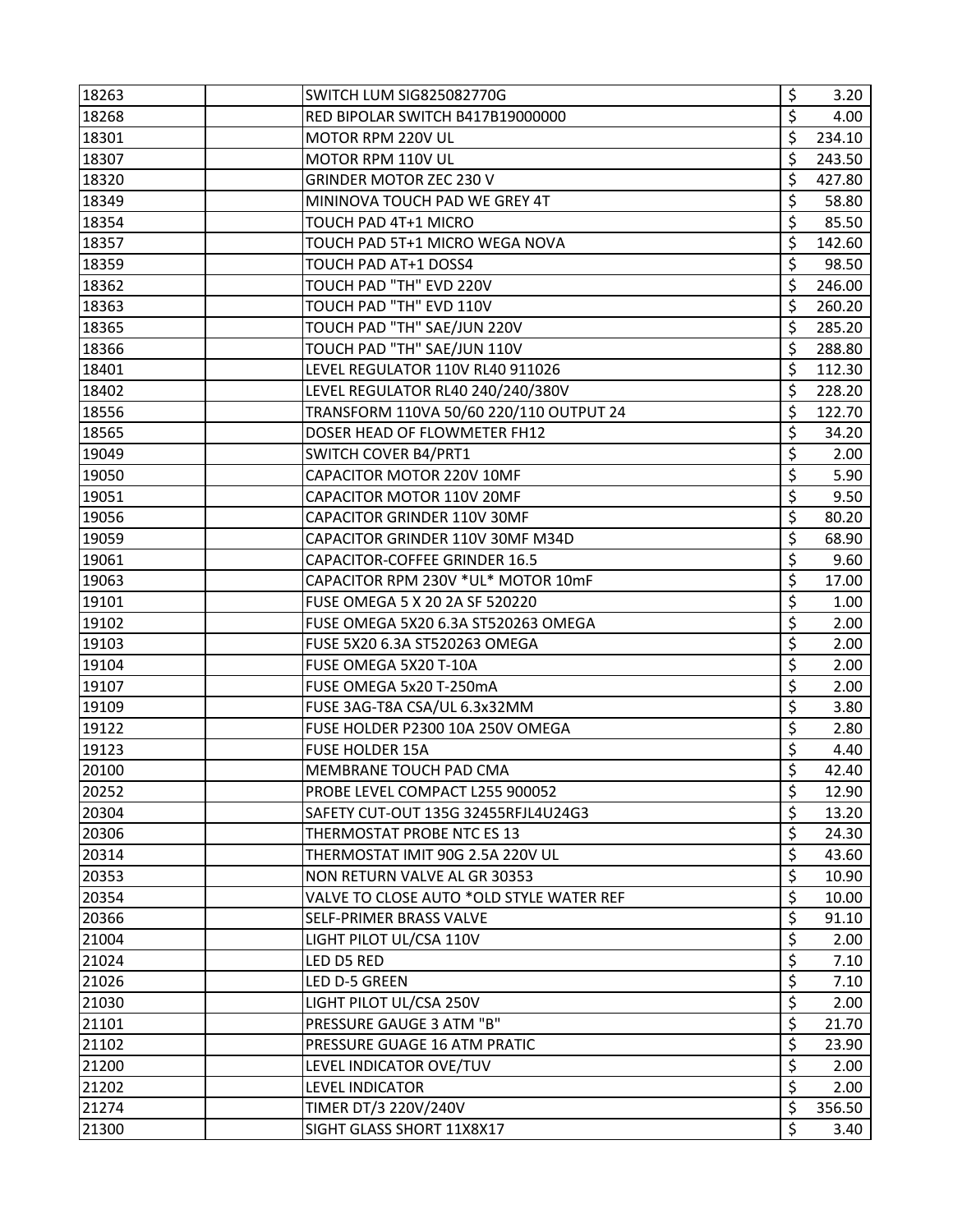| 22001 | CABLE FEEDING GAS/SIT 0028510                | \$                              | 5.60   |
|-------|----------------------------------------------|---------------------------------|--------|
| 22560 | CABLE GRP LEFT DISPLAY EKO                   | \$                              | 18.40  |
| 22561 | CABLE GRP RIGHT DISPLAY EKO                  | \$                              | 10.70  |
| 22562 | <b>CABLE DISPLAY EKO</b>                     | \$                              | 149.80 |
| 22608 | CABLE TOUCH PAD 2CF.CM80 891857              | \$                              | 7.80   |
| 22609 | CABLE TOUCH PAD 2CF.CM140 89                 | \$                              | 7.10   |
| 22625 | 1/2 CABLE TIMEOUT UNIT                       | \$                              | 7.80   |
| 22627 | CONNECTOR 80 CM FOR PUSH BUTTON PANEL        | \$                              | 7.10   |
| 22628 | <b>CABLE FOR PUSH BUTTON PANEL</b>           | \$                              | 8.60   |
| 22858 | CABLE A.W.R 1-4 GR ER NEW LUCIFER            | \$                              | 24.50  |
| 23029 | STEEL NUT M3                                 | \$                              | 1.00   |
| 23049 | NUT BRASS M8 UNI 5587                        | \$                              | 0.50   |
| 23050 | NUT BRASS M3 UNI 5587                        | \$                              | 1.00   |
| 23052 | NUT BRASS M10 5587                           | \$                              | 2.00   |
| 23055 | NUT SPOUT-CUTTING M+F COMPACT                | \$                              | 9.30   |
| 23057 | NUT BLIND S/S M6                             | \$                              | 1.00   |
| 23060 | NUT CAGE M8 SP 1.6/3MM FE/ZN                 | \$                              | 1.00   |
| 23065 | NUT +1/8 HOSE CONNECTION                     | \$                              | 7.10   |
| 23100 | SCREW SIDE FIXING FE/Z                       | \$                              | 2.30   |
| 23133 | STUD BOLT M8x30                              | $\overline{\xi}$                | 2.00   |
| 23201 | CONNECTOR ELBOW D.6.2 1/4                    | \$                              | 3.10   |
| 23202 | ELBOW D8.2 3/8X1/4 BRASS CONNECTOR           | \$                              | 4.50   |
| 23203 | CONNECTOR ELBOW 1/4 X 1/4 D6.2               | \$                              | 3.80   |
| 23206 | CONNECTOR ELBOW D10 3/8 X 1/8                | \$                              | 4.20   |
| 23207 | CONNECTOR ELBOW D4 1/8 X 1/8                 | \$                              | 4.40   |
| 23217 | <b>CONNECTOR D10 3/8 X 1/8</b>               | \$                              | 4.30   |
| 23261 | WASHER STEEL D4 INDENTED                     | \$                              | 1.00   |
| 23267 | WASHER ELASTIC D10 DIN13                     | $\overline{\boldsymbol{\zeta}}$ | 1.00   |
| 23271 | WASHER S/STL GROVER D8 175                   | \$                              | 1.00   |
| 23311 | SCREW S/S TC 4 X 10                          | \$                              | 1.00   |
| 23317 | SCREW SW TC 5x10 UNI8112                     | \$                              | 1.00   |
| 23330 | SCREW TC INOX M5 X 10                        | \$                              | 1.00   |
| 23331 | <b>SCREW TPS TCR M5X16 S.STEEL</b>           | \$                              | 1.00   |
| 23402 | SCREW S/S TC 4 X 10                          | \$                              | 1.00   |
| 23403 | SCREW S/S TE 4 X 12                          | $\overline{\xi}$                | 1.00   |
| 23420 | SCREW BRASS TE 6X12 NICKEL PLATED            | \$                              | 2.00   |
| 23451 | SCREW TGS M4 X 20                            | \$                              | 1.00   |
| 23503 | <b>SCREW, STEEL TPS 4X8</b>                  | \$                              | 1.00   |
| 23510 | SCREW S/S TPS 5X14                           | \$                              | 1.00   |
| 23514 | <b>SCREW STAINLESS STEEL FLATHEAD 5 X 20</b> | \$                              | 1.00   |
| 23550 | <b>SCREW S/S TCCE 4X8</b>                    | \$                              | 1.00   |
| 23551 | SCREW S/S TCCE 4X12                          | \$                              | 1.00   |
| 23552 | SCREW S/S TCCE 5X10                          | $\overline{\xi}$                | 1.00   |
| 23553 | SCREW S/S TCCE 5X16                          | \$                              | 1.00   |
| 23554 | SCREW S/S TCCE 8X16                          | \$                              | 1.00   |
| 23555 | SCREW S/S TCCE 8X25                          | \$                              | 1.00   |
| 23556 | SCREW S/S TCCE 10X20                         | \$                              | 0.50   |
| 23560 | SCREW S/S TCCE 4X16                          | \$                              | 1.00   |
| 23562 | <b>SCREW S/S TCEI 5x8</b>                    | $\overline{\xi}$                | 1.00   |
| 23563 | SCREW STEEL TCCE 4x6 UNI 5931                | \$                              | 1.00   |
|       |                                              |                                 |        |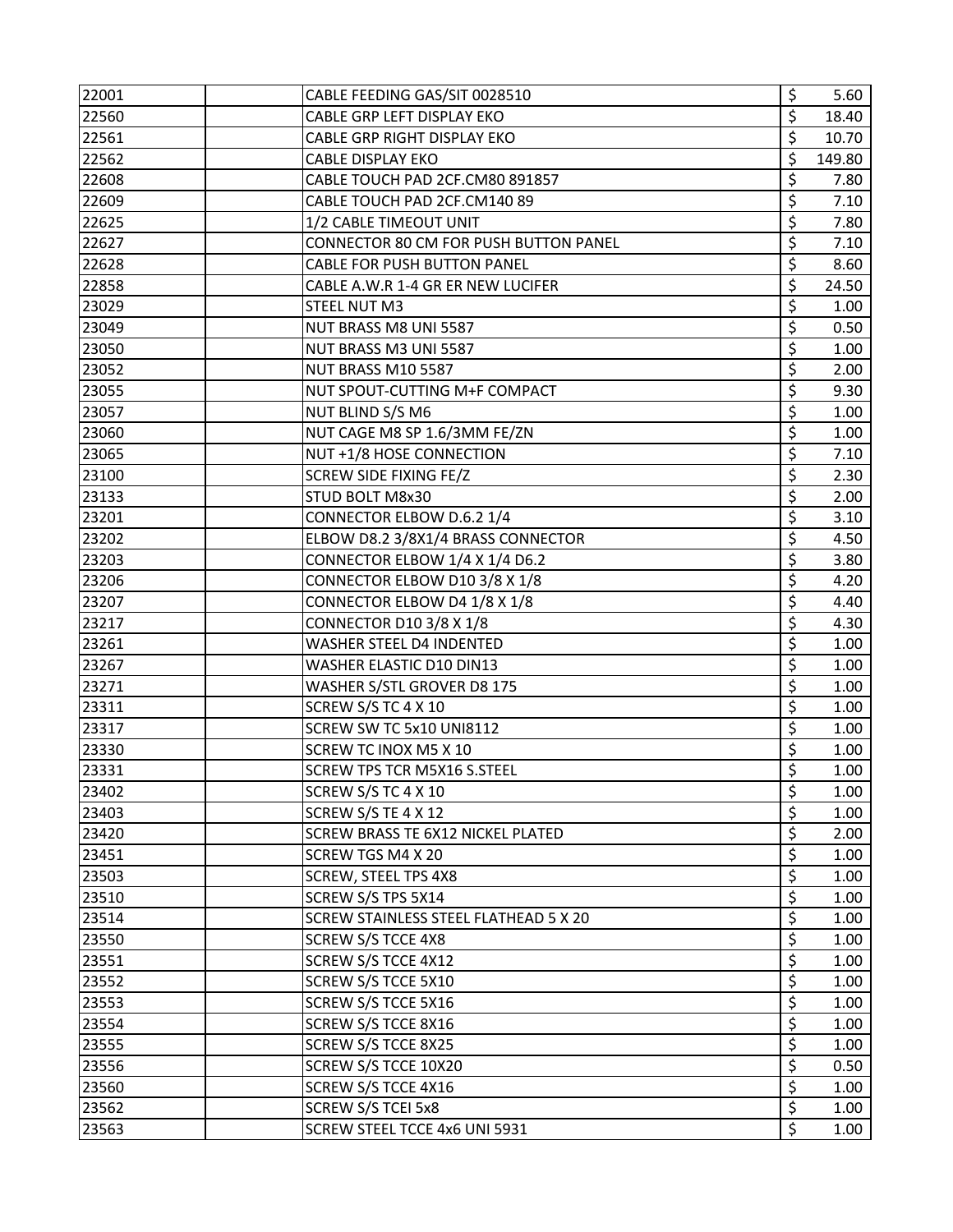| 23566 | STEEL SCREW TCEI 5X35                    | \$<br>1.00   |
|-------|------------------------------------------|--------------|
| 23590 | <b>SCREW TPSCE 6X25</b>                  | \$<br>1.00   |
| 23700 | <b>SCREW CHROME PLATE M8</b>             | \$<br>3.80   |
| 23703 | <b>SCREW FOR SIDE PANEL D32 M8 BLACK</b> | \$<br>6.20   |
| 23707 | <b>SCREW M8X25 ROUND HEAD</b>            | \$<br>2.00   |
| 23750 | SCREW PLASTIC M6X15 0589.BA01            | \$<br>1.00   |
| 25001 | <b>BEARING LEVER GROUP</b>               | \$<br>4.30   |
| 25050 | <b>BALL LEVER GROUP</b>                  | \$<br>3.90   |
| 25110 | NON RETURN VALVE S.STEEL BALL            | \$<br>2.00   |
| 25309 | TAP SHAFT CHROME                         | \$<br>8.20   |
| 25311 | CHROMED TAP ROD 109L                     | \$<br>7.20   |
| 25312 | <b>CHROMED TAP SHAFT</b>                 | \$<br>9.60   |
| 25315 | SPINDLE WATER PUMP 8 X 35.6              | \$<br>2.00   |
| 25356 | <b>BRASS LOCK NUT 3/8</b>                | \$<br>2.00   |
| 25383 | NUT BRASS 20 X 1.5                       | \$<br>2.80   |
| 25384 | NUT BRASS 26 X 1.5                       | \$<br>2.00   |
| 25392 | NUT 26x1.5 ES32                          | \$<br>21.70  |
| 25395 | <b>NUT PRESSURE GAUGE 1/8</b>            | \$<br>1.00   |
| 25396 | NUT 1/4 THICKNESS 4                      | \$<br>2.00   |
| 25615 | <b>WATER PUMP JUMPER</b>                 | \$<br>3.10   |
| 25628 | <b>SUPPORT SHOWER D36</b>                | \$<br>52.70  |
| 25651 | <b>WASHER BRASS 3/8</b>                  | \$<br>2.00   |
| 25652 | <b>WASHER BRASS D17.8</b>                | \$<br>1.00   |
| 25653 | <b>WASHER SPINDLE 15.4</b>               | \$<br>1.00   |
| 25654 | CHROME PLATED/BRASS WASHER 3/8           | \$<br>2.20   |
| 25655 | <b>WASHER TAP</b>                        | \$<br>1.00   |
| 25680 | CONNECTOR PUMP 3/8xM18x1.5               | \$<br>3.60   |
| 25732 | CONNECTOR 3/8x3/8 + FILTER SEAT          | \$<br>3.40   |
| 25750 | STEEL HOSE REDUCTION D.6 X40.5 HOLE 1.8  | \$<br>9.00   |
| 25762 | NOZZLE STEAM CHROMED                     | \$<br>5.20   |
| 25781 | CAP FEMALE 3/8                           | \$<br>2.40   |
| 25782 | CAP FEMALE 1/4GAS                        | \$<br>2.00   |
| 25789 | CAP BREWING GROUP                        | \$<br>6.90   |
| 25790 | CAP, FEMALE 1/8                          | \$<br>2.00   |
| 26030 | <b>WATER SOFTENER LT.8</b>               | \$<br>133.30 |
| 26031 | <b>WATER SOFTENER LT.12</b>              | \$<br>159.40 |
| 26304 | <b>FLUIDOTEC VIBRATION PUMP 220V</b>     | \$<br>92.70  |
| 26310 | PUMP VIBRATION 110V FLUIDOTEC            | \$<br>85.50  |
| 26315 | PUMP VIBRATION ULKA 120V 60H2            | \$<br>34.40  |
| 27003 | <b>LEVER GROUP SHAFT</b>                 | \$<br>22.10  |
| 27034 | <b>SPOUT 1 CUP STRAIGHT SHORT</b>        | \$<br>15.20  |
| 27050 | SPOUT 3 CUPS OT/NI                       | \$<br>15.30  |
| 27101 | <b>SHOWER LEVER GROUP</b>                | \$<br>17.80  |
| 27102 | <b>SHOWER D36</b>                        | \$<br>7.10   |
| 27103 | <b>SHOWER PLATE D-42 SUPERAUTO</b>       | \$<br>4.40   |
| 27104 | <b>SHOWER GROUP WE STAINLES STEEL</b>    | \$<br>3.70   |
| 27105 | DIFFUSER GRP W 555                       | \$<br>6.80   |
| 27118 | JET CAP                                  | \$<br>6.10   |
| 27119 | DISTRIBUTION GROUP MUSHROOM              | \$<br>39.90  |
| 27120 | <b>DISTRIBUTION GROUP CAP</b>            | \$<br>15.70  |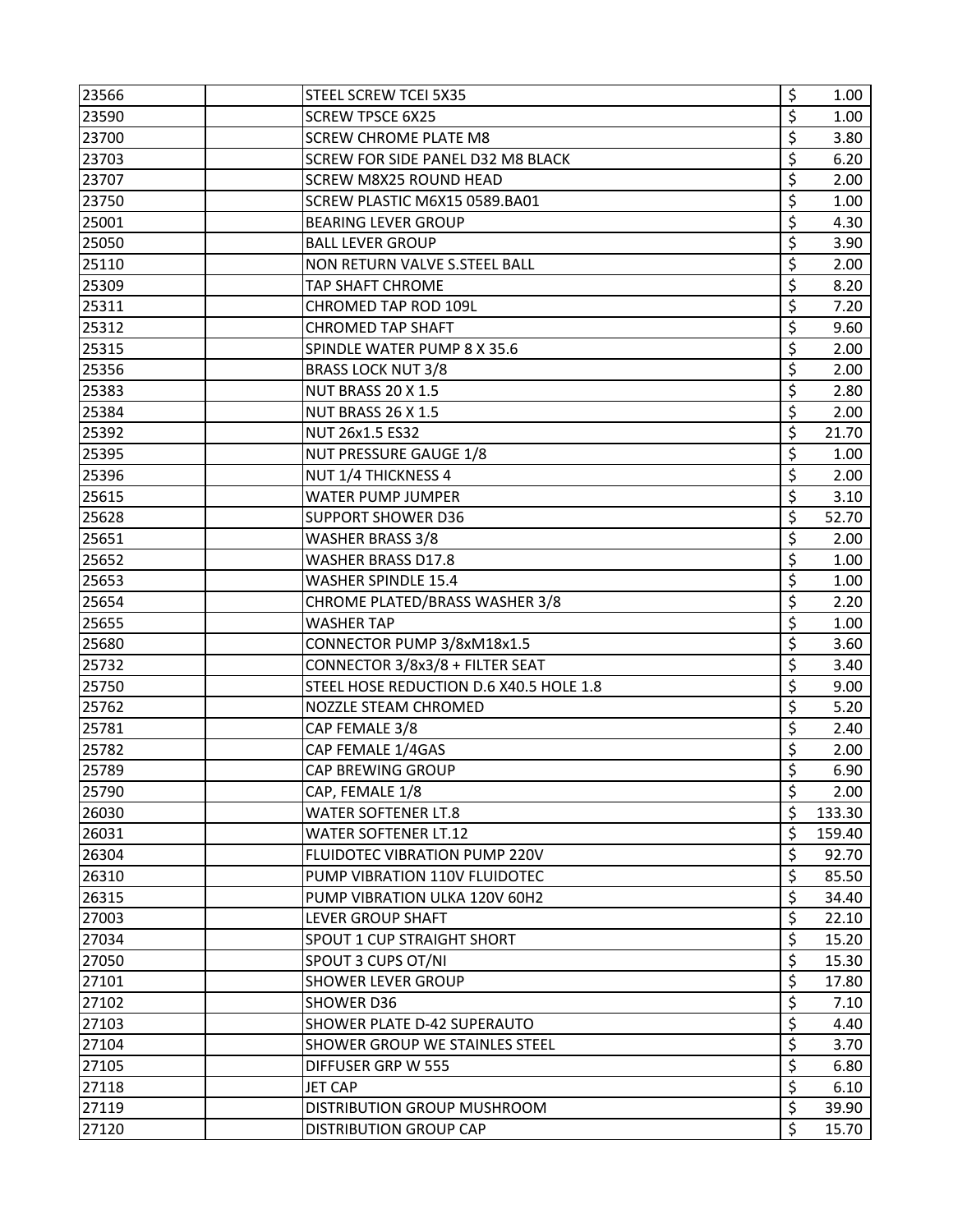| 27142 | FILTER 1 CUP S/S E61 + NOTCH              | \$<br>5.00   |
|-------|-------------------------------------------|--------------|
| 27146 | FILTER 1 CUP S/S 19.5                     | \$<br>5.00   |
| 27171 | FILTER 2 CUPS S/S E/61 + NOTCH            | \$<br>5.00   |
| 27173 | FILTER BLIND S/S                          | \$<br>2.90   |
| 27176 | FILTER 2 CUPS S/S 22 + NOTCH              | \$<br>6.40   |
| 27190 | FILTER 3 CUPS S/S 304/28                  | \$<br>7.70   |
| 27245 | STAINLESS STEEL SPRING PISTON AL1 GROUP   | \$<br>31.40  |
| 27250 | SPRING PISTON S/S LEVER GROUP             | \$<br>54.90  |
| 27254 | SPRING FOR FILTER HOLDER                  | \$<br>1.00   |
| 27255 | SPRING FOR FILTER HOLDER WEGA             | \$<br>1.00   |
| 27300 | PISTON LEVER GROUP                        | \$<br>41.00  |
| 27301 | FORK PIN LEVER GROUP                      | \$<br>7.10   |
| 27302 | BEARING HOLDER PIN LEVER GROUP            | \$<br>5.00   |
| 27304 | <b>FILTER HOLDER</b>                      | \$<br>47.80  |
| 27305 | <b>FILTER HOLDER WEGA</b>                 | \$<br>36.40  |
| 28051 | CYLINDER DOSER M2 PLEXIGLASS              | \$<br>20.40  |
| 28055 | LID DOSER GRINDER M1                      | \$<br>16.10  |
| 28057 | <b>BALL BEARING COFFEE GRINDERM11</b>     | \$<br>47.50  |
| 28060 | ROBUR 3 UPPER BALL BEARING                | \$<br>15.70  |
| 28062 | GEAR GRINDER R2633/1                      | \$<br>3.40   |
| 28100 | DOSER COMPLETE GRINDER M16B MAN           | \$<br>487.60 |
| 28122 | <b>FORK GRINDER M19</b>                   | \$<br>43.80  |
| 28126 | BASE ASSEMBLED DOSER COMPLETE MAZZ. GRIN  | \$<br>137.70 |
| 28162 | <b>SWITCH TIMER GRINDER M22</b>           | \$<br>129.40 |
| 28166 | SWITCH ROTATIVE AUTOMATIC GRINDER         | \$<br>83.60  |
| 28167 | SWITCH ROTATIVE MANUAL GRINDER            | \$<br>69.80  |
| 28213 | GRINDING BURRS 33D FOR MINI E M9 (SET O   | \$<br>19.30  |
| 28215 | GRINDING BURRS 151-A MAYOR M9 (SET OF 2)  | \$<br>132.60 |
| 28216 | GRINDING BURRS R4433 (SET OF 2)           | \$<br>19.30  |
| 28217 | GRINDING BURRS 175DM M100 (SET OF 2) SIN  | \$<br>48.60  |
| 28218 | SPRING DOSING PRESSURE M7                 | \$<br>2.00   |
| 28220 | SPRING FOR DOSER LEVER M19                | \$<br>4.70   |
| 28222 | SPRING FOR GRINDER LEVER R2020            | \$<br>2.00   |
| 28231 | <b>SPRING NIB M22</b>                     | \$<br>3.10   |
| 28233 | SPRING GRINDING CONTROL M12               | \$<br>3.40   |
| 28234 | GRINDING BURRS D63.8 TITANIA/2 (SET OF 2) | \$<br>27.30  |
| 28235 | SPRING, UNION FIXING PIN, ROSSI GRINDER   | \$<br>2.10   |
| 28241 | MEMBRANE R2733                            | \$<br>7.40   |
| 28258 | FOOT M29                                  | \$<br>4.70   |
| 28284 | <b>TAP SOFTENER</b>                       | \$<br>33.50  |
| 28287 | TAMPER, COFFEE KIT MOBILE FOR M GRINDER   | \$<br>186.70 |
| 28302 | <b>STAR MALE GRINDER M8</b>               | \$<br>32.90  |
| 28351 | HOPPER PLEXIGLASS GRINDER M2              | \$<br>43.20  |
| 28355 | BODY DOSER M GRINDER M10B-S1SJ00TUA01     | \$<br>128.30 |
| 28394 | <b>SCREW TO SET DOSE</b>                  | \$<br>17.20  |
| 29036 | WATER ADHESIVE LABEL LAVAZZA KNOB         | \$<br>2.00   |
| 29037 | STEAM ADHESIVE LABEL LAVAZZA KNOB         | \$<br>2.00   |
| 29053 | LABEL "DISPENSE" 40x10mm                  | \$<br>2.00   |
| 29054 | LABEL "BOILER PRESSURE" 40X10 mm          | \$<br>2.00   |
| 29055 | LABEL "DISPENSING PRESSURE" 40X10 mm      | \$<br>2.00   |
|       |                                           |              |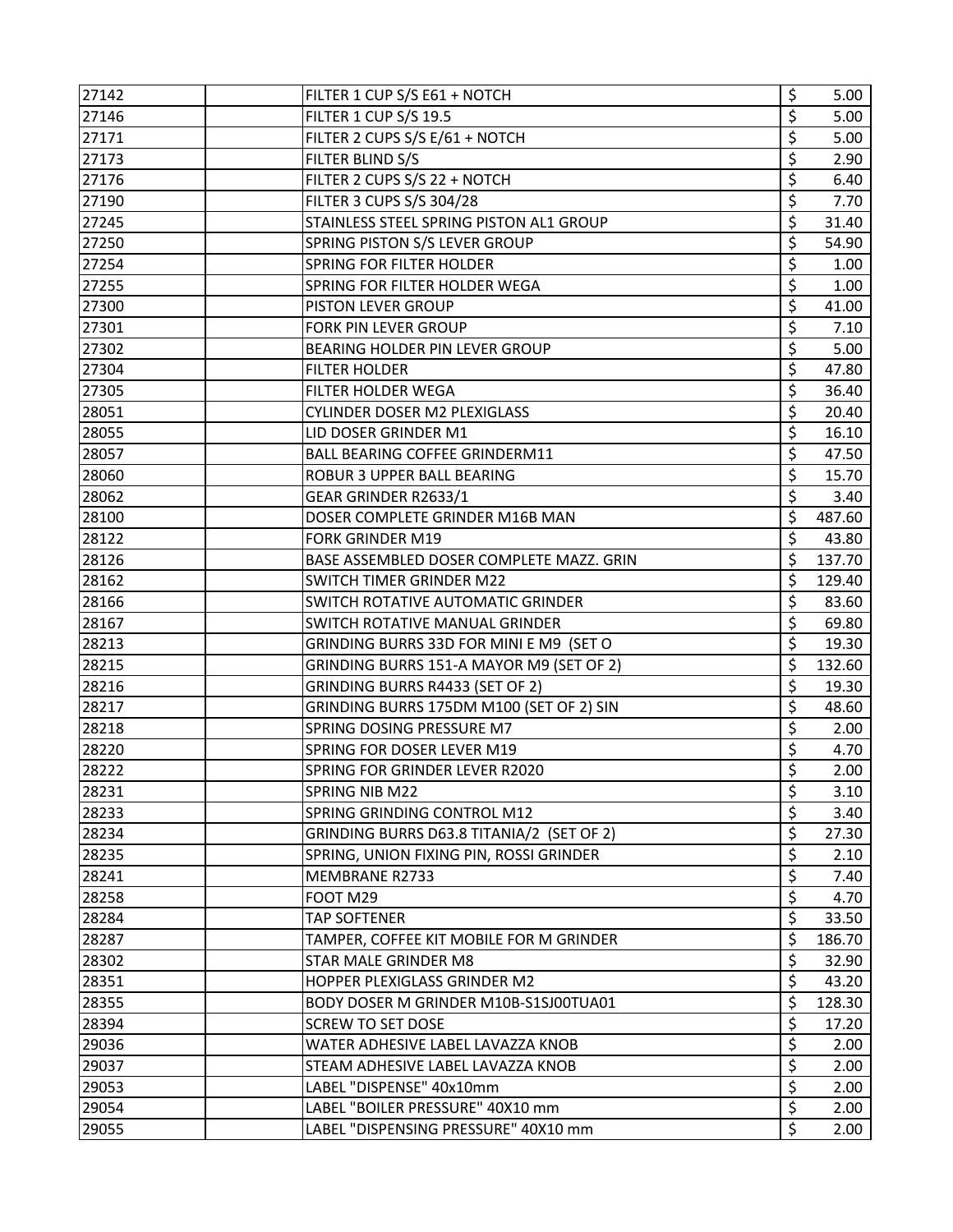| 29056 | LABEL "WATER INLET VALVE" 40X10 mm             | \$<br>0.50   |
|-------|------------------------------------------------|--------------|
| 29067 | ADHESIVE LABEL '1-0-2' BLACK                   | \$<br>2.00   |
| 29068 | ADHESIVE LABEL '0-1' BLACK                     | \$<br>2.00   |
| 29083 | LABEL "CAUTION DON'T SET" 80x40mm              | \$<br>2.00   |
| 29710 | PLATE ALUMINUM "ASTORIA"                       | \$<br>4.90   |
| 30078 | KEY "T" 2.5mm                                  | \$<br>51.70  |
| 30079 | KEY "T" 5mm                                    | \$<br>58.70  |
| 30080 | KEY "T" 3mm                                    | \$<br>47.20  |
| 30150 | SPOON MEASURING S.STEEL 6"HN                   | \$<br>3.90   |
| 30401 | TUBOFLEX 1/4FF L28                             | \$<br>10.30  |
| 30512 | CAPPUCCINO MAKER PRIMA                         | \$<br>59.10  |
| 44002 | <b>REAR COVER SIGHT GLASS</b>                  | \$<br>2.60   |
| 51004 | <b>SAFETY GAS REGULATOR</b>                    | \$<br>96.30  |
| 53002 | <b>CONNECTOR UPPER LEVEL</b>                   | \$<br>11.00  |
| 56001 | KIT LEVEL TUBE WE                              | \$<br>9.90   |
| 56110 | ASSEMBLY STEAM TAP COMPACT/MINI/VAP            | \$<br>75.50  |
| 56117 | STEAM PIPE ASSEMBLY LISA RIO 6X8 AISI 304 245L | \$<br>23.50  |
| 56151 | <b>VALVE CHECK</b>                             | \$<br>67.80  |
| 56152 | VALVE PRESSURE RELEASE 12B                     | \$<br>41.70  |
| 56153 | VALVE PRESSURE RELEASE S.C.N.R.                | \$<br>47.30  |
| 56300 | VALVE EXPANSION JUN 10B                        | \$<br>19.30  |
| 56351 | JOINT LEVER GROUP (EX 25100)                   | \$<br>28.50  |
| 56352 | LINER LEVER GROUP                              | \$<br>95.50  |
| 56401 | MOTOR WATER COOLED 110V/60                     | \$<br>501.70 |
| 56402 | MOTOR WATER COOLED 220V/60 Ni                  | \$<br>499.70 |
| 61006 | ASSEM. WATER PUMP A.W.R. DV AR JUN (NO K       | \$<br>58.20  |
| 61014 | ASSEM. WATER PUMP A.W.R. DV AR 1-4GR Ni        | \$<br>67.80  |
| 62035 | <b>BOILER JUN CARTRIDGE Ni</b>                 | \$<br>400.40 |
| 62142 | <b>BOILER 2GR CARTRIDGE Ni</b>                 | \$<br>545.90 |
| 62601 | BOILER CK-CKE-CKX-CKXE 2 HEAT EXCHANGER        | \$<br>166.50 |
| 63001 | <b>EXCHANGER CARTRIDGE JUN LT.5</b>            | \$<br>62.90  |
| 63002 | <b>EXCHANGER NORMAL CARTRIDGE</b>              | \$<br>64.10  |
| 63032 | <b>CARTRIDGE EXCHANGER UK</b>                  | \$<br>44.40  |
| 63050 | <b>EXCHANGER D42 EXTRACTABLE</b>               | \$<br>63.60  |
| 63100 | EXCHANGER D42 BENT EXTRACTABLE                 | \$<br>62.00  |
| 65002 | <b>EXTRACTOR AL GROUP</b>                      | \$<br>241.80 |
| 70755 | PANEL FRONT AEP2 ARGENTA, WINCHESTER           | \$<br>53.90  |
| 70804 | PANEL FRONT AEAP/SAE 2GR, ARGENTA, S/S         | \$<br>29.30  |
| 72720 | COVER GROUP JUN ARG. S/STEEL                   | \$<br>42.30  |
| 72722 | COVER GROUP 2GR ARGENTA, S. STEEL              | \$<br>30.20  |
| 73134 | PANEL LEFT SIDE ARGENTA, S/STEEL               | \$<br>111.60 |
| 73143 | PANEL RIGHT SIDE ARGENTA, S/STEEL              | \$<br>209.90 |
| 73698 | SIDE PANEL INF. NOVA WE INOX DX-SX             | \$<br>34.90  |
| 75273 | PANEL 1/2/3/4GR ARGENTA, S/STEEL               | \$<br>28.90  |
| 75518 | PANEL TOP 1GR ARGENTA, S/STEEL                 | \$<br>37.30  |
| 76002 | TRAY AL/1 STEAMER                              | \$<br>16.90  |
| 76094 | TRAY JUN ARG S/STEEL                           | \$<br>40.10  |
| 76095 | TRAY 1GR ARG S/STEEL                           | \$<br>42.40  |
| 76096 | TRAY 2GR ARG S/STEEL                           | \$<br>48.20  |
| 76097 | TRAY 3GR ARG S/STEEL                           | \$<br>63.40  |
|       |                                                |              |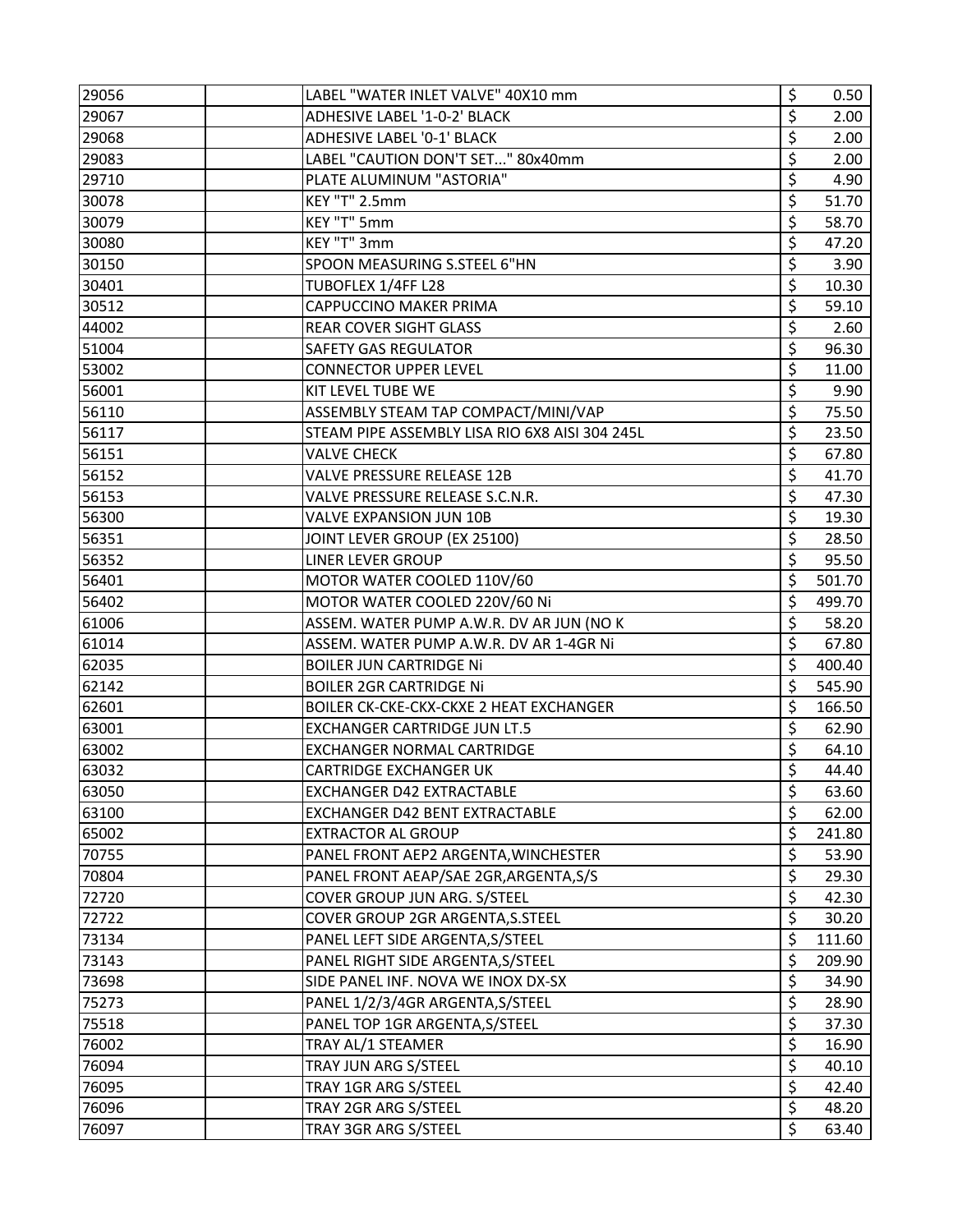| 76151   | S.STEEL LOWER GRATE AL/1 STEAMER         | \$                       | 17.80      |
|---------|------------------------------------------|--------------------------|------------|
| 76162   | LEVER GROUP JOINT                        | \$                       | 6.90       |
| 76300   | TOP GRATE AL/1 STEAMER                   | \$                       | 23.80      |
| 76601   | GRATE TOP JUN ARGENTA, S/STEEL           | \$                       | 28.40      |
| 76603   | GRATE TOP 2GR ARGENTA, S/STEEL           | \$                       | 45.10      |
| 77276   | <b>CABLE COVER</b>                       | \$                       | 11.10      |
| 77411   | PANEL BOILER 2 GR                        | \$                       | 7.80       |
| 77455   | STRIP BASE ARGENTA LEFT/RIGHT BLACK      | \$                       | 21.10      |
| 77456   | STRIP BASE ARGENTA LEFT/RIGHT, COPPER    | \$                       | 58.70      |
| 77461   | STRIP FRONT BASE 2GR ARGENTA BLACK       | \$                       | 23.90      |
| 77464   | STRIP FRONT BASE JUN ARGENTA BLACK       | \$                       | 15.90      |
| 77467   | STRIP FRONT BASE 2GR, ARGENTA, COPPER    | \$                       | 64.90      |
| 77468   | STRIP FRONT BASE 3GR, ARGENTA, COPPER    | \$                       | 87.00      |
| 77470   | STRIP FRONT BASE JUN, ARGENTA, COPPER    | \$                       | 48.30      |
| 77473   | STRIP BACK BASE 2GR, ARGENTA, BLACK      | \$                       | 20.80      |
| 77479   | STRIP BACK BASE 2GR, ARGENTA, COPPER     | \$                       | 71.40      |
| 77485   | STRIP PANEL ARGENTA, BLACK               | \$                       | 16.60      |
| 77486   | STRIP PANEL ARGENTA, COPPER              | \$                       | 20.30      |
| 77491   | STRIP RIGHT SIDE ARGENTA, BLACK          | \$                       | 12.50      |
| 77492   | STRIP RIGHT SIDE ARGENTA, COPPER         | \$                       | 27.80      |
| 77496   | STRIP LEFT SIDE ARGENTA, BLACK           | \$                       | 12.50      |
| 77497   | STRIP LEFT SIDE ARGENTA, COPPER          | \$                       | 27.80      |
| 77747   | <b>BRACKET M.I.</b>                      | \$                       | 9.80       |
| 77842   | COVER BOILER 2GR ARGENTA, S/STEEL        | \$                       | 29.60      |
| 77843   | COVER BOILER 3GR ARGENTA, S/STEEL        | \$                       | 35.30      |
| 78045   | SUPPORT TAP MACHINE FRAME                | \$                       | 6.30       |
| 78174   | MOTOR BEARING R.P.M                      | \$                       | 8.10       |
| 78200   | AWR BEARING RL30 FOR ALL MODUL-FRAMES-ME | \$                       | 10.10      |
| 90120   | DOME 24" WITH EAGLE COPPER/BRASS         |                          | \$1,617.90 |
| 90321   | ASSEMBLY WATER WAND CHROMED              | \$                       | 28.40      |
| 100011  | RING FOR SHAFTS D8 S/S UNI 7435          | $\overline{\mathcal{S}}$ | 1.00       |
| 100012  | RING FOR SHAFT D-5 S.STEEL               | \$                       | 1.00       |
| 227178  | <b>CABLE CONNECTION</b>                  | \$                       | 2.00       |
| 227181  | <b>CABLE FOR LAMP GLORIA</b>             | \$                       | 3.10       |
| 227703  | AEP/3 NEW CABLING                        | $\overline{\mathsf{S}}$  | 47.30      |
| 771972  | STRIP TOP 2GR ARGENTA, S/STEEL           | \$                       | 38.80      |
| 775702  | STRIP FRONT PANEL 1GR, ARGENTA, BLACK    | \$                       | 11.90      |
| 775711  | STRIP FRONT PANEL 2GR, ARGENTA, BRASS    | \$                       | 19.70      |
| 775712  | STRIP FRONT PANEL 2GR, ARGENTA, BLACK    | \$                       | 13.20      |
| 775713  | STRIP FRONT PANEL 2GR, ARGENTA, COPPER   | \$                       | 33.80      |
| 1809179 | USB PEN FOR PROGRAMMING SI               | \$                       | 65.20      |
| 4523211 | CONNECTOR "T" 1/8x1/8x1/8 Ni             | \$                       | 5.70       |
| 4525368 | GROUP BODY UL NI CARTRIDGE EXCHANGER     | \$                       | 170.40     |
| 4556155 | V.A.R. STEAM VALVE NI                    | \$                       | 39.50      |
| 4615456 | HOSE WIRED FF 1/8 L=60CM                 | \$                       | 35.60      |
| 4617001 | HEATING ELEMENT 1 GR. 110V 2000W         | \$                       | 80.20      |
| 4617006 | HEATING ELEMENT 1 GR 220/240V 2000/2177W | \$                       | 80.20      |
| 4617012 | RES.1GR 6P 230/380V 2700W CW510L         | \$                       | 76.60      |
| 4617017 | HEATING ELEMENT 6P 230/400V 3400W AK/AKC | \$                       | 87.00      |
| 4617050 | HEATING ELEMENT 2 GR. 110V 2600W         | \$                       | 84.20      |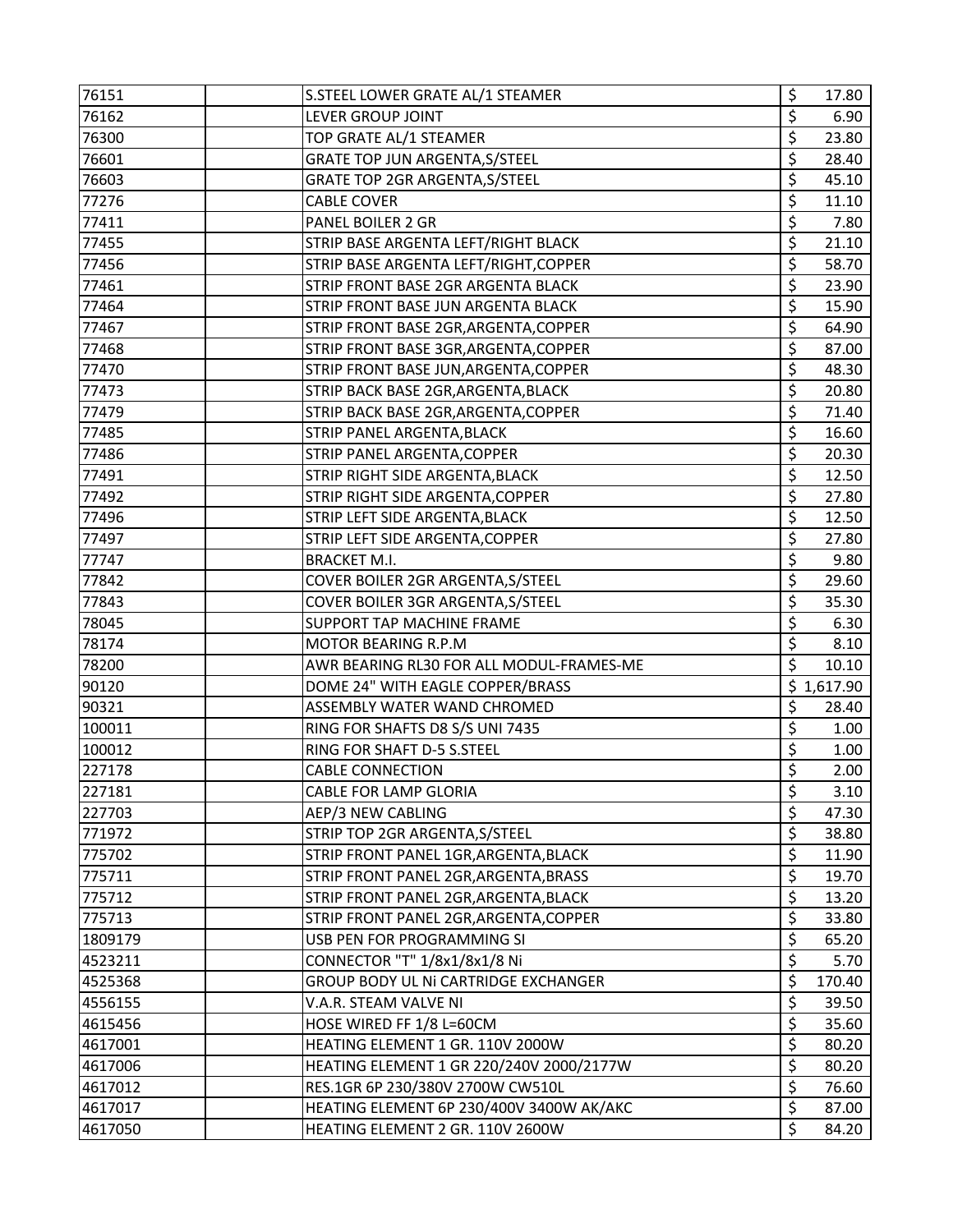| 4617054 |         | HEATING ELEMENT 2 GR. 220/380V 2600W     | \$               | 88.60  |
|---------|---------|------------------------------------------|------------------|--------|
| 4617057 |         | HEATING ELEMENT 2 GR. 220/380V 4000W 6P  | \$               | 88.10  |
| 4617058 |         | HEATING ELEMENT 2 GR. 220/380V 3000W 6PO | \$               | 88.60  |
| 4617059 |         | HEATING ELEMENT 2 GR 220/380V-3400W 6 PO | \$               | 85.90  |
| 4617104 |         | HEATING ELEMENT 3 GR 220/380V 3700W 6P   | \$               | 107.80 |
| 4617106 |         | HEATING ELEMENT 3GR 230/240V 5000W       | \$               | 99.90  |
| 4617107 |         | HEATING EL. 3 GR 220/240V 5000/5440 6P   | \$               | 107.80 |
| 4617150 |         | HEATING ELEMENT 4GR. 220/240V 5000W      | \$               | 90.70  |
| 4617200 |         | HEATING ELEMENT 110V 1200W SUB 4717200   | \$               | 57.00  |
| 4618126 | 4918126 | Flowmeter doser                          | \$               | 69.90  |
| 4620150 |         | PRESSURE SWITCH SIRAI P302/6 30A. UL     | \$               | 108.40 |
| 4620251 |         | PROBE WATER LEVEL 10B L125               | \$               | 20.30  |
| 4620258 |         | PROBE WATER LEVEL TL 10/B TFL L150       | \$               | 21.40  |
| 4620261 |         | PROBE WATER LEVEL L100 BOILER D-158 SIB  | \$               | 20.30  |
| 4620358 |         | VALVE NON-RETURN 1/8 - 1/8 MALE          | \$               | 14.80  |
| 4620361 |         | VALVE PRESSURE RELEASE S.C.N.R. ADJUSTAB | \$               | 49.40  |
| 4621100 |         | PRESSURE GAUGE "A" STAINLESS STEEL       | \$               | 43.90  |
| 4621105 |         | PRESSURE GAUGE 2.5 BAR 1/8 D44 TUV       | \$               | 19.30  |
| 4621107 |         | PRESSURE GAUGE S.STEEL WE DOUBLE SCALE   | \$               | 44.50  |
| 4621109 |         | PRESSURE GAUGE "A" LISA                  | \$               | 43.30  |
| 4621111 |         | PRESSURE GAUGE 3ATM LS/DV MOD.B          | \$               | 27.30  |
| 4621112 |         | PRESSURE GUAGE SIB DOUBLE SCALE          | \$               | 43.30  |
| 4621113 |         | PRESSURE GAUGE ROUND 3 ATM GLORIA        | \$               | 27.30  |
| 4621114 |         | ROUND PRESSURE GUAGE 16 ATM              | \$               | 27.00  |
| 4622939 |         | HARNESS 3/POS SWITCH 2-3-4GR DV, UL      | \$               | 324.30 |
| 4623210 |         | CONNECTOR STRAIGHT D4 1/8 X 1/8          | \$               | 20.70  |
| 4625250 |         | <b>CLAMPING RING CHROME</b>              | \$               | 123.00 |
| 4625312 |         | <b>CHROMED TAP SHAFT</b>                 | \$               | 10.60  |
| 4625330 |         | <b>BICONE D.6</b>                        | \$               | 1.00   |
| 4625331 |         | <b>BICONE D8</b>                         | \$               | 2.00   |
| 4625391 |         | NUT WATER/STEAM PIPE FOR SPRING          | \$               | 6.20   |
| 4625430 |         | DISTRIBUTOR BRASS 25x25x15 JUN           | \$               | 19.30  |
| 4625461 |         | NUT BACK FOR VALVE JUMPER                | \$               | 2.00   |
| 4625622 |         | 1/4 CONICAL HOSE CONNECTION FOR GAS      | \$               | 7.40   |
| 4625627 |         | GROUP DIFFUSER-SHOWER HOLDER BREWING GRO | \$               | 28.50  |
| 4625657 |         | WASHER FOR STEAM SPRING                  | \$               | 2.00   |
| 4625686 |         | CONNECTOR FLANGE 1/4x1/4                 | \$               | 2.20   |
| 4625687 |         | CONNECTOR GAS 3/8x3/8                    | \$               | 3.50   |
| 4625705 |         | CONNECTOR A.W.R.                         | \$               | 3.80   |
| 4625707 | 4925707 | CONNECTOR 1/8x1/4                        | \$               | 3.60   |
| 4625708 |         | 1/4 X 1/4 FITTING                        | \$               | 8.60   |
| 4625716 |         | CONNECTOR COMPACT 3/8x1/4                | $\overline{\xi}$ | 2.80   |
| 4625733 |         | CONNECTOR BRASS 1/8Fx1/4M                | \$               | 3.90   |
| 4625743 |         | REDUCTION 1/4FX1/8M V.A.R.               | \$               | 1.00   |
| 4625746 |         | REDUCER 3/8 GAS M x 3/8 OD COMP F        | \$               | 6.70   |
| 4625761 |         | NOZZLE WATER INTERNAL                    | \$               | 4.40   |
| 4625780 |         | CAP BRASS MALE 1/4                       | \$               | 2.00   |
| 4626102 |         | <b>DISTRIBUTION GROUP WEGA</b>           | \$               | 456.30 |
| 4626303 |         | PUMP PROCON CO 1509L                     | \$               | 179.70 |
| 4627105 |         | DIFFUSER GROUP W555                      | \$               | 6.80   |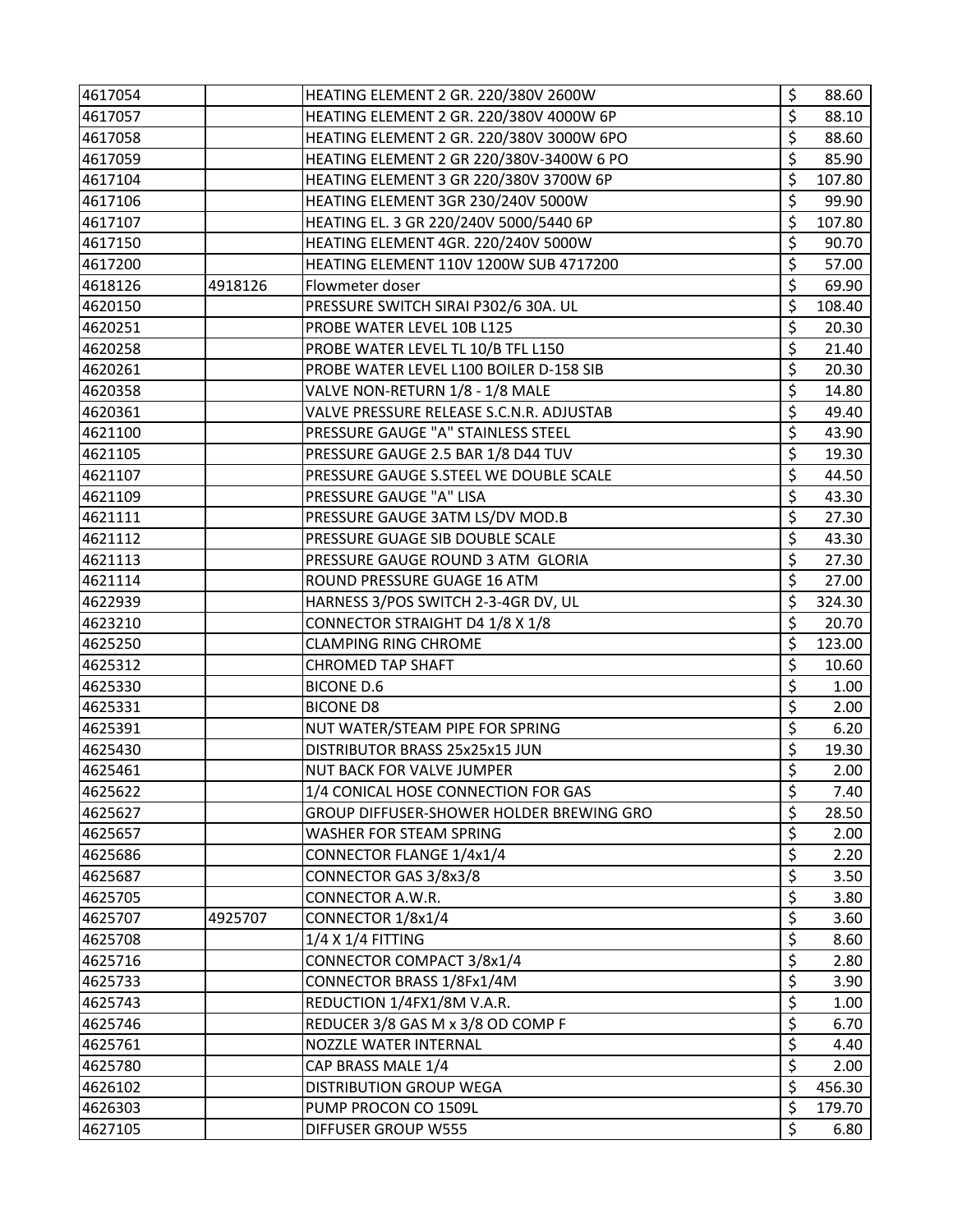| 4627106  | <b>SHOWER PLATE EKO SUPER</b>            | \$                       | 49.90  |
|----------|------------------------------------------|--------------------------|--------|
| 4630400  | <b>TUBOFLEX L37</b>                      | \$                       | 33.30  |
| 4630403  | TUBOFLEX 3/8FF L33                       | \$                       | 10.00  |
| 4630404  | TUBOFLEX 3/8FF L45                       | \$                       | 10.50  |
| 4630406  | TUBOFLEX L100                            | \$                       | 11.80  |
| 4630407  | TUBOFLEX 3/8FF L100                      | \$                       | 14.90  |
| 4630408  | TUBOFLEX 3/8FF L150                      | \$                       | 18.00  |
| 4643033  | CONNECTOR "T" 3/8x3/8x1/4                | \$                       | 7.70   |
| 4643052  | CONNECTOR "L" 3/8                        | \$                       | 6.10   |
| 4643060  | T' CONNECTOR $1/4 + 1/4 + 1/4$           | \$                       | 7.60   |
| 4643067  | CONNECTOR ELBOW 3/8GASx3/8GAS L30 Ni     | \$                       | 11.10  |
| 4653003  | TAP BODY Ni ETL                          | \$                       | 24.90  |
| 4656005  | <b>CONNECTOR LOWER LEVEL</b>             | \$                       | 18.00  |
| 4656116  | CONNECTOR MOTORPUMP 3/8x3/8 W/FILTER     | \$                       | 5.90   |
| 4656132  | UNIT FITTING 23215+GASKET CU 12105       | \$                       | 16.30  |
| 4656153  | VALVE PRESSURE RELEASE S.C.N.R. CW510L   | \$                       | 3.20   |
| 4656200  | <b>VALVE EXPANSION COMPACT</b>           | \$                       | 66.80  |
| 4656406  | MOTOR RPM 230V 50/60 HZ H20              | \$                       | 248.80 |
| 4656407  | MOTOR RPM 120V 60HZ H20                  | \$                       | 258.00 |
| 4663001  | <b>CARTRIDGE EXCHANGER LT.5</b>          | \$                       | 16.30  |
| 4663002  | <b>EXCHANGER NORMAL</b>                  | \$                       | 55.40  |
| 4663200  | <b>HEAT EXCHANGER D.52</b>               | \$                       | 25.00  |
| 4718151  | GROUP SOLENOID VALVE 220/240 50-60       | \$                       | 63.60  |
| 4720155  | PRESSURE REGULATOR CK-CKE T.1bar 1/8GAS  | \$                       | 45.90  |
| 4720157  | PRESSURE SWITCH T6 3121132               | \$                       | 85.50  |
| 4720158  | PRESSURE SWITCH N.C. 1/8 1-5 OT EPDM 1.5 | \$                       | 85.50  |
| 4823206  | CONNECTOR ELBOW BRASS D10 3/8 X 1/8      | \$                       | 2.00   |
| 4920251  | PROBE WATER LEVEL 10B L125               | \$                       | 16.30  |
| 4920261  | LEVEL PROBE L.100 D-158                  | \$                       | 16.80  |
| 4925616  | <b>JUMPER TAP</b>                        | \$                       | 2.50   |
| 4925627  | GROUP DIFFUSER-SHOWER HOLDER BREWING GRO | \$                       | 22.40  |
| 4925686  | CONNECTOR 1/4MX1/4M                      | \$                       | 3.20   |
| 4925705  | CONNECTOR 3/8 X 1/4                      | \$                       | 2.00   |
| 4956116  | <b>CONNECTOR MOTORPUMP</b>               | \$                       | 6.90   |
| 8123100  | <b>GRINDER CLEANER WEGA</b>              | $\overline{\mathcal{S}}$ | 16.60  |
| 8126002  | PULY CAFF PLUS POWDER 900 G NSF          | \$                       | 16.10  |
| 8452001  | PULICAF PLUS PACK 100 TABLETS            | \$                       | 17.30  |
| 8453002  | CLEANER PULY PLUS LIQUID BOTTLE 1        | \$                       | 16.30  |
| 10008001 | <b>CIRCLIP STEEL D.4</b>                 | \$                       | 1.00   |
| 10160001 | ROLLER FOR SWITCH MICRO CROUZET 83161.81 | \$                       | 2.00   |
| 10251001 | FILTER STAINLESS STEEL D-8 Sp.0.3        | \$                       | 2.00   |
| 10251002 | STAINLESS STEEL FILTER                   | \$                       | 2.00   |
| 10320100 | T WITH RESTRICTOR JADA                   | \$                       | 33.50  |
| 10400008 | S. STEEL DOWEL M4X10 UNI5927 PC          | \$                       | 1.00   |
| 10400027 | <b>GRUB SCREW M6X30</b>                  | \$                       | 2.00   |
| 10403001 | SCREW GRUB STEEL M5x5 FLAT POINT         | \$                       | 5.10   |
| 10405003 | <b>GRUB SCREW M6X6 FLAT POINT S.S</b>    | \$                       | 5.10   |
| 10452050 | <b>SPRING</b>                            | \$                       | 2.90   |
| 10452051 | <b>SPRING FOR STEAM</b>                  | \$                       | 18.80  |
| 10459100 | <b>CLUTCH SPRING</b>                     | Ś.                       | 2.00   |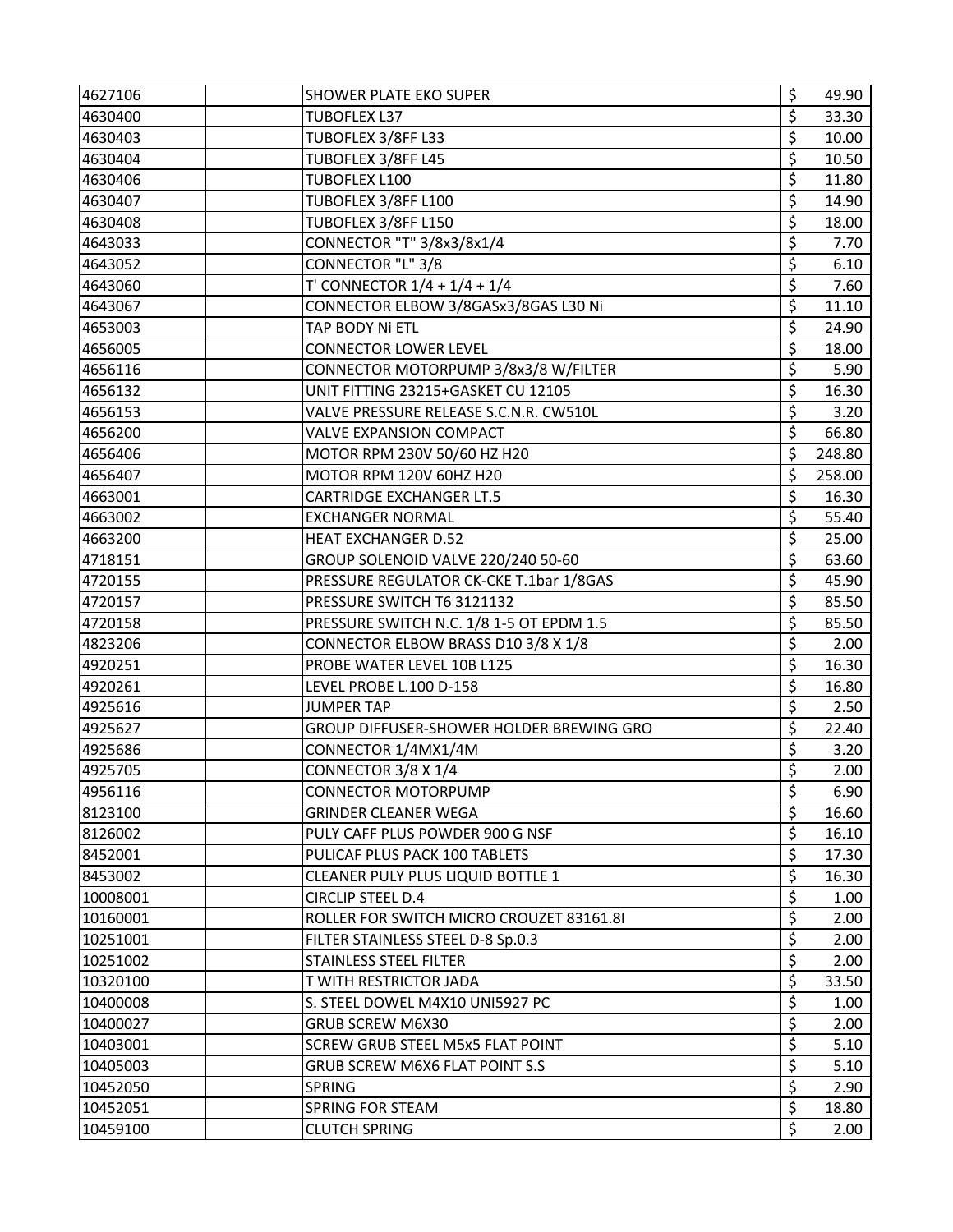| 10465001 |       | <b>STEAM SPRING S.STEEL</b>               | \$                       | 2.00              |
|----------|-------|-------------------------------------------|--------------------------|-------------------|
| 10472016 |       | SPRING INOX H 8.5 WE WIRE DO.8 EJECT POD  | \$                       | 2.00              |
| 10472018 |       | SPRING OCTAG. STOPPER PERFORAT WE D.1 AL  | \$                       | 2.00              |
| 11100001 |       | WOODEN CASE 1 GR                          | \$                       | 141.60            |
| 11101001 |       | WOODEN CASE 2 GR                          | \$                       | 166.80            |
| 11102001 |       | <b>WOODEN CASE 3 GR</b>                   | \$                       | 195.30            |
| 11288027 |       | <b>CORNER PACKAGING</b>                   | \$                       | 2.00              |
| 12002001 |       | <b>GASKET TEFLON GROUP</b>                | \$                       | 5.30              |
| 12012001 |       | GASKET JET HOLDER UNIT                    | \$                       | 3.90              |
| 12012006 |       | GASKET TEFLON 33X28X4 GROUP CTS 03        | \$                       | 4.10              |
| 12012007 |       | GASKET TEFLON 25X18, 2X1, 5               | \$                       | 3.00              |
| 12012009 |       | <b>GASKET TEFLON</b>                      | \$                       | 1.00              |
| 12012010 |       | <b>GASKET TEFLON</b>                      | \$                       | 4.90              |
| 12153003 |       | GASKET 1/4 Sp.2 COPPER                    | \$                       | 2.30              |
| 12155002 |       | GASKET COPPER 8.5 X 3.3 X 1               | \$                       | 2.00              |
| 12204050 |       | <b>GASKET STEAM</b>                       | \$                       | 3.30              |
| 12204051 |       | <b>GASKET</b>                             | \$                       | 2.00              |
| 12204052 |       | <b>GASKET STEAM</b>                       | \$                       | 5.50              |
| 12214002 |       | <b>GASKET CONNECTION-RIGHT TOUCHPAD</b>   | \$                       | 1.00              |
| 12214003 |       | <b>GASKET CONNECTION-LEFT TOUCHPAD</b>    | \$                       | 1.00              |
| 12214004 |       | <b>GASKET CONNECTION-DISPLAY TOUCHPAD</b> | \$                       | 2.00              |
| 12217001 |       | FILTER SUPPORT ** NEW GROUP USE #12217 ** | \$                       | 8.60              |
| 12217002 | 12215 | FILTER SUPPORT ** NEW GROUP USE #12215 ** | \$                       | 8.80              |
| 12223002 |       | GASKET OR 4X1.5 RED                       | \$                       | 12.40             |
| 12223003 |       | GASKET OR 4X1.5 BLUE                      | \$                       | 12.40             |
| 12229010 |       | GASKET LUNA FILTER HOLDER W211079 HNBR 8  | \$                       | 4.10              |
| 12299001 |       | GASKET                                    | \$                       | 6.80              |
| 12299002 |       | SMALL RED GASKET 7GRS03 EV.GRP            | \$                       | 2.20              |
| 12300000 |       | O-RING                                    | \$                       | 0.50              |
| 12300009 |       | O RING GASKET 2068                        | \$                       | 2.00              |
| 12300012 |       | GASKET OR 2050 12.42x1.78 CAPP.           | $\overline{\xi}$         | 3.30              |
| 12300013 |       | GASKET O-RING 6X1 70SH                    | \$                       | 1.00              |
| 12300021 |       | GASKET, ORING CKX-CKXE WATER CONTAINER    | \$                       | 5.30              |
| 12300026 |       | O RING GASKET 0123 PA 17.86 X 2.62        | \$                       | 1.00 <sub>1</sub> |
| 12300030 |       | GASKET OR 2150 Di 37.82x1.78 VITON        | $\overline{\mathcal{S}}$ | 2.00              |
| 12300040 |       | GASKET OR 4175 EPDM                       | \$                       | 2.00              |
| 12300048 |       | <b>GASKET OR</b>                          | \$                       | 6.80              |
| 12300054 |       | O RING GASKET TANYA                       | \$                       | 2.00              |
| 12306001 |       | O RING GASKET 110 0.25X1.28               | \$                       | 2.50              |
| 12316001 |       | GASKET OR 4150 37.69x3.53 NHBR BLACK 70S  | \$                       | 2.00              |
| 12323001 |       | GASKET LIP D45 INF. PIST. EKO             | \$                       | 2.90              |
| 12336000 |       | GASKET ORM 0170-30 HNBR 70 SH             | \$                       | 2.20              |
| 12336001 |       | GASKET ORM 0250-40 HNBR 70SH              | \$                       | 2.50              |
| 12411006 |       | <b>GASKET OR</b>                          | \$                       | 2.00              |
| 12620001 |       | GASKET ORING 6162 VITON (GRP/EKO '05)     | \$                       | 2.80              |
| 12657002 |       | GASKET LUNA GRP.EPDM 07/01                | \$                       | 3.80              |
| 12662000 |       | GASKET ORM 0060-15                        | \$                       | 1.00 <sub>1</sub> |
| 12662002 |       | GASKET VITON 65SH RAL 5005 BLEUE          | \$                       | 14.30             |
| 15006001 |       | <b>FLANGE GRIVORY VALVE</b>               | \$                       | 2.00              |
| 15013000 |       | <b>BRUSH FOR DRIVING SHAFT GRP/EKO</b>    | \$                       | 5.60              |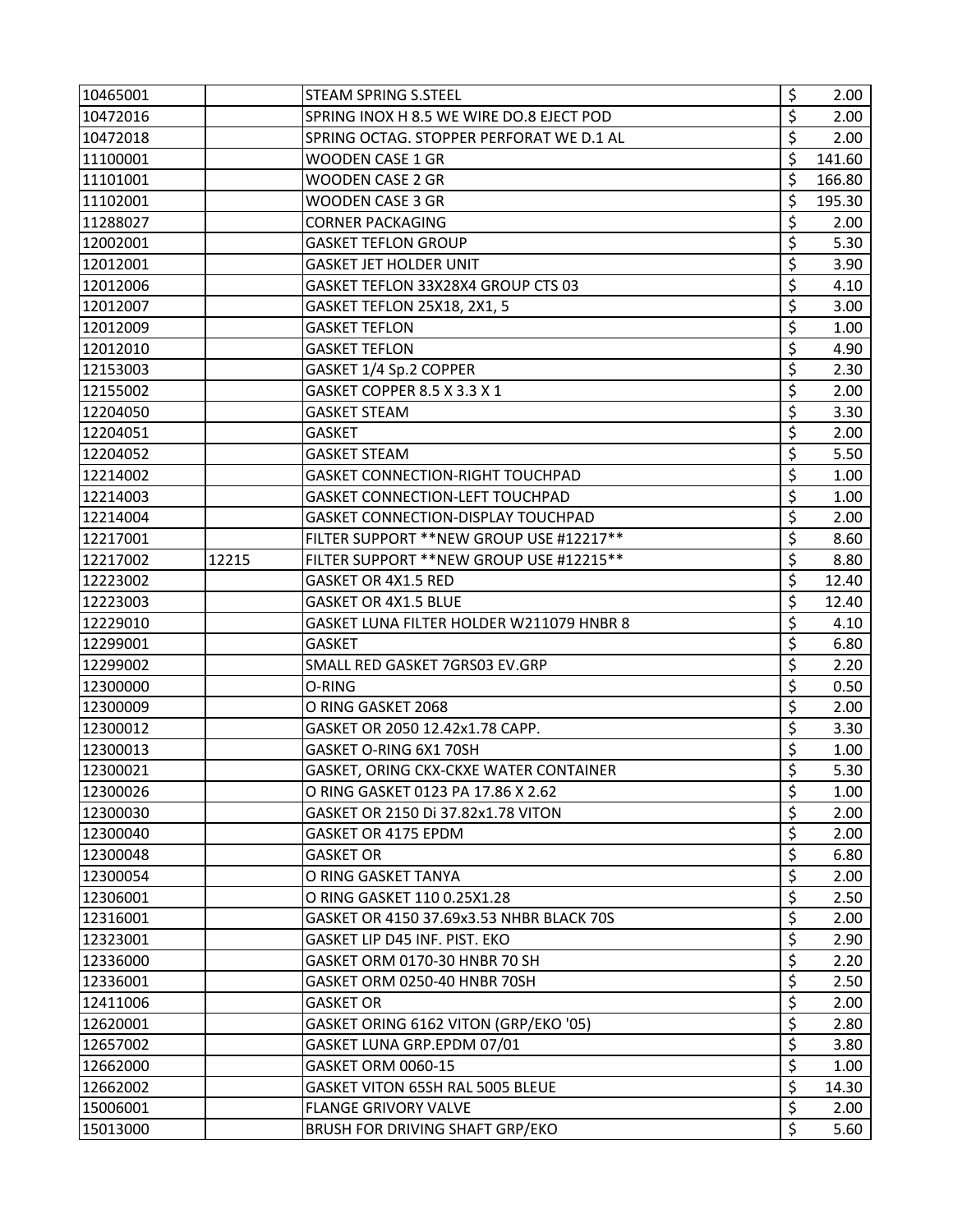| 15018002 | SHORT COFFEE SPOUT CUP                   | \$               | 2.60   |
|----------|------------------------------------------|------------------|--------|
| 15018004 | <b>COFFEE SPOUT</b>                      | \$               | 2.80   |
| 15018005 | CAPPUCCINATORE BODY INJECTOR             | \$               | 2.30   |
| 15018007 | <b>CAPPUCCINO MAKER BODY</b>             | \$               | 2.80   |
| 15018009 | SLIDING BLOCK CAPPUCCINO MAKER           | \$               | 3.00   |
| 15018010 | MILK OUTLET SPOUT                        | \$               | 2.30   |
| 15018012 | KNOB SLIDING CAPPUCCINO                  | \$               | 2.90   |
| 15018013 | SPACER COFFEE SPOUT CAPPUCCINO MAKER "03 | \$               | 2.60   |
| 15018017 | INJECTOR + CUP CAPPUCINO                 | \$               | 5.00   |
| 15018200 | <b>INJECTOR COLLECTOR</b>                | \$               | 5.10   |
| 15018203 | MILK NOZZLE TANK                         | \$               | 5.10   |
| 15018204 | <b>BODY CAPPUCCINO MAKER</b>             | \$               | $5.10$ |
| 15018206 | <b>GUIDE CAPP.MAKER "08" SUPER</b>       | \$               | 4.00   |
| 15018209 | <b>COVER CAPP.MAKER "08"</b>             | \$               | 3.40   |
| 15018217 | CAPPUCCINATORE COFFEE INJECTOR           | \$               | 15.40  |
| 15018219 | CAPPUCCINATORE AIR/STEAM INJECTOR        | \$               | 39.50  |
| 15018225 | CAPPUCCINO MAKER INTERFACE               | \$               | 13.50  |
| 15018561 | <b>DRAIN BASIN</b>                       | \$               | 33.80  |
| 15020004 | <b>SUPPORT WATER TRAY</b>                | \$               | 2.00   |
| 15026001 | <b>LEVER GROUP CAP</b>                   | \$               | 5.70   |
| 15028135 | <b>SURROUND FOR PANELS POST</b>          | \$               | 8.30   |
| 15029011 | RAW INSERT FOR CONNECTION SB/VE          | \$               | 5.50   |
| 15029034 | CENTR 100/240V 3D5 XLC IO/1>3GR          | \$               | 2.40   |
| 15029050 | <b>KNOB SIBILLA</b>                      | \$               | 5.10   |
| 15029051 | <b>KNOB CAP SIBILLA</b>                  | \$               | 2.90   |
| 15029203 | <b>KEY GUIDE FRAME</b>                   | \$               | 3.60   |
| 15029210 | <b>PANEL FRAME</b>                       | \$               | 10.20  |
| 15039001 | CONN. FEM 6VIE BLACK AMP MODU2           | \$               | 1.00   |
| 15039007 | CONNECTOR FEMALE 10 PIN GREEN AMP MODU1  | \$               | 2.00   |
| 15039008 | FEMALE CONN.2WAYS GREEN AMP MODU1 8 PIN  | \$               | 2.00   |
| 15048503 | SILICONE HOOD X LED                      | \$               | 2.00   |
| 15056000 | <b>CLAMP BIFILAR</b>                     | \$               | 1.00   |
| 15056001 | <b>CLAMP BIFILAR</b>                     | \$               | 1.00   |
| 15056002 | CLAMP D.10,4 - 11,0                      | \$               | 1.00   |
| 15056003 | SPRING CLAMP BI BILAR D11,00-11.6        | \$               | 2.00   |
| 15117000 | RUBBER SHOCK ABSORBER EPDM GRB/EKO       | \$               | 2.00   |
| 15120000 | LEVER GROUP BEATING RUBBER               | \$               | 3.90   |
| 15182996 | EPDM CN22 144X55X2                       | \$               | 2.00   |
| 15191000 | TEFLON BUSHEL FOR STEAM PIPE NUT         | \$               | 5.90   |
| 15191050 | <b>TEFLON GUIDE STEAM</b>                | \$               | 5.30   |
| 15259002 | <b>NEW STYLE KNOB</b>                    | \$               | 8.90   |
| 15259005 | <b>BELLOWS P5Y</b>                       | \$               | 5.40   |
| 15259006 | <b>KNOB</b>                              | \$               | 8.90   |
| 15259100 | KNOB M4x6 (HOLD SUPER FRONT PANNEL)      | \$               | 3.50   |
| 15263010 | FILTER HOLDER KNOB CMA01+INSERT M12      | \$               | 5.30   |
| 15263024 | PORTAFILTER TOP INSERT                   | \$               | 2.00   |
| 15263032 | ASTORIA LOGO FOR FILTER HOLDER           | $\overline{\xi}$ | 4.00   |
| 15278057 | <b>TAP KNOB LEVER</b>                    | \$               | 10.00  |
| 15278089 | MANOPOLA RUBINETTO URBAN REV.05/18       | \$               | 96.30  |
| 15296000 | ANTI-BURNING RUBBER SLEEVE D8            | \$               | 2.00   |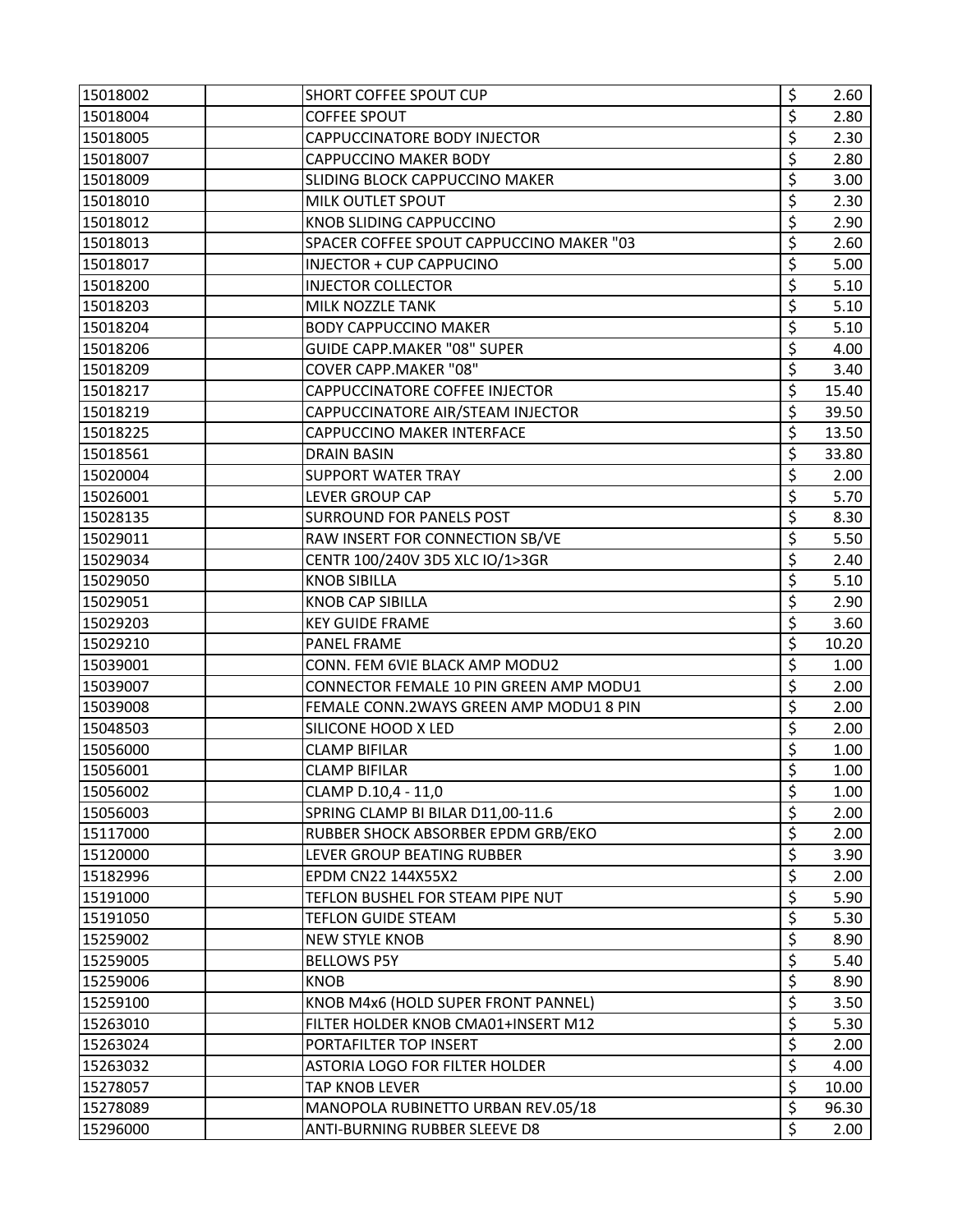| 15296001 | ANTI-BURNING RUBBER SLEEVE D10                   | \$               | 2.00   |
|----------|--------------------------------------------------|------------------|--------|
| 15296010 | <b>ANTI-SCORCH PLASTIC RING</b>                  | \$               | 1.00   |
| 15318002 | <b>ADJUSTABLE FOOT</b>                           | \$               | 6.40   |
| 15372989 | <b>RAISED GROUPS COVER</b>                       | \$               | 53.50  |
| 15373057 | PUSH BUTTON CHROMED SIB                          | \$               | 2.00   |
| 15373058 | SUPPORT CHROMED FOR SWITCH                       | \$               | 2.00   |
| 15373059 | TOUCH KEY CHROMED GLORIA WITH HOLE               | \$               | 2.00   |
| 15373067 | <b>BLACK CHROMED KEY</b>                         | $\overline{\xi}$ | 2.00   |
| 15373076 | <b>CHROMED KEY</b>                               | \$               | 3.10   |
| 15373107 | <b>KEY SPACER MALE-FEMALE</b>                    | \$               | 2.00   |
| 15422003 | CONNECTOR "Y" D-6 ART. 465                       | \$               | 2.50   |
| 15422005 | CONNECTOR Y-SHAPED D-8 ART.446 POLYPROP.         | $\overline{\xi}$ | 2.80   |
| 15422010 | "Y" POLIPROPILENE FITTING                        | \$               | 3.20   |
| 15422011 | <b>CONNECTOR T-SHAPED D-8</b>                    | \$               | 2.00   |
| 15422013 | MILK REGULATOR AKC                               | \$               | 28.30  |
| 15426000 | <b>BRUSH SIL.GRP EKO</b>                         | $\overline{\xi}$ | 17.00  |
| 15451022 | SILICON TUBE D-4X8 L.400                         | \$               | 2.00   |
| 15452001 | <b>TUBE TEFLON D4x2</b>                          | \$               | 11.00  |
| 15452074 | TUBE PTFE D-2,5x4 L.40                           | \$               | 2.00   |
| 15452107 | SILICONE TUBE D-6x9 L.80                         | \$               | 1.00   |
| 15452113 | SILICONE TUBE D-6x9 L.195                        | \$               | 2.00   |
| 15469001 | PIPE CORRUGATED FOR DISCHARGE D.19 L.200         | \$               | 8.80   |
| 15470001 | DRAIN PIPE D16 FT                                | $\overline{\xi}$ | 2.90   |
| 15476003 | HOSE SILICON D4x8 Kgxmt 0.045 RED                | \$               | 5.00   |
| 15476004 | HOSE SILICON D4x8 Kgxmt 0.045 BLU                | \$               | 4.70   |
| 15477010 | HOSE SILICON D4x8 Kg x Mt 0.045                  | \$               | 4.70   |
| 15477011 | HOSE SILICON D5x8 Kgxmt0,0367                    | $\overline{\xi}$ | 3.60   |
| 15477012 | HOSE SILICON 3X7 0.038 KG/MT                     | \$               | 3.40   |
| 15477013 | HOSE SILICON-PER FT 1/4";3/8"                    | \$               | 3.60   |
| 15477014 | SILICON TUBE 7X11                                | \$               | 4.50   |
| 15478002 | TUBE SILICONE 8X11 L.70CM                        | $\overline{\xi}$ | 3.10   |
| 15486006 | CAP FILTER HOLDER KNOB CROMED CMA01              | \$               | 2.00   |
| 15490980 | <b>USB SOCKET PROTECTION CAP</b>                 | \$               | 2.00   |
| 15490982 | USB SOCKET PROTECTION CAP                        | \$               | 1.00   |
| 15490990 | ANGULAR COVER CHROMED                            | $\overline{\xi}$ | 5.10   |
| 15490991 | ANGLE CAGE                                       | \$               | 4.70   |
| 15491001 | SHUTE FOR COFFEE EKO                             | \$               | 63.20  |
| 15491002 | WASHING FUNNEL GRP/EKO                           | \$               | 2.00   |
| 15491003 | TOP WASHING APERTURE CLOSING SUPPORT             | \$               | 2.00   |
| 15491004 | HEATING ELEMENTHOOD PROTECTION PTFE GRP/         | \$               | 4.20   |
| 15491010 | WASHING FUNNEL SUPPORT GRP/EKO                   | \$               | 2.00   |
| 15491022 | RING PTFE FOR COMPRESSION PISTON SUPERIO GRP EKO | \$               | 18.20  |
| 15491040 | PERFORATOR LOWER PEEK 10060281 WE ALFA P         | \$               | 4.20   |
| 15491046 | UPPER CAPSULE PUNCHER FOR WEGA - LAVAZZA         | \$               | 67.80  |
| 15491055 | <b>COOL TOUCH SPRAYER</b>                        | \$               | 57.00  |
| 15514101 | CONTAINER, WATER CKX/CKXE GLASS COMPLETE         | \$               | 64.70  |
| 15514110 | HEATING ELEMENT COVER CKX/CKXE                   | \$               | 5.70   |
| 15514112 | <b>HEATING ELEMENT COVER</b>                     | \$               | 2.40   |
| 17025004 | HEATING ELEMENT 230V 350W                        | \$               | 44.50  |
| 17052001 | HEATING ELEMENT 2GR 240V 6000W 6POLES            | \$               | 127.70 |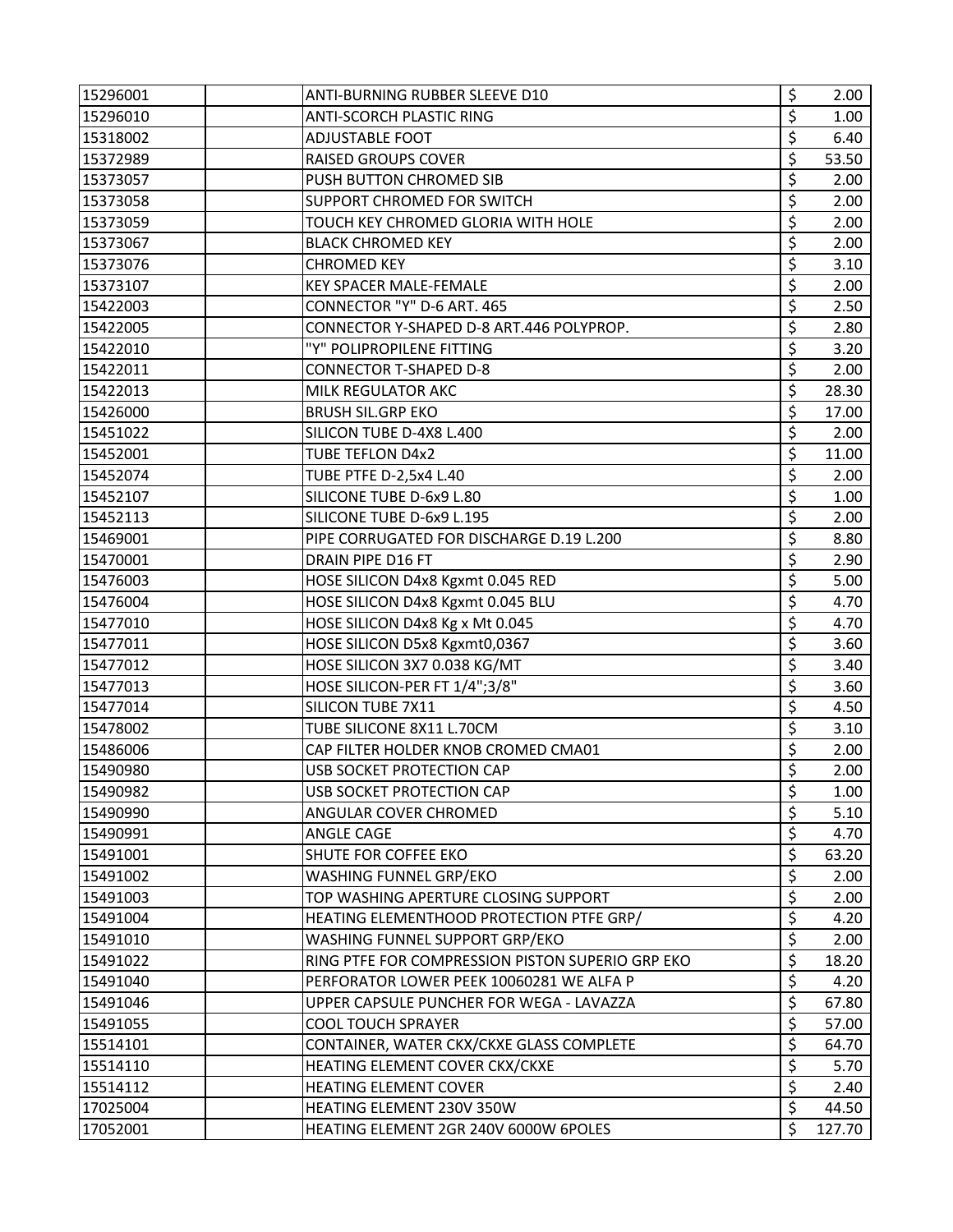| 17201005 | HEATING ELEMENT 220V 1500W Kg x Mt 0.045 | \$<br>108.40 |
|----------|------------------------------------------|--------------|
| 17201016 | HEATING ELEMENT 230V 3000W               | \$<br>100.20 |
| 17507001 | HEATING ELEMENT 230V 150W                | \$<br>37.10  |
| 17508002 | CART. HEAT ELEMENT 6.5X50 120V 150W+CONN | \$<br>49.80  |
| 18043001 | CONTROL BOX 110V CKE                     | \$<br>263.10 |
| 18080001 | LEVEL REG. RL30 TIME OUT 220/240V 917500 | \$<br>67.80  |
| 18080003 | LEVEL REGULATOR RL30 220V/240V           | \$<br>70.60  |
| 18080004 | <b>LEVEL REGULATOR</b>                   | \$<br>74.80  |
| 18080006 | BRAIN BOX DOUBLE CONTROL GEAR PUMP 230/2 | \$<br>131.90 |
| 18081001 | LEVEL REG. RL30 TIME OUT 120V            | \$<br>80.60  |
| 18081003 | LEVEL REGULATOR RL30 110/120V            | \$<br>80.60  |
| 18090016 | CONTROL BOX 230V DV UL 1-2-3 GROUPS 2001 | \$<br>329.40 |
| 18090017 | CONTROL BOX 120V DV UL 1-2-3 GROUPS 2001 | \$<br>329.40 |
| 18090020 | <b>BOARD CONNECTOR EKO</b>               | \$<br>342.30 |
| 18090021 | <b>BOARD POWER 220V EKO</b>              | \$<br>453.50 |
| 18090022 | <b>BOARD RELE' EKO</b>                   | \$<br>570.40 |
| 18090023 | <b>BOARD CPU EKO</b>                     | \$<br>590.40 |
| 18090024 | <b>BOARD DISPLAY EKO</b>                 | \$<br>251.00 |
| 18090025 | BOARD LEFT FOR TOUCH PAD EKO 02.52.0110  | \$<br>24.00  |
| 18090026 | PRINTED CIRCUIT CONNECTION LEFT & CAPP.  | \$<br>25.70  |
| 18090028 | <b>CONTROL BOX 4 GR DIVINA</b>           | \$<br>483.50 |
| 18090030 | CONTROL UNIT 1-3GR 120V RL3              | \$<br>212.90 |
| 18090031 | CONTROL BOX 230V RL3 1-3GR PRATIC        | \$<br>186.10 |
| 18090048 | CONTROL BOX 230V SB/GL "2004" 1-3GR      | \$<br>261.70 |
| 18090052 | CONTROL BOX230V PLUS/3 SB/GL 1-3GR DISP/ | \$<br>425.00 |
| 18090055 | <b>CONTROL UNIT 230V</b>                 | \$<br>131.90 |
| 18090058 | <b>SMART CARD</b>                        | \$<br>40.60  |
| 18090062 | PRINTED CIRCUIT CONNECTION RIGHT 01.15.0 | \$<br>27.80  |
| 18090064 | <b>DISPLAY BOARD</b>                     | \$<br>230.40 |
| 18090065 | CONTROL BOX 1 GR JUN 110V 953708G00      | \$<br>159.00 |
| 18090067 | GEARCASE 120V                            | \$<br>159.00 |
| 18090080 | CONTROL BOX 220V GLORIA W/DISPLAY        | \$<br>280.90 |
| 18090083 | BRAIN BOX 120V LV2 WE                    | \$<br>178.20 |
| 18090084 | BRAIN BOX 230V LVZ WE                    | \$<br>178.20 |
| 18090094 | TRIAC CARD FOR HEATING ELEMENT LB2810    | \$<br>43.60  |
| 18090099 | <b>ELECTRONIC UNIT</b>                   | \$<br>716.50 |
| 18090104 | USB PEN FOR PROGRAMMING                  | \$<br>34.00  |
| 18090105 | <b>USB PROGRAM STICK</b>                 | \$<br>1.00   |
| 18090106 | USB PEN FOR PROGRAMMING                  | \$<br>34.00  |
| 18090107 | CONTROL BOX 120V LAVAZZA WE LB4700 1GR U | \$<br>194.70 |
| 18090111 | <b>SMART CARD "PROG."</b>                | \$<br>36.40  |
| 18090117 | MOTHERBOARD 01.18.0140                   | \$<br>133.30 |
| 18090118 | CPU BOARD 02.52.0320                     | \$<br>972.50 |
| 18090123 | CONTROL BOX LV 2GR +AUTOSTEAMER 230V     | \$<br>198.30 |
| 18090134 | CONTROL UNIT 1-3GR 230V-240V RL3         | \$<br>180.40 |
| 18090156 | <b>ELECTRONIC UNIT</b>                   | \$<br>716.50 |
| 18090162 | CONTROL BOARD DISPLAY 230V               | \$<br>273.10 |
| 18090172 | RAPALLO 230V CONTROL BOARD               | \$<br>286.60 |
| 18090176 | GEARCASE 1-4GR 230V                      | \$<br>280.90 |
| 18090179 | USB PEN FOR PROGRAMMING SI               | \$<br>34.00  |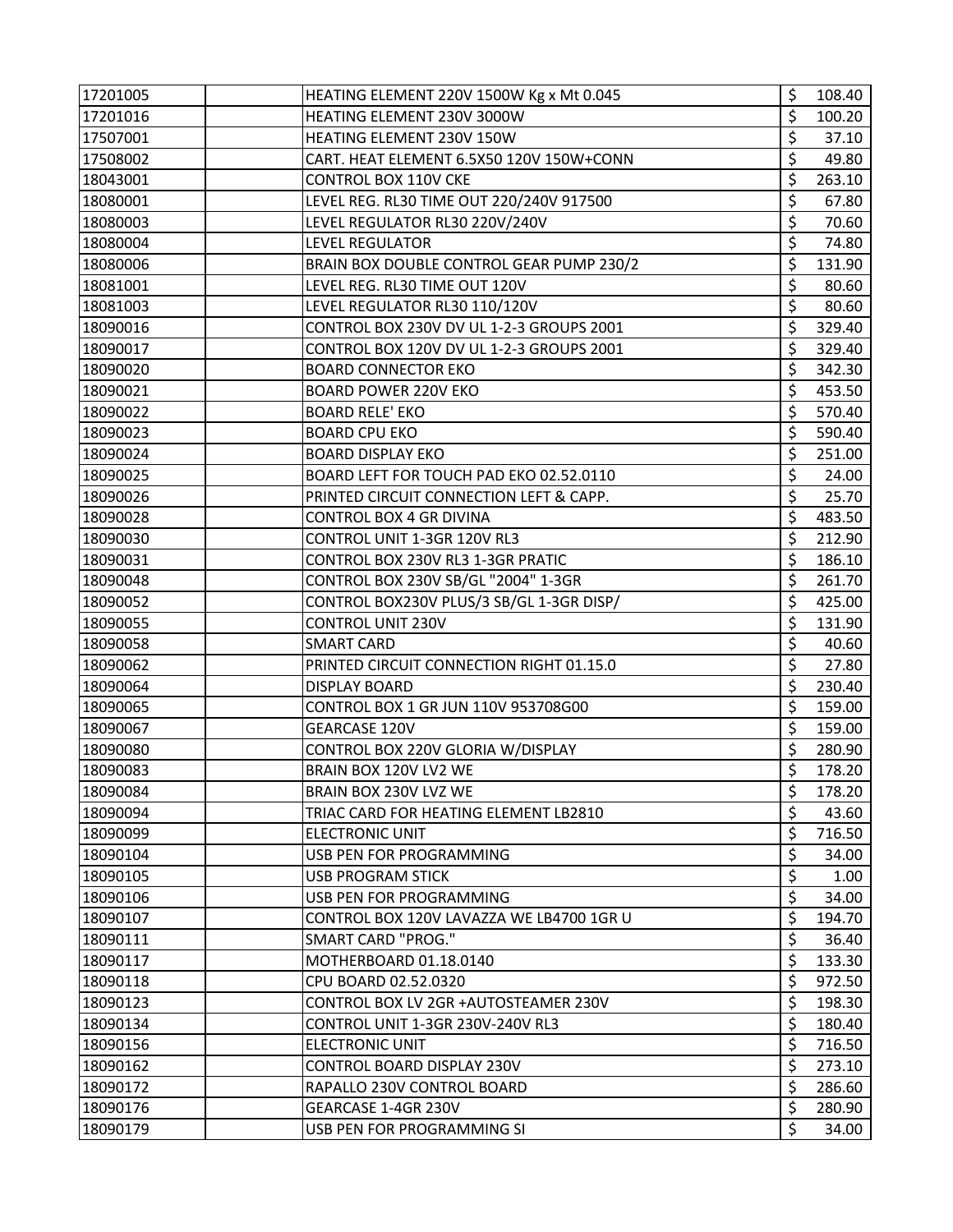| 18090185 | MOTHERBOARD HYRBID                       | \$<br>584.60 |
|----------|------------------------------------------|--------------|
| 18090186 | CPU BOARD HYBRID                         | \$<br>727.20 |
| 18090194 | <b>GRAPHIC BOARD DISPLAY HYBRID</b>      | \$<br>926.90 |
| 18090196 | <b>GRAPHIC CARD DISPLAY WHITE</b>        | \$<br>716.50 |
| 18090200 | CONTROL BOARD 120V/240V 2GR              | \$<br>164.00 |
| 18090221 | MYCONC.TOUCHPAD+DISPLAY TFT W-GLOSSY BLA | \$<br>716.50 |
| 18090252 | <b>CONTROL UNIT BOARD</b>                | \$<br>684.50 |
| 18090260 | CONTROL UNIT 1-2GR 100/240               | \$<br>186.00 |
| 18090280 | SCHEDA CONTROLLO MACININO HYB +C3 REV.04 | \$<br>99.80  |
| 18090284 | IO 1/2/3 GR 110/220V CONTROL BOX         | \$<br>186.00 |
| 18126005 | <b>DOSER</b>                             | \$<br>74.80  |
| 18161968 | SOL.VAL. 3V 1/8 D-1.6 120V/50 ETL4       | \$<br>97.20  |
| 18161973 | SOL.VAL. 3V 1-4 D-3.2 WE SIR 120V/50 ETL | \$<br>114.90 |
| 18161976 | SOLENOID VALVE 1/4-3, 2 230V/50 ETL4     | \$<br>114.90 |
| 18161977 | STEAM SOLENOID LB4710 EL. VALVE          | \$<br>88.10  |
| 18161981 | SOL. VALVE CAPACITY ADJ EKO 230V 50HZ    | \$<br>86.30  |
| 18161986 | AEA SOLENOID VALVE 120V 60Hz UL          | \$<br>51.00  |
| 18161988 | SOL. VALVE CAPACITY ADJ EKO 230V 50HZ    | \$<br>51.50  |
| 18161990 | SOL.VALVE 1/4 230V VE140DRA.5 ZB09 STEAM | \$<br>68.50  |
| 18161991 | SOL.VALVE 1/4 110V VE140DRA.5 ZB09 ETL H | \$<br>68.40  |
| 18161996 | SOLENOID VALVE SCEM 3/2 230V 60UL        | \$<br>66.30  |
| 18161997 | 120V GROUP SOLENOID 9W                   | \$<br>66.30  |
| 18161998 | SOLENOID VALVE SCEM 2/2 230V 60UL        | \$<br>65.10  |
| 18161999 | SOLENOID VALVE SCEM 2/2 110V 60 UL       | \$<br>65.20  |
| 18173003 | SOLENOID VALVE SIRAI L334C18C            | \$<br>69.10  |
| 18173004 | SOLENOID VALVE 1/4X3,2 24V               | \$<br>113.50 |
| 18173005 | SOLENOID VALVE WATER 24V                 | \$<br>76.50  |
| 18173006 | SOLENOID VALVE H20/AIR 24V c.c           | \$<br>71.30  |
| 18173007 | SOLENOID VALVE CAPAC.REG24.V             | \$<br>98.00  |
| 18180001 | SOL VALVE 2V H2O STM 230V VE 191HV SH06  | \$<br>49.50  |
| 18192001 | SOLENOID 2 WAY 24VDC                     | \$<br>100.10 |
| 18192002 | SOLENOID 2 WAY 24 VDC                    | \$<br>78.90  |
| 18192003 | SOLENOID VALVE 3 WAY 24VDC               | \$<br>128.70 |
| 18250000 | SWITCH MICRO CROUZET 83161.8IW3+161E     | \$<br>11.80  |
| 18255000 | SWITCH, REED                             | \$<br>15.20  |
| 18255003 | HUMIDITY DETECTOR SENSOR                 | \$<br>103.80 |
| 18255050 | <b>PRESSURE TRANSMITTER</b>              | \$<br>107.10 |
| 18255051 | <b>BOILER PRESSURE TRANSMITTER</b>       | \$<br>107.00 |
| 18263008 | PUSH BUTTON SWITCH BLACK SB/VE           | \$<br>2.80   |
| 18263009 | <b>DOUBLE LUMIN. SWITCH</b>              | \$<br>7.00   |
| 18303002 | MOTOR R.P.M 230V 120W                    | \$<br>181.40 |
| 18304002 | MOTOR RPM 115V 120W UL CO300.00          | \$<br>189.30 |
| 18321000 | <b>GEMMA GRINDER'S MOTOR 230V</b>        | \$<br>345.60 |
| 18333002 | GEARMOTOR 24V DC 5 RPM MOD509 SUPER SARA | \$<br>429.60 |
| 18333007 | <b>GEAR MOTOR HYBRID 24VDC</b>           | \$<br>427.80 |
| 18371008 | TOUCH PAD 5T CKE COMPACT                 | \$<br>60.60  |
| 18371011 | TOUCH PAD 120V DIVIN                     | \$<br>317.30 |
| 18371019 | PUSH BUTTON CONTROL 2T MAN-H2O DV        | \$<br>29.00  |
| 18371020 | PUSH BUTTON CONTROL 3T MAN-H2O-MAN       | \$<br>35.70  |
| 18371025 | TOUCH PAD 5T DV FLAT                     | \$<br>92.70  |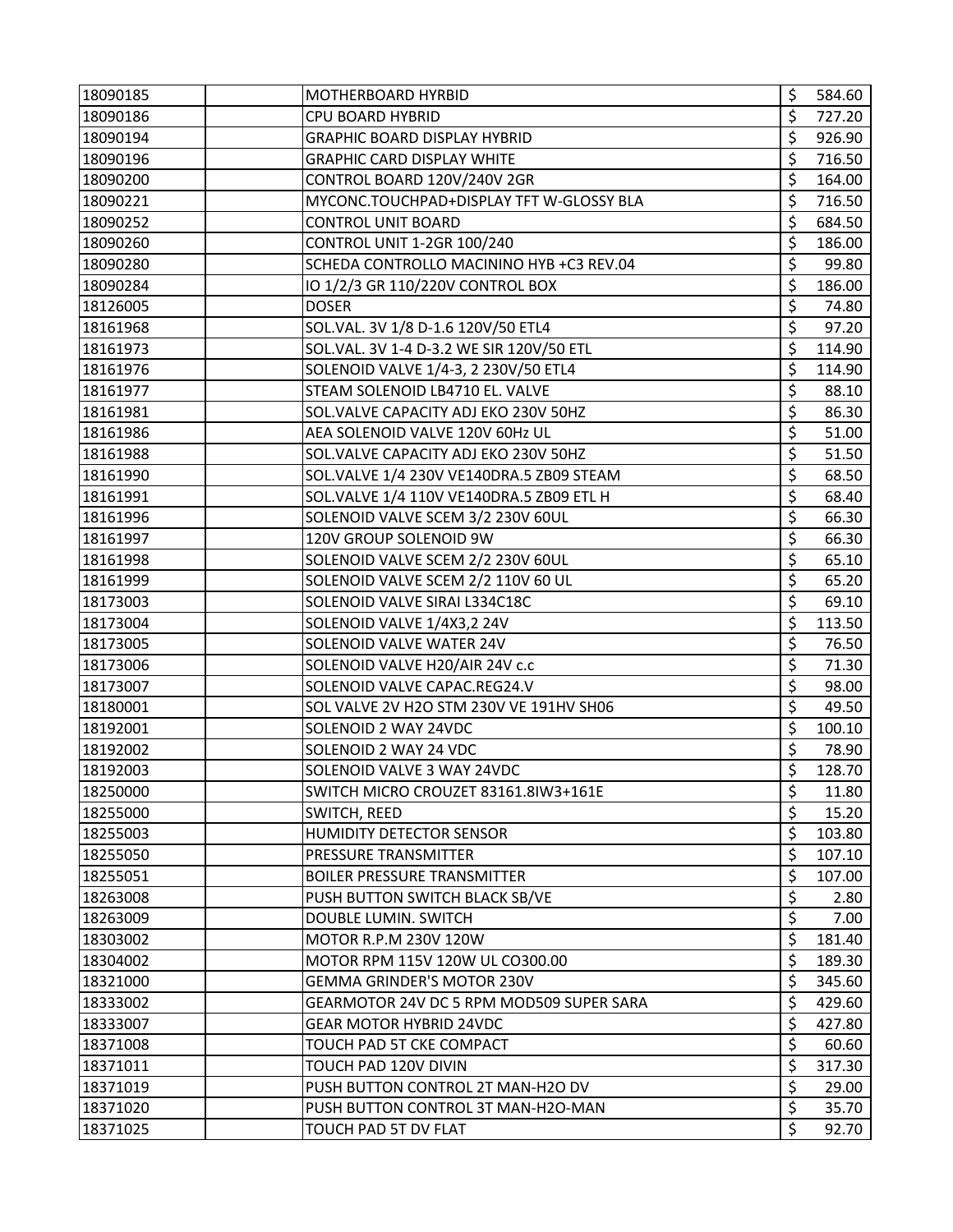| 18371027             | TOUCH PADS 5T WE CKE + SCREWS                        | \$       | 107.00         |
|----------------------|------------------------------------------------------|----------|----------------|
| 18371029             | <b>TOUCH PAD 5BUTTONS</b>                            | \$       | 85.50          |
| 18371041             | BLACK BLIND PUSH BOTTOM PANEL                        | \$       | 8.10           |
| 18371045             | PUSH BUTTON MANUAL 1 KEY                             | \$       | 34.40          |
| 18371049             | TOUCH PAD 5T SNOWB/COLOSSEUM                         | \$       | 78.40          |
| 18371055             | TOUCH PAD 6T +1 SIB                                  | \$       | 199.60         |
| 18371057             | SWITCH TOW POLE SIBILLA                              | \$       | 2.90           |
| 18371058             | PUSH BUTTON SINGLE POLE 5 SIBILLA                    | \$       | 2.00           |
| 18371064             | TOUCH PAD 5T                                         | \$       | 68.50          |
| 18371067             | TOUCH PAD 4 COF.+PROG/STOP WE LAVAZZA                | \$       | 97.00          |
| 18371068             | TOUCHPAD 2COF+2 CAPP.+ PROG/STOP LAVAZZA             | \$       | 97.00          |
| 18371069             | <b>TOUCH PAD 5T</b>                                  | \$       | 119.10         |
| 18371070             | TOUCH PAD 5T                                         | \$       | 79.20          |
| 18371073             | EXT. DEVICE TO PROGRAM DISPLAY                       | \$       | 273.80         |
| 18371074             | LOCAL POWER 9V SOURCE DISPLAY                        | \$       | 120.50         |
| 18371075             | SLIDING TEXT DISPLAY                                 | \$       | 446.30         |
| 18371076             | DISPLAY FRIDGE + CUP-WARMER                          | \$       | 101.30         |
| 18371077             | DISPLAY EVD POLARIS/AI DIM. 65.5 X 16.0              | \$       | 93.50          |
| 18371078             | DISPLAY SAE GLORIA                                   | \$       | 133.30         |
| 18371079             | C.B. 7T TOUCHPAD GLORIA                              | \$       | 51.00          |
| 18371086             | PRINTED CIRCUIT PUSH BUTTON 5T WE POLARI             | \$       | 26.40          |
| 18371104             | PRINTED CIRCUIT PUSH BUTTON EVD                      | \$       | 36.40          |
| 18371106             | PRINTED CIRCUIT, RIGHT WITH MEMBRANE P4Y             | \$       | 94.70          |
| 18371107             | PRINTED CIRCUIT LEFT WITH MEMBRANE P4Y-0             | \$       | 94.70          |
| 18371113             | TOUCH PAD 7T SIRIA WE 1GR+AUTO STEAMER               | \$       | 181.10         |
|                      |                                                      |          |                |
| 18371114             | LEFT KEYPAD FOR LB4712                               | \$       | 97.00          |
| 18371115             | <b>TOUCH PAD 5T</b>                                  | \$       | 89.20          |
| 18371116             | <b>COLOR TOUCHSCREEN DISPLAY</b>                     |          | \$1,584.30     |
| 18371118             | WEGACONCEPT DISPLAY 20X4 COMPLETE ASSEMBLY           | \$       | 252.40         |
| 18371119             | LED LIGHT STRIP SIDE CONCEPT                         | \$       | 110.50         |
| 18371125             | PUSH BUTTON EVD                                      | \$       | 97.70          |
| 18371126             | PUSH BUTTON MANUAL 2 KEYS                            | \$       | 42.40          |
| 18371131             | PRINTED CIRCUIT PUSH BUTTON 5T                       | \$       | 32.90          |
| 18371143             | <b>SWITCH BLACK</b>                                  | \$       | 2.50           |
| 18371157             | PUSH BUTTON CIRCUIT 7K                               | \$       | 47.80          |
| 18371168             | STRIP LED 1GR                                        | \$       | 16.80          |
| 18371169             | STRIP LED 2GR                                        | \$       | 25.00          |
| 18371186             | PRINTED CIRCUIT TOUCHPAD 7T                          | \$       | 70.60          |
| 18371187             | SIDE RGB LED STRIP                                   | \$       | 144.00         |
| 18371188             | LED STRIP, EYE                                       | \$       | 14.60          |
| 18371190             | SIDE LED STRIP POLARIS                               | \$       | 76.00          |
| 18371191             | SIDE LED STRIP AST-14-                               | \$       | 65.20          |
| 18371193             | <b>RGB Strip Polaris</b>                             | \$       | 177.50         |
| 18371194             | C.S. AUTOSTEAMER + MEMBRANE PUSH BUTTON              | \$       | 82.00          |
| 18371197             | DISPLAY GEMMA REFRIGERATOR                           | \$       | 160.50         |
| 18371230             | <b>COMPLETE KEYBOARD</b>                             | \$       | 160.50         |
| 18371231             | <b>COMPLETE RIGHT KEYBOARD</b>                       | \$       | 160.50         |
| 18371232             | <b>COMPLETE LEFT KEYBOARD</b>                        | \$       | 160.50         |
| 18460002<br>18460005 | RELAY SWITCH 120V HEAT.ELEMENT CKE-CKPE<br>RELAY 50A | \$<br>\$ | 13.10<br>76.80 |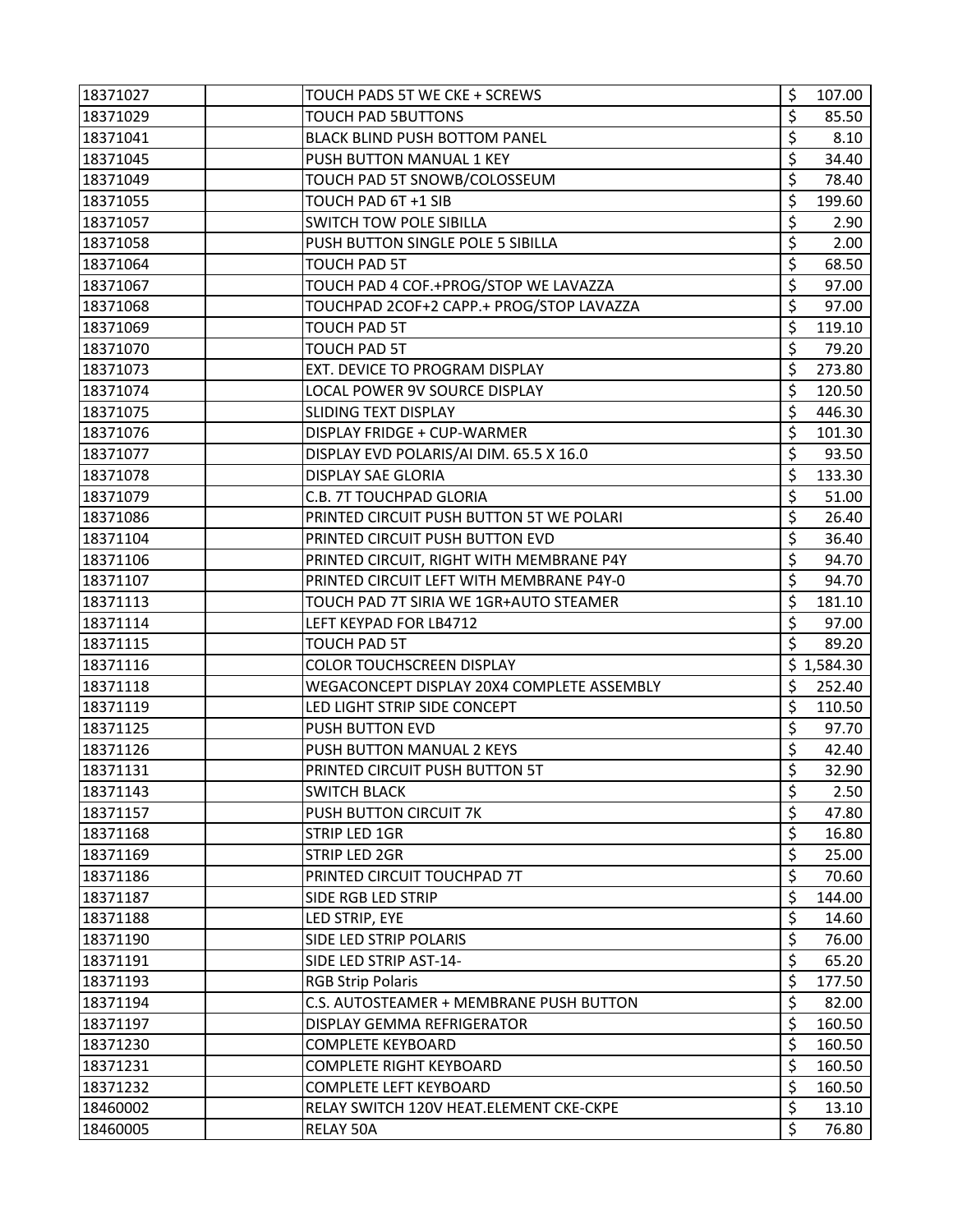| 18460011 | RELAY 50A                                | \$<br>192.50 |
|----------|------------------------------------------|--------------|
| 18559004 | LED POWER UNIT 3W                        | \$<br>31.20  |
| 18559006 | LED POWER UNIT                           | \$<br>85.50  |
| 18559008 | REMOTE CONTROL TO REGULATE LED           | \$<br>19.30  |
| 18559010 | RADIO CONTROLLER LED BRIGHTNES           | \$<br>151.90 |
| 18559014 | LED POWER UNIT                           | \$<br>43.80  |
| 18559015 | POWER UNIT LED 100V-270F 350mA           | \$<br>49.20  |
| 18559016 | LED POWER UNIT                           | \$<br>141.90 |
| 18559017 | CONTROLLER RF AUDIO QL-CTL-A DC 5/12/18/ | \$<br>181.80 |
| 18559021 | POWER SUPPLY FANS 24VDC                  | \$<br>85.50  |
| 18563006 | <b>TRANSFORMATOR 20VA</b>                | \$<br>72.80  |
| 18563007 | TRASF. 20VA 120V WE 2X12 TO20. H000      | \$<br>77.00  |
| 18563008 | POWER ADAPTER                            | \$<br>181.80 |
| 18570002 | <b>COOLING FAN HYBRID</b>                | \$<br>13.50  |
| 18570004 | <b>FAN COOLING</b>                       | \$<br>87.70  |
| 18590002 | SWITCHING IN 200/240V OUT 24V            | \$<br>153.30 |
| 19049001 | <b>SWITCH COVER</b>                      | \$<br>2.00   |
| 19062001 | MOTOR CAPACITOR 230v 7UF                 | \$<br>6.20   |
| 19066001 | CAPACITOR UL 25MF WE THREAD M8           | \$<br>21.20  |
| 19104001 | FUSE OMEGA 5X20 FF-10A                   | \$<br>4.80   |
| 19104003 | OMEGA FUSE 5X20 FF 12.5A FUSE OMEGA 5X20 | \$<br>5.40   |
| 19104004 | <b>FUSE 5 X 20 4A</b>                    | \$<br>5.00   |
| 19109001 | FUSE 3AG-TIA CSA/UL 6.3X32MM             | \$<br>3.60   |
| 19109003 | FUSE 15A CSA/UL                          | \$<br>34.60  |
| 19123001 | FUSE HOLDER 20A 600V                     | \$<br>18.80  |
| 19123002 | FUSE HOLDER F430 250V 10A UR/VDE         | \$<br>11.10  |
| 20126014 | TOUCH PAD MEMBRANE 5T WE POLARIS         | \$<br>42.80  |
| 20127001 | MENBRANE DISPLAY EKO                     | \$<br>22.10  |
| 20127009 | MEMBRANE TOUCH PAD SUPER "USA" GREEN SAR | \$<br>220.90 |
| 20127014 | MEMBRANE TOUCH PAD SUPER "USA"+DECA BLU  | \$<br>220.90 |
| 20127028 | TOUCH PAD MEMBRANE LEFT 7 X 2 BUTTON K1- | \$<br>228.20 |
| 20127029 | TOUCH PAD MEMBRANE RIGHT 5 X 2 KEYS K15- | \$<br>187.50 |
| 20233015 | FAUCET LEVER WITH KNOB AND NUT           | \$<br>282.30 |
| 20261001 | LEVEL PROBE L.140                        | \$<br>15.00  |
| 20261002 | LEVEL PROBE L.160                        | \$<br>15.70  |
| 20299002 | RELAY SWITCH 230/240V ABB B7-40-00       | \$<br>87.80  |
| 20299003 | RELAY SWITCH 30Z 230/240V                | \$<br>165.30 |
| 20299005 | RELAY SWITCH ABB A9-40-00 25A AC1 230/24 | \$<br>90.90  |
| 20300011 | THERMOSTAT 180C STEAM PRIMA              | \$<br>9.20   |
| 20300015 | THERMOSTAT 169C HIGH LIMIT CUTOUT        | \$<br>61.70  |
| 20300019 | THERMOSTAT EGO UL160°C 55.33532.130      | \$<br>97.70  |
| 20306001 | SENSOR NTC AUTOSTEAMER                   | \$<br>24.90  |
| 20306002 | NTC PROBE HEATING ELEMENT                | \$<br>25.00  |
| 20306003 | NTC PROBE FRIDGE                         | \$<br>24.90  |
| 20306005 | PROBE NTC KIO - BETA 3977 WE L.600 KTE04 | \$<br>25.00  |
| 20306006 | NTC PROBE WITH GLASS SENSOR              | \$<br>32.80  |
| 20306013 | <b>TEMPERATURE PROBE</b>                 | \$<br>57.00  |
| 20306016 | BLOCCHETTO SONDA PT1000 TUBI VAP ST4K    | \$<br>34.50  |
| 20357004 | SAFETY VALVE 1/8M                        | \$<br>29.90  |
| 20358006 | NO RETURN VALVE PLASTIC WE KNF 072214    | \$<br>36.40  |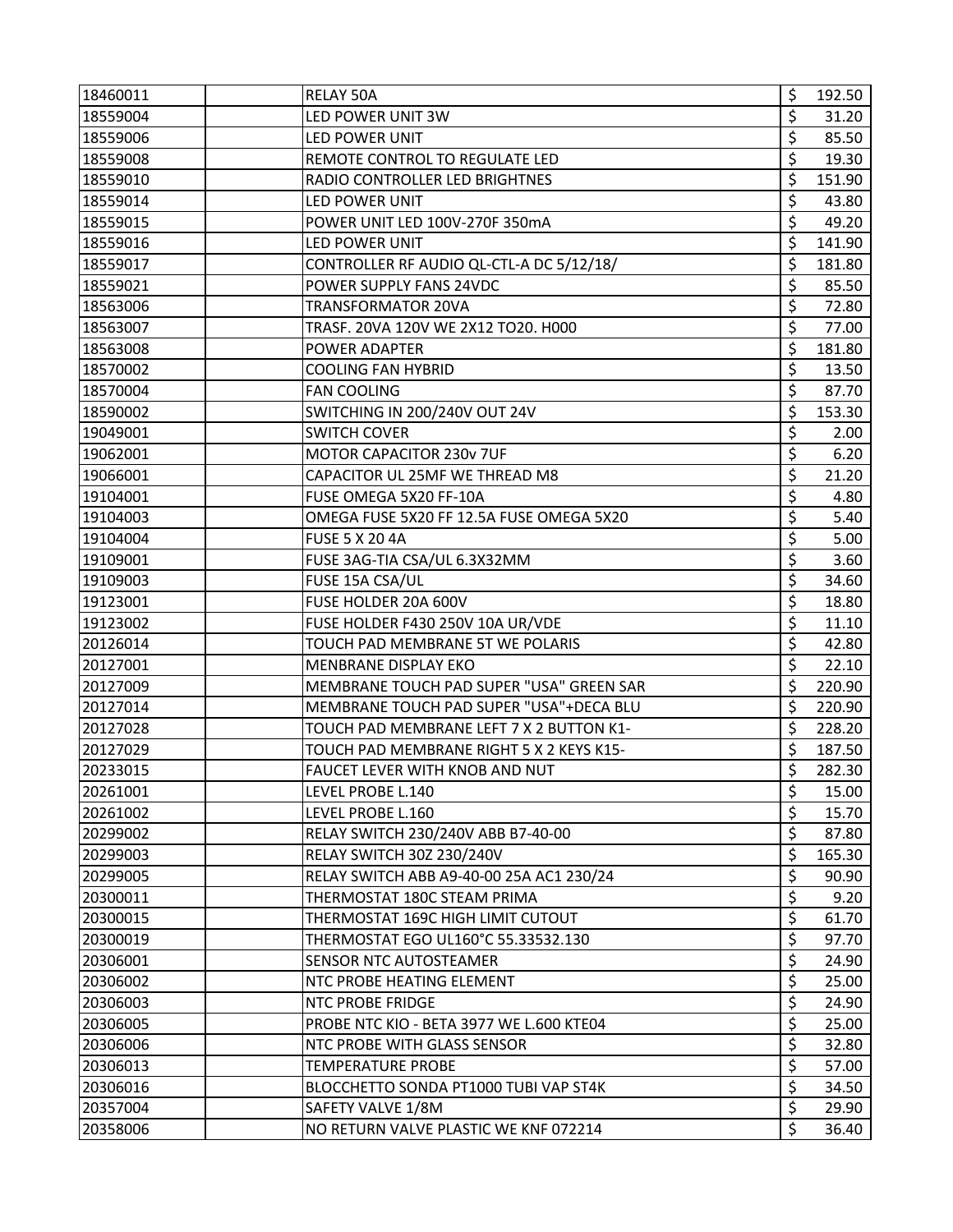| 20358007 | <b>CHECK VALVE</b>                        | \$<br>50.60  |
|----------|-------------------------------------------|--------------|
| 20358009 | NON RETURN VALVE 1/8M 1/8F                | \$<br>13.00  |
| 20358012 | NON RETURN VALVE POLIPROPILENE D-3.3      | \$<br>36.40  |
| 20359001 | VALVE 12BAR                               | \$<br>39.90  |
| 21040005 | LED NECTOGROUPS OSP/25L60MT/L1/B          | \$<br>23.50  |
| 21162001 | TOP PLEXIGLASS 1GR BLK                    | \$<br>88.40  |
| 21162088 | PLEXIGLASS 2 GR                           | \$<br>67.70  |
| 21162107 | PLEXIGLASS 2GR                            | \$<br>107.00 |
| 21162114 | PLEXIGLASS 2 GROUP                        | \$<br>68.40  |
| 21162115 | RAPALLO PLEXIGLASS 3 GROUP                | \$<br>78.40  |
| 21162147 | SUPPORT-PLEXIGLASS 1GR GLORIA             | \$<br>57.00  |
| 21162148 | SUPPORT-PLEXIGLASS 2GR GLORIA             | \$<br>70.60  |
| 21162149 | <b>SUPPORT PLEXIGLASS 3GR</b>             | \$<br>77.00  |
| 21162150 | PLEXIGLASS 4GR                            | \$<br>110.50 |
| 21162216 | PLEXIGLASS 2GR WEGA CONCEPT               | \$<br>78.50  |
| 21162217 | PLEXIGLASS 3GR                            | \$<br>92.70  |
| 21162255 | PLEXIGLASS RIGHT-LEFT                     | \$<br>42.10  |
| 21162257 | PLEXIGLASS 2GR SABRINA                    | \$<br>59.90  |
| 21162416 | UPPER PLEXIGLASS 2GR GREY                 | \$<br>199.60 |
| 21162432 | UPPER PLEXIGLASS 1 GR. GREY LV            | \$<br>185.40 |
| 21165001 | <b>BACK BLACK PLEXIGLASS WE ATLAS 2GR</b> | \$<br>85.50  |
| 21165002 | BACK BLACK PLEXIGLASS 3GR WE ATLAS 3GR    | \$<br>107.00 |
| 21165016 | PLEXIGLASS 2GR VELA VINTAGE               | \$<br>94.80  |
| 21165017 | PLEXIGLASS 3GR                            | \$<br>99.10  |
| 21165031 | PLEXIGLASS 2GR PRY-09                     | \$<br>89.10  |
| 21165032 | PLEXIGLASS 3GR PRY-09                     | \$<br>99.20  |
| 21300001 | SIGHT GLASS PYREX 11x8x155                | \$<br>9.40   |
| 22554005 | CABLE FOR TEST AK/AKC L 1mt               | \$<br>18.00  |
| 22554007 | RIBBON CABLE DISPLAY L*140                | \$<br>17.10  |
| 22628016 | DISPLAY CABLE 135CM                       | \$<br>10.70  |
| 22628019 | TOUCHPAD CABLE 200MM                      | \$<br>10.70  |
| 22628020 | TOUCHPAD CABLE 440MM                      | \$<br>12.10  |
| 22629001 | <b>CABLE FOR SMART CARD</b>               | \$<br>8.40   |
| 22629003 | <b>CABLE FOR MICRO</b>                    | \$<br>3.10   |
| 22629004 | <b>TOUCH PAD CABLE 10P</b>                | \$<br>9.30   |
| 22631003 | CABLE TOUCH PAD DOUBLE DISPLAY L.1000 06  | \$<br>12.80  |
| 22715802 | HEATING ELEMENT WIRING                    | \$<br>21.80  |
| 22715813 | HARNESS MIN-MAX WATER LEVEL PROBE EKO     | \$<br>18.60  |
| 22715828 | <b>CABLE PROBE AUTO STEAMER</b>           | \$<br>13.20  |
| 22715835 | <b>CABLE AUTO STEAM</b>                   | \$<br>14.30  |
| 22715836 | CABLE CONTROL AUTOSTEAMER                 | \$<br>6.90   |
| 22715843 | LED EXTENTION HAUS'06                     | \$<br>6.20   |
| 22715844 | BRIDGE 18AWG LED HAUS'06                  | \$<br>2.10   |
| 22715900 | <b>CABLE PROBE-BOILER</b>                 | \$<br>8.30   |
| 22715920 | <b>CABLE CONNECTOR BOILER</b>             | \$<br>7.80   |
| 22715963 | SWITCHING LED INTERFACE CABLE             | \$<br>5.80   |
| 22715979 | <b>LED CABLING</b>                        | \$<br>2.00   |
| 22715982 | CABL. ALIM 18559015 W/CUP WARMER          | \$<br>6.60   |
| 22716012 | LED CABLE 2GR                             | \$<br>14.70  |
| 22716013 | LED CABLE 3GR                             | \$<br>21.20  |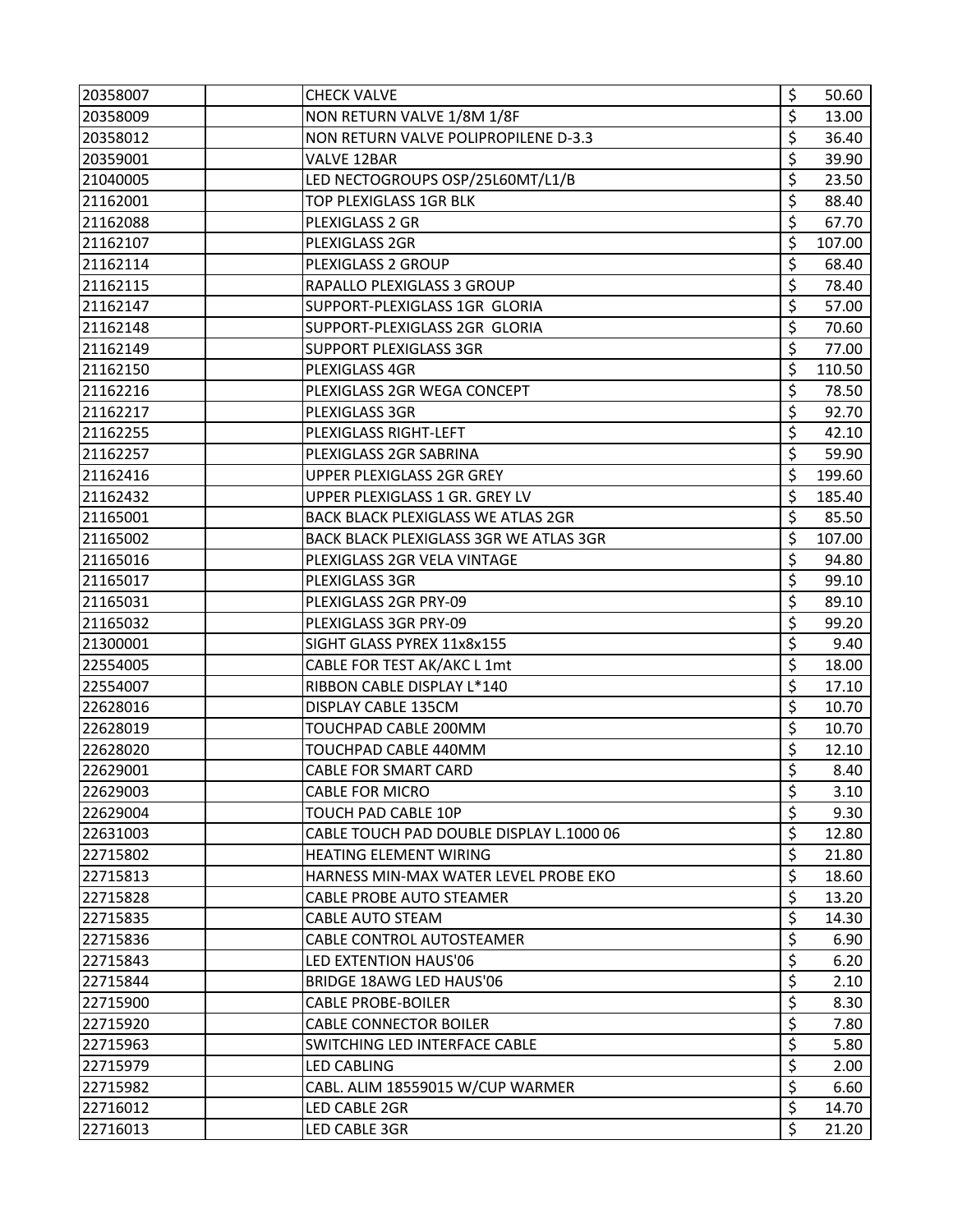| 22716022 | WIRING CONTROLLER RGB UL                 | \$                      | 29.30  |
|----------|------------------------------------------|-------------------------|--------|
| 22716028 | <b>AUTOSTEAMER CABLE</b>                 | \$                      | 19.60  |
| 22716087 | WIRING FOR LED GROUPS COVERING           | \$                      | 197.30 |
| 22716191 | FUSE HOLDER WIRING AUTOSTEAMER           | \$                      | 3.30   |
| 22716288 | WIRING PROBES-DISPENSER-TRANSDUCER 2GR   | \$                      | 292.30 |
| 22716289 | WIRING PROBES-DISPENSER-TRANSDUCER 3 GR  | \$                      | 303.00 |
| 22722015 | CABLE ASSY MINI EVD LV LV UL             | \$                      | 114.60 |
| 22723001 | CABLE PROGRAM + SWITCH AUT. MACHINE      | \$                      | 17.80  |
| 22723022 | PROGRAM SWITCH                           | \$                      | 21.40  |
| 22723023 | CABLE L.70 KEY PROGRAM SWITCH            | \$                      | 7.10   |
| 22800601 | CABLE SAE-EVD/2                          | \$                      | 81.00  |
| 22800603 | CABLE SAE-EVD/2                          | \$                      | 74.20  |
| 22803058 | CABLE 10AWG C-3GR DID UL                 | \$                      | 354.10 |
| 22803072 | <b>CABLE UL</b>                          | \$                      | 14.20  |
| 22803091 | EVD/2 CABLING                            | \$                      | 104.20 |
| 22803099 | HARNESS EVD/1 AUTOSTEAMER T.H. LV UL     | \$                      | 88.50  |
| 22803100 | CABL.EVD/2+A/STEAM LAVAZZA UL            | \$                      | 155.30 |
| 22803135 | POWER WIRING 2GR                         | \$                      | 103.60 |
| 22803136 | WIRING FOR PROBES DOSERS 2GR             | \$                      | 71.80  |
| 22803142 | WIRING FOR PROBE DOSERS 1GR              | \$                      | 74.80  |
| 23022001 | NUT M4 SELF LOCKING                      | \$                      | 1.00   |
| 23023001 | <b>NUT M4</b>                            | \$                      | 1.00   |
| 23061001 | <b>GRILLE NUT M4 FE/ZN</b>               | \$                      | 1.00   |
| 23221001 | HOSE CONNECTION ES14CR                   | \$                      | 24.40  |
| 23221006 | PLATE INOX WASHER XM3                    | \$                      | 3.80   |
| 23228019 | CONNECTION L 1/8F RUBBERHOLDER D-7       | \$                      | 3.10   |
| 23228025 | HOSE CONNECTION 1/4F D-8                 | \$                      | 2.00   |
| 23229003 | QUICK COUPLING 1/4M D-4 3675             | \$                      | 8.20   |
| 23229004 | CONNECTOR 1/8M D-4                       | \$                      | 5.80   |
| 23229013 | QUICK COUPLING 1/8M D-4                  | \$                      | 9.70   |
| 23229014 | QUICK COUPLING 1/4M D-4                  | \$                      | 10.30  |
| 23229018 | <b>CONNECTOR LD-4</b>                    | \$                      | 19.40  |
| 23229050 | QUICK COUPLING 1/4F D-6                  | \$                      | 13.90  |
| 23229052 | CONNECTOR 1/4 F D-4                      | \$                      | 13.30  |
| 23229100 | CONNECTOR RAPID "L" 1/8 D4 3679.04.10    | \$                      | 7.30   |
| 23229103 | CONNECTOR 1/8M CON-A/8F                  | \$                      | 2.80   |
| 23229107 | CONNECTOR - L-1/8M D-4                   | \$                      | 7.60   |
| 23229111 | QUICK COUPLING - L-1/8M                  | \$                      | 13.50  |
| 23229155 | QUICK COUPLING -T-1/8M                   | \$                      | 18.80  |
| 23229157 | <b>QUICK COUPLING -T-</b>                | \$                      | 18.80  |
| 23229158 | <b>QUICK COUPLING D-4</b>                | \$                      | 29.90  |
| 23229200 | CONNECTOR RAPID D4 STRAIGHT 3606.04.00   | \$                      | 8.70   |
| 23229201 | CONNECTOR 1/8F 0117                      | \$                      | 6.10   |
| 23229202 | QUICK CONNECT MALE BODY 1/8 AUT. COUPLIN | \$                      | 26.20  |
| 23229203 | QUICK CONNECT MALE COUPLING1/8 AUT. COUP | \$                      | 31.70  |
| 23229218 | <b>ORIENTATION ADAPTER 1/8</b>           | \$                      | 6.60   |
| 23229230 | ORIENTATION ADAPTER 1/4                  | \$                      | 14.00  |
| 23260014 | <b>INOX WASHER 12 X 5</b>                | \$                      | 1.00   |
| 23260018 | CIRCLIP D-14,2 SP.1                      | \$                      | 1.00   |
| 23292005 | <b>BUSHEL M24</b>                        | $\overline{\mathsf{S}}$ | 2.00   |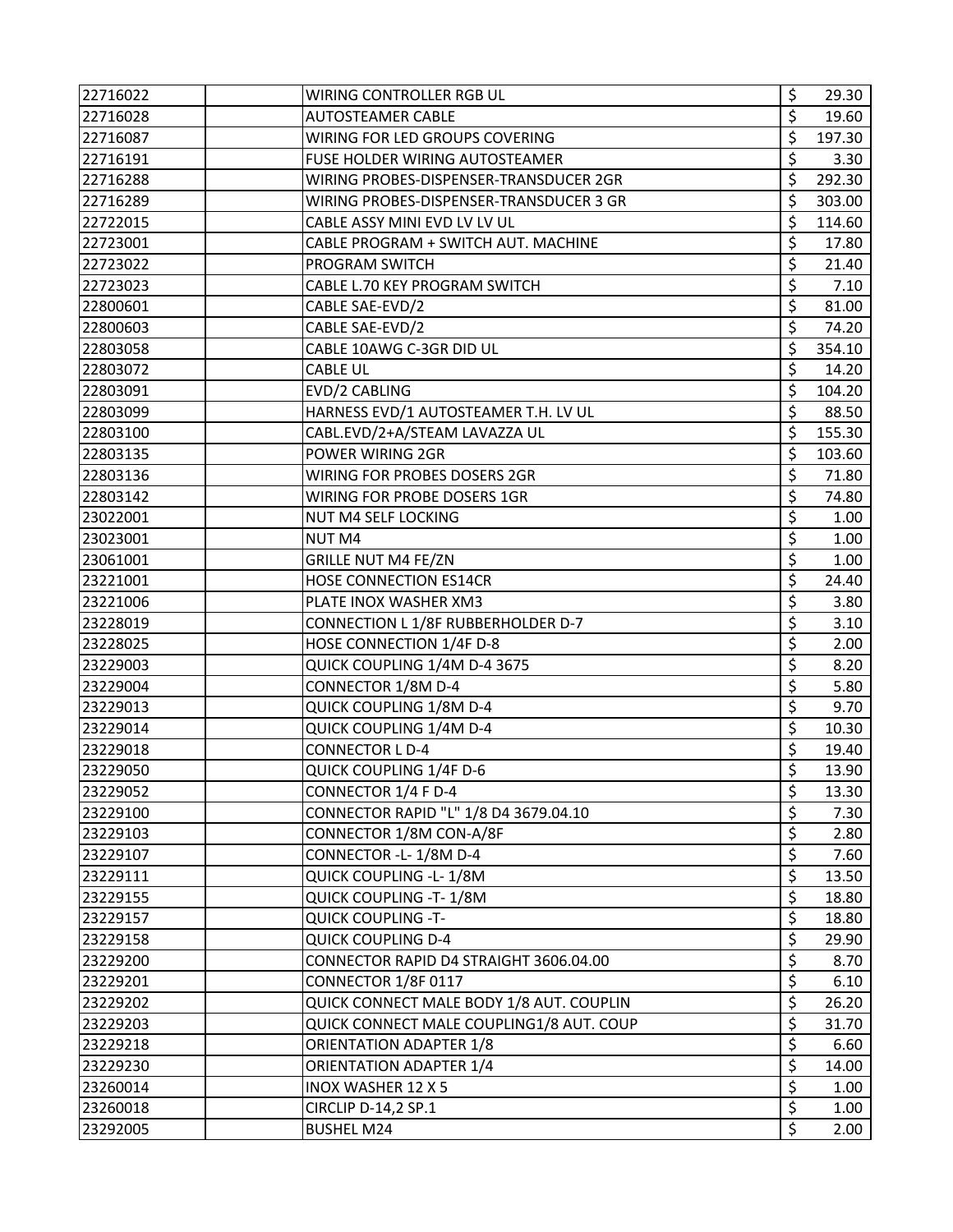| 23312001 | <b>SCREW TB INOX 4x12</b>                  | \$<br>1.00              |
|----------|--------------------------------------------|-------------------------|
| 23330001 | SCREW TC TC M5X10 V NI 6107 INOX           | \$<br>1.00              |
| 23331000 | SCREW, STEEL TC 4X20                       | \$<br>1.00              |
| 23331003 | SCREW, M4x12 TPS TCR INOX A2 UNI 7688      | \$<br>1.00              |
| 23343000 | SCREW TC M 3X16 S.S.                       | \$<br>1.00 <sub>1</sub> |
| 23420001 | SCREWED BOMBATED M6x12 OT/Ni               | \$<br>3.00              |
| 23503001 | SCREW INOX A2 4X12                         | \$<br>1.00              |
| 23564000 | STEEL SCREW TCEI M3X8                      | \$<br>1.00              |
| 23564042 | SCREW TSPEI S.S. M10X40                    | \$<br>2.30              |
| 23564043 | SCREW TSPEI S.S. M10X80                    | \$<br>3.70              |
| 23652000 | <b>SCREW TBCE 4x12</b>                     | \$<br>1.00              |
| 23705001 | <b>SCREW M6</b>                            | \$<br>14.80             |
| 23706001 | <b>SCREW M5</b>                            | \$<br>14.50             |
| 25007100 | SOLENOID VALVE BLOCK                       | \$<br>16.80             |
| 25010001 | <b>SPRINKLER WATER FILTER</b>              | \$<br>3.70              |
| 25032009 | <b>LOWER COVER TOP</b>                     | \$<br>4.10              |
| 25032010 | TOP COVER NUT                              | \$<br>4.10              |
| 25032011 | <b>KNOB SUPPORT COVER</b>                  | \$<br>53.50             |
| 25032060 | <b>FRONT BRONZINE D-38</b>                 | \$<br>18.90             |
| 25032061 | <b>FRONT BRONZINE D-45</b>                 | \$<br>16.40             |
| 25032062 | <b>FLANGE TAP STEAM</b>                    | \$<br>7.40              |
| 25309050 | <b>TAP SHAFT</b>                           | \$<br>43.80             |
| 25378001 | TAP STUFFING NUT                           | \$<br>7.10              |
| 25385001 | NUT VALVE SPINDLE SEAL TEFLON              | \$<br>2.90              |
| 25385050 | <b>NUT</b>                                 | \$<br>22.10             |
| 25385051 | <b>HOOD SPRING SEAT</b>                    | \$<br>10.30             |
| 25385052 | PIN CW S/S TAP PIN                         | \$<br>2.70              |
| 25422008 | <b>GROUP DIFFUSER CTS 03</b>               | \$<br>22.10             |
| 25460005 | <b>GUIDE FOR KNOCK BOX RIGHT SARA</b>      | \$<br>10.10             |
| 25460006 | <b>GUIDE FOR KNOCK BOX LEFT SARA</b>       | \$<br>10.10             |
| 25500002 | PISTON EXTRACTION GROUP SUPER EKO          | \$<br>153.80            |
| 25500007 | PISTON RECALL SPRING PIN GRP/EWO           | \$<br>10.70             |
| 25500026 | ARTICULATED PISTON JOIN PIN FOR GRP/EKO    | \$<br>17.90             |
| 25500028 | COMPRESSION PISTON CONN. SUPPORT PLATE G   | \$<br>7.80              |
| 25500031 | PIN WEIGHT PISTON HOOKING EXTERNAL M4      | \$<br>5.20              |
| 25500035 | <b>TOP BRUSH GRP/EKO</b>                   | \$<br>9.20              |
| 25500045 | FERRULE FOR CONNECTOR LOWER PICTON CRP/EKO | \$<br>2.00              |
| 25500046 | CONNECTOR M8 FOR LOWER PISTON CRP/EKO      | \$<br>71.60             |
| 25500047 | GEAR SHAFT FOR GRP/EKO BC2 D.8,5 PLAQUES   | \$<br>79.50             |
| 25500050 | DRIVING UNIT BOTTOM PISTON "04" SUPER      | \$<br>139.40            |
| 25500051 | PIN PISTON RELEASE GRP EKO '05             | \$<br>9.90              |
| 25500052 | PISTON EXTRACTION D.45 '05 GRP/EKO         | \$<br>158.20            |
| 25500060 | MALE FITTING, COMPRESION                   | \$<br>23.20             |
| 25500062 | DIFFUSER GRP EKO IN REPLACEMENT OF 25500   | \$<br>149.80            |
| 25501246 | PERFORATOR SUPPORT SUPERIOR LB LAVAZZA G   | \$<br>40.60             |
| 25616050 | <b>PISTON</b>                              | \$<br>23.80             |
| 25621101 | <b>EXTENSION GAS</b>                       | \$<br>53.50             |
| 25655050 | <b>HOOD SPRING SEAT</b>                    | \$<br>6.00              |
| 25655052 | <b>DISKETTE TAP</b>                        | \$<br>1.00              |
| 25678002 | <b>CHROME TAP FITTING</b>                  | \$<br>5.70              |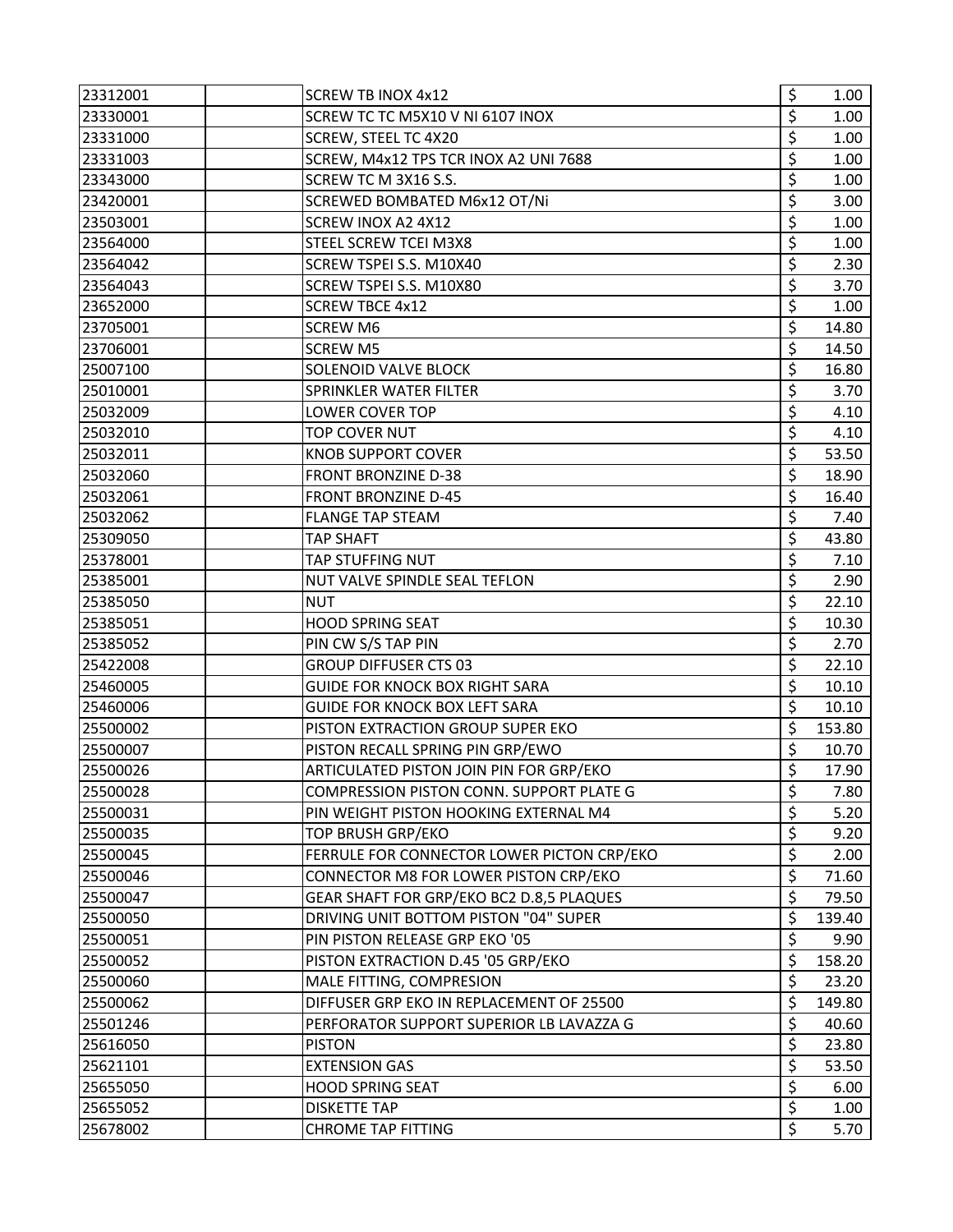| 25687002 | CONNECTOR 3/8 X 3/8 CTS UNIT             | \$<br>9.80   |
|----------|------------------------------------------|--------------|
| 25715001 | FITTING ITALIA MIXER                     | \$<br>47.20  |
| 25716002 | FITTING 3/8X1/4                          | \$<br>13.60  |
| 25716003 | 3/8 X 1/4 FITTING                        | \$<br>13.30  |
| 25739500 | JET HOLDER CTS GROUP                     | \$<br>32.20  |
| 25739502 | NOZZLE HOLDER GROUP CTS 03               | \$<br>49.40  |
| 25749003 | CONNECTOR 1/4 - 1/8F                     | \$<br>5.90   |
| 25763002 | SPRAY NOZZLE S/S                         | \$<br>27.10  |
| 25763003 | NOZZLE STEAM S/S DIVINA FOR TUBE D10     | \$<br>14.70  |
| 25763004 | S/S STEAM SPRAYER D.10                   | \$<br>15.00  |
| 25763008 | STEAM WAND DIVINA                        | \$<br>56.30  |
| 25763009 | STEAM PIPE ASSEMBLY D-10                 | \$<br>55.40  |
| 25763027 | STEAM TUBE AISI 304 6X8 L290 WEGA (WAS 5 | \$<br>31.20  |
| 25763054 | <b>WATER NOZZLE</b>                      | \$<br>7.90   |
| 25763055 | AUTOSTEAMER KIT LONG FOR SUPER           | \$<br>477.70 |
| 25763059 | STEAM PIPE L260 INOX STEAMER CT1 LONG    | \$<br>37.40  |
| 25763063 | TUBE STEAM 6x8 L.300                     | \$<br>31.10  |
| 25763070 | STEAM SPRAYER INOX FOR TUBE ESP          | \$<br>14.80  |
| 25763074 | S. STEEL STEAM SPRAYER D.10 4 FORI       | \$<br>15.00  |
| 25763079 | STEAM SPRAYER INOX M8 X 1 X PIPE D.8     | \$<br>15.10  |
| 25763080 | S/S STEAM SPRAYER TIP 4 HOLE             | \$<br>15.00  |
| 25763091 | STEAM PIPE ASSEMBLY D.8                  | \$<br>34.20  |
| 25763092 | STEAM PIPE S/S D8                        | \$<br>28.10  |
| 25763097 | STEAM PIPE S.STEEL D-8                   | \$<br>57.20  |
| 25763111 | S.STEEL RIGHT STEAM PIPE                 | \$<br>41.50  |
| 25763112 | S.STEEL LEFT STEAM PIPE                  | \$<br>41.50  |
| 25763116 | STEAM PIPE ASSEMBLY D.8                  | \$<br>39.20  |
| 25763117 | STEAM WAND ASSEMBLY IO                   | \$<br>34.90  |
| 25763142 | <b>EXTERNAL WATER NOZZLE</b>             | \$<br>26.60  |
| 25763148 | WATER PIPE MININOVA '08 INOX             | \$<br>48.60  |
| 25763151 | NOZZLE - STEAM 3 HOLE D1                 | \$<br>28.50  |
| 25763152 | KIT STEAM WAND/PROBE                     | \$<br>223.00 |
| 25763155 | INTERFACE EV WE STEAM-TAPBODY INOX       | \$<br>120.20 |
| 25763161 | KIT AUTO-STEAMER 2008 WE NO REG. LAVAZZA | \$<br>242.80 |
| 25763163 | STEAM PIPE ASSY D.10 S/S                 | \$<br>58.30  |
| 25763166 | STEAM TUBE, SS, COOL-TOUCH D.14          | \$<br>338.70 |
| 25763172 | ASSY. STEAM TAP INOX                     | \$<br>53.40  |
| 25763173 | KIT AUTOSTEAMER                          | \$<br>242.80 |
| 25763183 | <b>WATER WAND</b>                        | \$<br>61.30  |
| 25763185 | MOVABLE WATER PIPE - INOX                | \$<br>54.40  |
| 25763310 | <b>STEAM ARM</b>                         | \$<br>54.20  |
| 25763314 | STEAM WAND ASSEMBLY AISI 304 L 360 ARG   | \$<br>58.30  |
| 25763315 | STEAM WAND COMPLETE                      | \$<br>54.20  |
| 25779001 | BEARING SOLENOID VALVE 3 WAYS            | \$<br>177.50 |
| 25789305 | CAP GROUP JET                            | \$<br>14.90  |
| 25789306 | CAP GROUP JET                            | \$<br>6.30   |
| 25789319 | GIGLEUR D.07                             | \$<br>6.80   |
| 25789321 | CAP PREINFUSION CHAMBER GIGLEUR 0.5      | \$<br>6.30   |
| 25789323 | NOZZLE 0.7                               | \$<br>17.80  |
| 26160001 | <b>GRINDER RIGHT SUPER EKO</b>           | \$<br>960.70 |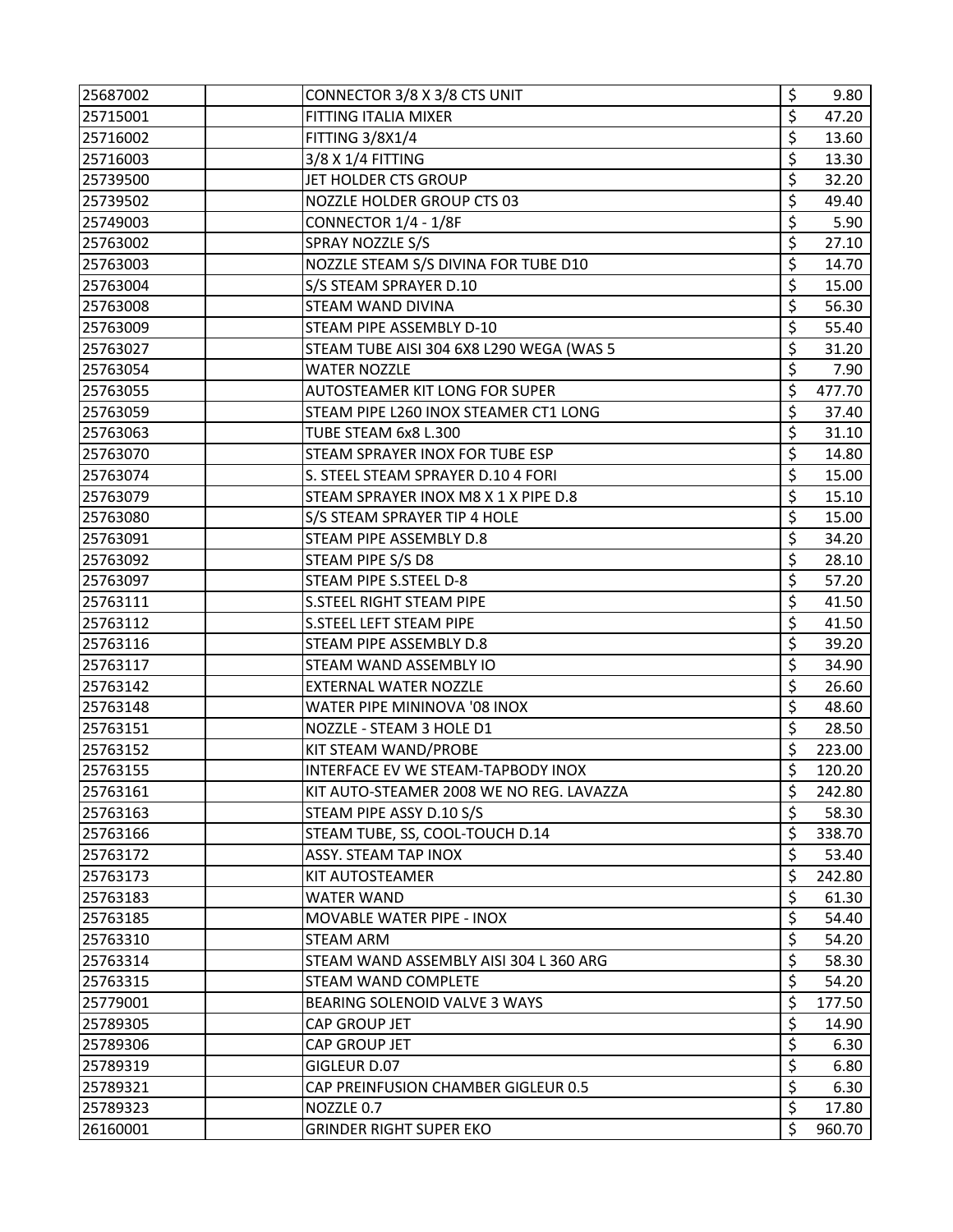| 26160010 | <b>GEMMA LEFT GRINDER ASSEMBLY</b>             | \$<br>998.20 |
|----------|------------------------------------------------|--------------|
| 26160019 | MACININO DX EK7 ROT INV 230V DC HY Rev03       | \$1,041.30   |
| 26160020 | MACININO SX EK7 ROT.INV. 230V DC HYBRID        | \$1,020.00   |
| 26315001 | \$<br>PUMP VIB. ULKA 120V 60HZ BRASS BODY EX5  | 34.90        |
| 26316001 | \$<br>VIBRATION PUMP ULKA 230V/50              | 37.50        |
| 26319005 | Ś<br><b>GEAR PUMP 24Vdc</b>                    | 677.30       |
| 26319010 | \$<br>MICROPUMP NMP 830 KNDC WE 24V DC         | 312.40       |
| 26319016 | \$<br><b>GEAR PUMP</b>                         | 677.30       |
| 27003001 | \$<br><b>SHAFT 2001</b>                        | 25.00        |
| 27032002 | \$<br>LONG SPOUT 1 CUP                         | 12.80        |
| 27060113 | \$<br>PISTON BLOCK "04" EXTRACTION EKO         | 277.10       |
| 27060114 | \$<br>PISTON BLOK "05" EXTRACTION EKO          | 295.90       |
| 27060201 | \$<br><b>EXTENSION SPOUT</b>                   | 5.90         |
| 27100002 | \$<br><b>GROUP SHOWER PLATE 200 IM</b>         | 24.90        |
| 27103001 | \$<br>SHOWER EKO D41                           | 13.50        |
| 27103003 | \$<br>SHOWER FILTER SUP. EKO D41               | 42.80        |
| 27105000 | \$<br><b>SPRAIER GROUP DIFFUSER GROUP</b>      | 25.20        |
| 27300026 | \$<br>PISTON SHIM LEVER GROUP                  | 4.70         |
| 27300027 | \$<br>LEVER GROUP BEATING RUBBER               | 3.30         |
| 27302251 | \$<br>COMPRESSION PISTON ALIGNMENT PIN GRP EKO | 35.20        |
| 27311004 | \$<br>FILTER HOLDER NAKED ASTORIA              | 58.20        |
| 27311005 | \$<br>FILTER HOLDER WITHOUT BOTTOM WEGA        | 64.10        |
| 27311061 | \$<br>FILTER HOLDER 3 CUP WEGA COMPLETE        | 76.00        |
| 27311136 | $\overline{\xi}$<br>FILTERHOLDER CMA           | 23.80        |
| 27311212 | \$<br><b>HYBRID SINGLE PORTAFILTER</b>         | 99.30        |
| 27311213 | \$<br>HYBRID DOUBLE PORTAFILTER                | 99.30        |
| 27311214 | \$<br><b>HYBRID BLIND PORTAFILTER</b>          | 101.60       |
| 27311223 | \$<br>FILTER HOLDER 1 CUP                      | 178.90       |
| 27311224 | \$<br>FILTER HOLDER 2 CUPS                     | 179.40       |
| 27320910 | \$<br><b>GROUP WASHER EKO</b>                  | 7.10         |
| 28000205 | \$<br>SILICONE PIPE + HOSE CONNECTOR           | 35.60        |
| 28002014 | \$<br><b>SHAFT STAR</b>                        | 6.50         |
| 28002045 | \$<br>MILLSTONE D.64                           | 19.10        |
| 28053001 | \$<br><b>COFFEE GRINDER HOPPER LID</b>         | 16.30        |
| 28054002 | \$<br>LID HOPPER K004 ASC.GRINDER              | 14.10        |
| 28054009 | \$<br>LID HOPPER MINI GRINDER S1MI00COD1       | 13.90        |
| 28066001 | \$<br>JAC SOOOCRAO2                            | 39.10        |
| 28100001 | \$<br>DOSER COMPLETE MAYOR M16B                | 788.00       |
| 28102003 | \$<br><b>COMPLETE DOSER AL.RIGHT MOBILE</b>    | 411.60       |
| 28165006 | \$<br><b>SWITCH WITH LED</b>                   | 10.20        |
| 28205003 | \$<br>CAP & TIE ROD FOR SOFTENER PLASTIC       | 18.50        |
| 28217000 | \$<br>GRINDING DISC 64MM SETS OF 2 WE K099 GRI | 54.00        |
| 28217003 | \$<br>GRINDING BURRS (FOR MINI E USE CODE 2821 | 75.60        |
| 28217009 | \$<br>GRINDING BURRS 186C CONIC 1FASE (ROBUR)  | 330.10       |
| 28217018 | \$<br><b>CONIC GRINDSTONES</b>                 | 157.90       |
| 28217020 | \$<br>MACINE COPPIA D.64mm KEBER TG 24/88      | 171.30       |
| 28251004 | \$<br>PLASTIC DISK FOR MOBILE TAMPER D.53      | 39.90        |
| 28251008 | \$<br>ALUMINUM DISK FOR MOBILE TAMPR D.53      | 142.80       |
| 28258006 | \$<br>RED WARNING LIGHT 110V UL                | 4.90         |
| 28262001 | \$<br>TRAY FOR SUPER JOLLY GRINDER S/STEEL     | 80.40        |
|          |                                                |              |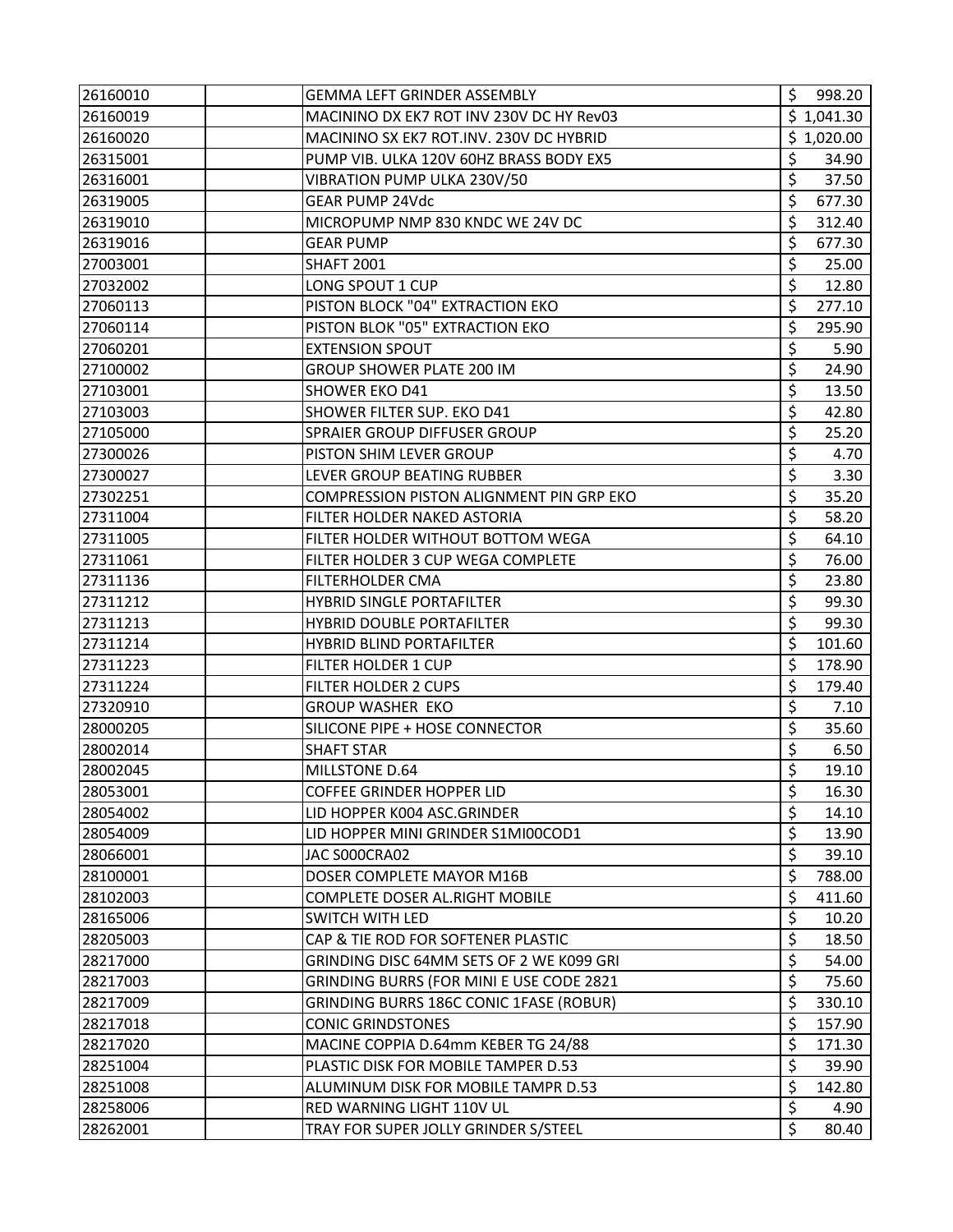| 28262002 | <b>TRAY FOR MINI GRINDER</b>              | \$<br>26.70  |
|----------|-------------------------------------------|--------------|
| 28262005 | SMALL TRAY SJ-MJ MZ                       | \$<br>106.50 |
| 28263001 | <b>ROBUR 3 REDUCTION GEAR</b>             | \$<br>70.00  |
| 28279001 | WASHER D 50X0,4                           | \$<br>2.10   |
| 28285950 | PIN FOR CAPPUCCINO MAKER PRIMA            | \$<br>2.00   |
| 28285951 | INJECTOR FOR MILK FROTHER PRIMA           | \$<br>7.40   |
| 28286001 | CONTAINER DOSER K030 C.G.A                | \$<br>21.50  |
| 28286043 | <b>GRINDER SWITCH</b>                     | \$<br>13.90  |
| 28286102 | <b>LOWER STAR</b>                         | \$<br>58.00  |
| 28286172 | KIT FRONT 5.8 INSTANT                     | \$<br>178.50 |
| 28286176 | <b>GRINDSTONES D 83mm COUPLE</b>          | \$<br>156.00 |
| 28286177 | <b>BURR SET</b>                           | \$<br>90.50  |
| 28324001 | <b>REDUCTION GEAR</b>                     | \$<br>26.00  |
| 28326004 | <b>CLOSING SHEET</b>                      | \$<br>4.00   |
| 28326013 | CLOSING SHEET SMI0SEB01                   | \$<br>2.00   |
| 28326014 | PLASTIC DOSER KIT CONTROL STAR            | \$<br>50.90  |
| 28326015 | <b>COFFEE GRINDER UPPER STAR</b>          | \$<br>8.40   |
| 28326016 | CLOSING SHEET K827 MAC.AS                 | \$<br>6.10   |
| 28341007 | REMOTE CONTROL SWITCH 110V60Hz M36C       | \$<br>154.60 |
| 28350001 | HOPPER PLEXIGLASS GRINDER MINI<br>S1M     | \$<br>45.10  |
| 28350002 | HOPPER PLEXI 320gr. SMI0CAE02 MINI        | \$<br>43.60  |
| 28351003 | HOPPER ROBUR/MAJOR COMPLETE USA S00SCAEU  | \$<br>141.00 |
| 28352002 | HOPPER PLEXIGLASS R GRINDER W/LID R2757   | \$<br>96.30  |
| 28357001 | HOPPER SUPER EKO HOPPER COMPLETE K392     | \$<br>64.30  |
| 28357004 | HOPPER COMPLETE ASSY                      | \$<br>31.30  |
| 28360003 | <b>SPRING STAMPER K509</b>                | \$<br>3.70   |
| 28360004 | <b>RUBBER K513</b>                        | \$<br>2.00   |
| 28360005 | <b>PIN K508</b>                           | \$<br>2.00   |
| 28360009 | <b>GRINDSTONE HOLDER</b>                  | \$<br>54.30  |
| 28360010 | PIVOT LEVER                               | \$<br>2.30   |
| 28360012 | GRINDING ADJUSTMENT DISK HANDLE M39-S1ST  | \$<br>25.40  |
| 28360013 | <b>ACCIDENT PREVENTION</b>                | \$<br>6.90   |
| 28360019 | TELESCOPIC PIN K507                       | \$<br>19.70  |
| 28360027 | LEVER X GRINDER DOSER                     | \$<br>2.60   |
| 28360038 | <b>CONTROL GRINDSTONE</b>                 | \$<br>100.10 |
| 28400004 | <b>GASKET AER-STOP</b>                    | \$<br>2.90   |
| 28400010 | <b>COFFEE GROUNDS TROUGH</b>              | \$<br>13.50  |
| 28400022 | FOIL COFFEE OUTLET                        | \$<br>13.20  |
| 28400040 | <b>SWITCH</b>                             | \$<br>17.60  |
| 28410010 | KEYS KYR C CIF .530 + BLOCK UPPER LID SU  | \$<br>15.30  |
| 28410015 | EKO GRINDER BLIND BUSH                    | \$<br>2.40   |
| 28410019 | <b>SPOUT COVER EKO GRINDER</b>            | \$<br>24.40  |
| 28530000 | GRINDING DIS SET ONLY MA6702 GOD K30      | \$<br>417.10 |
| 28530004 | HOPPER COMPLETE K30ES WITH LID EX MA9560  | \$<br>335.90 |
| 28530108 | UPPER GASKET S000GUA03 MAC.M              | \$<br>2.30   |
| 28530118 | CARD FOR PUSH BUTTON WITH DISP MAJOR E, R | \$<br>355.80 |
| 28530122 | <b>SUPPORT FOR FILTER HOLDER</b>          | \$<br>149.00 |
| 28530125 | GRID COFFEE S000RET03 MAC.M               | \$<br>20.00  |
| 28530127 | COFFEE GRINDER CAPACITOR 60mF             | \$<br>130.40 |
| 28530129 | BOARD FOR DBL TIMER 100-115V EL.C MAJOR   | \$<br>238.10 |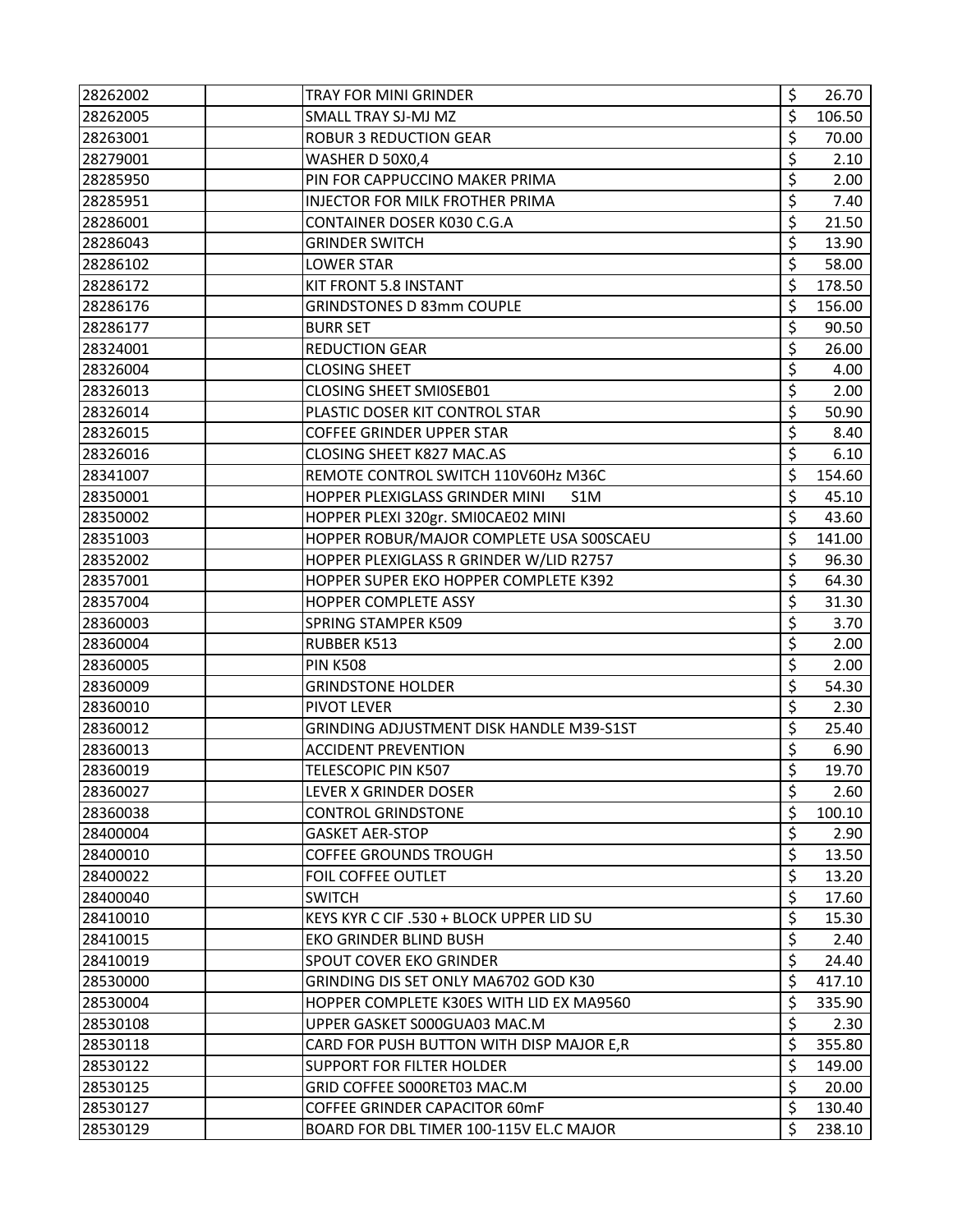| 28530131 |            | COFFEE GRINDER FORK SMJ0F0B13 MAC.M                  | \$<br>79.80  |
|----------|------------|------------------------------------------------------|--------------|
| 28530147 |            | BOARD FOR DOUBLE TIMER 110V 60Hz MAC.M.              | \$<br>245.20 |
| 28530161 |            | <b>DISPLAY CONNECTION CABLE</b>                      | \$<br>32.10  |
| 29026000 |            | ASTORIA PORCELAIN ESPRESSO CUP WITH SAUC             | \$<br>12.10  |
| 29026005 |            | ASTORIA PORCELAIN LATTE CUP WITH SAUCER              | \$<br>8.10   |
| 29030002 |            | <b>WATER HANDLE PLATE</b>                            | \$<br>2.50   |
| 29031002 |            | STEAM HANDLE PLATE 178                               | \$<br>2.50   |
| 29066004 |            | ADHESIVE LABEL GLO SAE BLK "0-1+CUP-WARM             | \$<br>2.30   |
| 29070104 |            | LABEL ET.AD.PST GLOSSY SILVER 75x120                 | \$<br>1.00   |
| 29077100 |            | LABEL "DISPENSE" 40X10MM                             | \$<br>2.00   |
| 29089300 |            | ADHESIVE LABEL WEGA RED/BLK                          | \$<br>9.10   |
| 29089302 |            | ADHESIVE LABEL "WEGA" RED/BLACK 82X30                | \$<br>7.90   |
| 29089305 |            | TAG "ASTORIA" LOGO 2009 ADHESIVE - GUMME             | \$<br>7.10   |
| 29089309 |            | ADHESIVE LABEL POLARIS                               | \$<br>11.00  |
| 29089318 |            | ADHESIVE LABEL ORION                                 | \$<br>11.00  |
| 29089324 |            | ADHESIVE LABEL GLORIA GOLD                           | \$<br>11.00  |
| 29089373 |            | ADHESIVE LABEL WEGA RED 71X200                       | \$<br>28.50  |
| 29089374 |            | ADHESIVE LABEL WEGA RED 50X140                       | \$<br>18.90  |
| 30004006 |            | <b>COFFEE TAMPER WEGA</b>                            | \$<br>47.50  |
| 30093013 |            | COMPASS WRENCH 281 C N.5mm FOR LEVER GRO             | \$<br>98.30  |
| 30515000 |            | CAPPUCCINATORE GPR 0.50.01 COMPLETE                  | \$<br>121.20 |
| 31015001 |            | KNOCK DRAWER BASE FOR GRINDER 10"X15"x3 1/4" S/S     | \$<br>399.30 |
| 45255012 |            | RING FOR UPPER PERFORATOR LV Ni                      | \$<br>30.00  |
| 45259983 |            | TAP CONNECTOR Ni FROM 25678001                       | \$<br>14.00  |
| 45439999 |            | FITTING JET ITA 3/8Fx3/8Mx1/4F Ni                    | \$<br>12.20  |
| 45622041 |            | BOILER ER 2 GR W. SC 60 NI WE                        | \$<br>859.20 |
| 45622303 |            | <b>BOILER 2 GR 7L NI</b>                             | \$<br>783.90 |
| 46257396 |            | <b>FITTING</b>                                       | \$<br>11.80  |
| 46561001 |            | WATER/STEAM TAP UNIT                                 | \$<br>30.00  |
| 46561021 |            | H20/STEAM TAP ASSEMBLY                               | \$<br>29.10  |
| 46561041 |            | ASSEMBLY WATER/STEAM TAP AT/EU/GL                    | \$<br>30.00  |
| 49561011 |            | ASS.RUB.TERMORISERVA CW510L                          | \$<br>37.10  |
| 49561041 |            | ASSEMBLY WATER/STEAM                                 | \$<br>31.90  |
| 52000003 |            | TUBE D-10 L.160 1GR A1/B LOWER LEVEL PIP             | \$<br>19.90  |
| 52000071 | 4952000071 | <b>TUBE D-8 L.460</b>                                | \$<br>16.10  |
| 52000122 |            | TUBE D-12 L.180                                      | \$<br>11.10  |
| 52000164 |            | RIF251 S16/A HEA<br>TUBE D-8 L-440 2GR               | \$<br>13.00  |
| 52000165 |            | RIF252 S17/A HE<br><b>TUBE D-8 L-450 2GR</b>         | \$<br>13.00  |
| 52000168 |            | TUBE D-12 L92 1-4GR DRAIN SOL VALVE                  | \$<br>6.80   |
| 52000181 |            | TUBE D-8 L.415 1GR S22/AR INTERNAL HEATING EXC > GRP | \$<br>15.50  |
| 52000182 |            | TUBE D-8 L.440 2GR S16 ARGENTA HEAT EXCH             | \$<br>15.10  |
| 52000212 |            | TUBE D10 L210 DV13 RIGHT EXCHAG>GROUP SU             | \$<br>12.30  |
| 52000220 |            | <b>TUBE D-6 220 L</b>                                | \$<br>8.60   |
| 52000222 |            | TUBE D-8 L.135                                       | \$<br>12.50  |
| 52000223 |            | TUBE D-10 L.215                                      | \$<br>13.80  |
| 52000224 |            | D-6 390 L PIPE DV 25                                 | \$<br>9.70   |
| 52000237 |            | D-8 295L PIPE DV 38                                  | \$<br>13.60  |
| 52000240 |            | TUBE D10 L465 DV41 MAN. WARER REF>BOILER             | \$<br>18.30  |
| 52000251 |            | D-10 260 L PIPE DV 52                                | \$<br>10.00  |
| 52000252 |            | D-6 400 L PIPE DV 53                                 | \$<br>10.80  |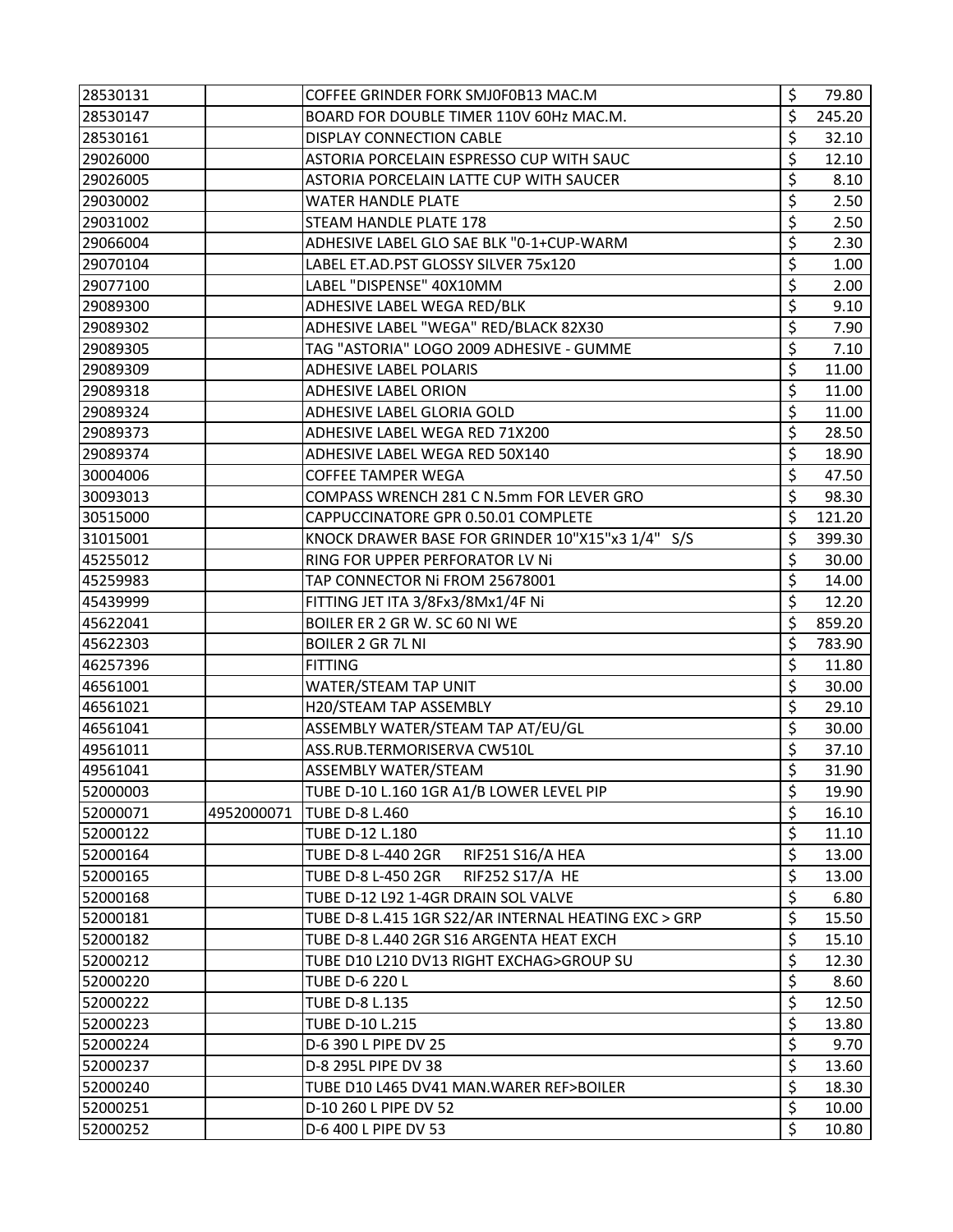| 52000253 | TUBE D-8 115L DV 54                      | \$<br>11.20 |
|----------|------------------------------------------|-------------|
| 52000351 | TUBE D-8 L.745                           | \$<br>17.60 |
| 52000601 | TUBE D-10 L.225 RP2 LOWER LEVEL PIPE     | \$<br>12.70 |
| 52000604 | TUBE D-8 L.120 RP 5 L STEAM TAP RAP      | \$<br>9.80  |
| 52000605 | TUBE D-8 L.290 RP 6 L BOILER TAP H2O RAP | \$<br>11.80 |
| 52000606 | TUBE D-8 L.155 RP 7 R STEAM BOILER-TAP R | \$<br>10.10 |
| 52000609 | TUBE D-8 L.155 RP7 R-STEAM TAP WAND RAP  | \$<br>11.30 |
| 52000659 | TUBE D-6 L.143 PLUS4 GL145               | \$<br>9.40  |
| 52000660 | TUBE D-6 L.95 PLUS4 GL146                | \$<br>9.10  |
| 52000661 | TUBE D-6 L.203 PLUS4 GL147               | \$<br>9.80  |
| 52000662 | TUBE D-8 L.565 PLUS4 GL148               | \$<br>19.40 |
| 52000663 | TUBE D-6 L.110 PLUS4 GL149               | \$<br>7.40  |
| 52000664 | TUBE D-6 L.160 PLUS4 GL150               | \$<br>9.50  |
| 52000670 | TUBE D-6 L.95 PLUS4 GL156                | \$<br>9.00  |
| 52000671 | TUBE D-6 L.130 PLUS4 GL157               | \$<br>9.30  |
| 52000673 | TUBE D-6 L.50 PLUS4 GL159                | \$<br>8.60  |
| 52000675 | TUBE D-8 L.145 PLUS4 GL161               | \$<br>11.40 |
| 52000677 | TUBE D-6 L.85 PLUS4 GL163                | \$<br>7.20  |
| 52000705 | TUBE D-8 L115 VAPOR SI                   | \$<br>11.20 |
| 52000710 | TUBE D-8 L225 STEAM LEFT                 | \$<br>10.90 |
| 52000711 | TUBE D-8 L200 VAPOR SI                   | \$<br>10.70 |
| 52000712 | TUBE D-8 L235 STEAM RIGHT                | \$<br>11.10 |
| 52000833 | TUBE D-8 L.460                           | \$<br>13.80 |
| 52000887 | TUBE D-8 L.215                           | \$<br>12.70 |
| 52000888 | <b>TUBE D-8 L.245</b>                    | \$<br>13.00 |
| 52001306 | TUBE D-8 L275 2-4GR LD7 BOILER>WATER TAP | \$<br>11.30 |
| 52001309 | TUBE D-8 L360 2-4GR LCTV LD8 BOILER>STEA | \$<br>12.40 |
| 52001310 | TUBE D-8 L290 2-4GR SCTV LD9>EV.H2O      | \$<br>11.30 |
| 52001317 | TUBE D-10 L.235                          | \$<br>14.30 |
| 52001464 | TUBE D-8 L.420 4GR SAE-AR85              | \$<br>13.90 |
| 52001477 | TUBE D-8 L.285 AR98 BOILER>LEFT STEM TAP | \$<br>11.30 |
| 52001493 | <b>TUBE D-8 L.485</b>                    | \$<br>15.00 |
| 52001611 | TUBE D-6 L220 2-3GR DE12 SOL. THE>SPOUT  | \$<br>11.00 |
| 52001735 | TUBE D-10 L160 SB5/A BOILER>STEAM TAP RI | \$<br>12.50 |
| 52002041 | TUBE D-6 L.140                           | \$<br>6.30  |
| 52002823 | TUBE D-8 6.420 1G W118                   | \$<br>12.30 |
| 52002842 | TUBE D-8 L.285 W155                      | \$<br>12.70 |
| 52002861 | TUBE D-6 L330 WSN/6 TEFLON               | \$<br>29.50 |
| 52003205 | TUBE D-6 L.230                           | \$<br>8.60  |
| 52003431 | TUBE D-8 L190 LAV. CR2GR W252 SOL.CAPP>C | \$<br>19.00 |
| 52003864 | <b>TUBE D-6 L.60</b>                     | \$<br>9.90  |
| 52003869 | TUBE D-6 L.500 MK.21                     | \$<br>10.90 |
| 52003871 | TUBE D-10 L.180 MK23                     | \$<br>12.00 |
| 52003880 | TUBE D-8 L.305 MK 32                     | \$<br>15.40 |
| 52004300 | TUBE D-8 L.330                           | \$<br>10.70 |
| 52004301 | TUBE D-6 L.145                           | \$<br>10.90 |
| 52004303 | TUBE D-8 L.350                           | \$<br>13.70 |
| 52004313 | TANYA BOILER DRAIN TUBE                  | \$<br>22.40 |
| 52004510 | <b>TUBE D-8 L.65</b>                     | \$<br>10.60 |
| 52900087 | TUBE D4 L330 A20 BOILER>MANOMETER        | \$<br>18.00 |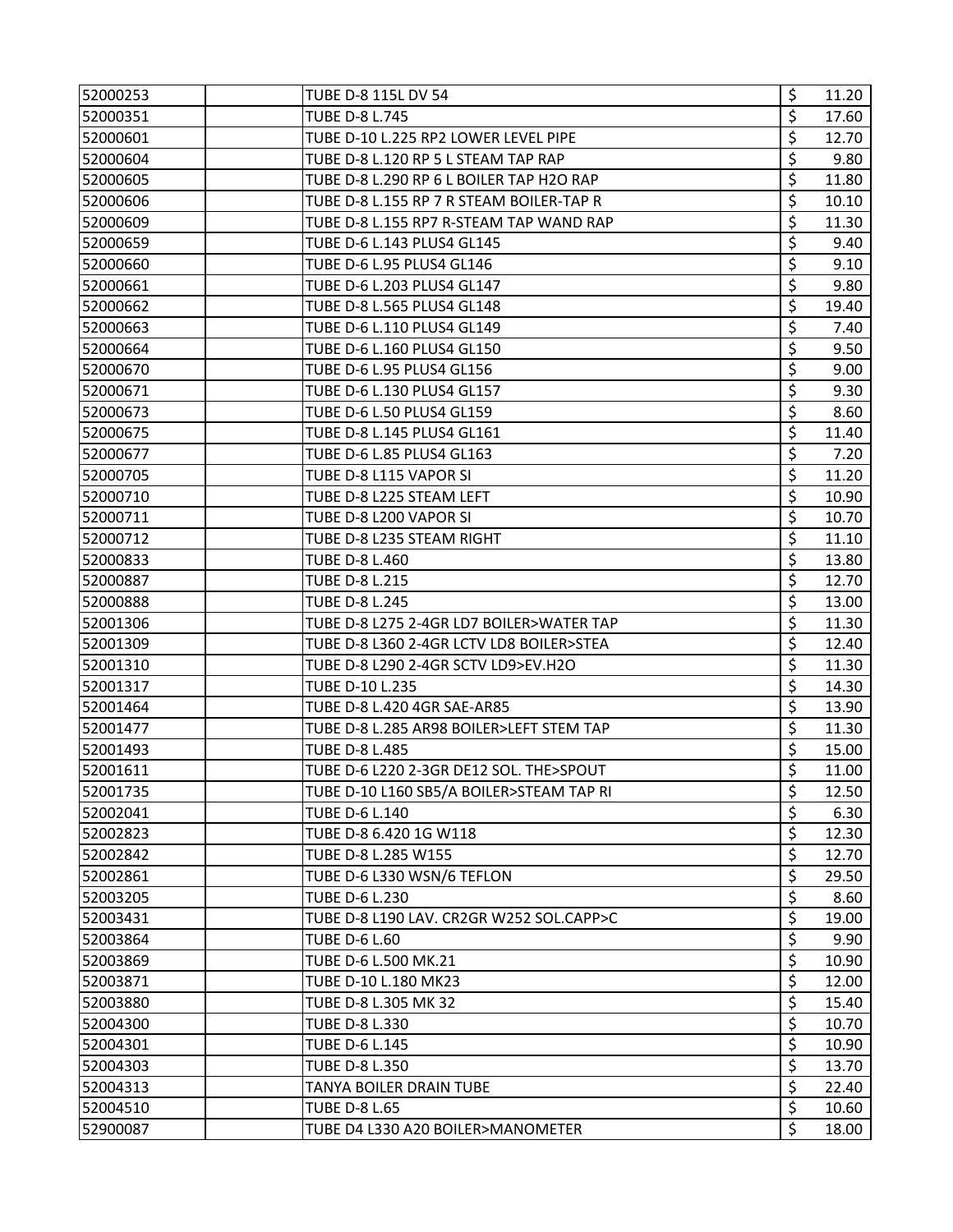| 52900126 | TUBE D-8 L240 A54/C CENTRAL WATER TUBE     | \$<br>18.90  |
|----------|--------------------------------------------|--------------|
| 52900206 | D-10 465 L PIPE DV 7 Ni                    | \$<br>26.90  |
| 52900208 | TUBE D-10 L270 NI DV9 BOILER>LOWER LEVEL   | \$<br>21.40  |
| 52900556 | TUBE D-10 L.270 DV48/D BOILER>STEAM TAP    | \$<br>25.40  |
| 52900558 | TUBE D10 DV18/D L305 BOILER>STEAM TAP      | \$<br>25.90  |
| 52901028 | TUBE DRAINAGE SCNR JSAE MI G38             | \$<br>6.60   |
| 52901333 | TUBE D-8 L180 1GRSAE LD27 Ni VNR>FLOWMETER | \$<br>10.90  |
| 52901805 | TUBE D-8 L325 2-3GR UKLD69 BOILER>WATER    | \$<br>16.90  |
| 52903860 | TUBE D-8 L.395 MK II Ni                    | \$<br>23.20  |
| 56009897 | FILTERHOLDER WITH GUAGE                    | \$<br>83.60  |
| 56009901 | FILTER HOLDER WITH PRESSURE GAUGE          | \$<br>107.50 |
| 56009902 | PORTAFILTRO 27203 PROVE FILTRI-ALEPER MA   | \$<br>605.10 |
| 56009909 | POD FILTERS MODIFIED CMA                   | \$<br>8.20   |
| 56009980 | UNIT PROTECTION VALVE                      | \$<br>8.20   |
| 56082101 | GROUP ASSEMBLY UL NI CARTRIDGE EXCHANGE    | \$<br>299.80 |
| 56082106 | <b>GROUP CTS 2003 GLORIA</b>               | \$<br>367.30 |
| 56119001 | STEAM TUBE A56/W                           | \$<br>27.00  |
| 56119023 | STEAM PIPE AS CR.CKP57/CV                  | \$<br>25.90  |
| 56119024 | WATER TAP UNIT A 57/CK                     | \$<br>27.20  |
| 56119083 | KIT WATER TUBE SP 41                       | \$<br>52.50  |
| 56119114 | ASSEMBLY WATER TUBE STEAMER CT2 Ni CHROM   | \$<br>25.50  |
| 56136004 | <b>DISTRIBUTION BLOCK 2-3-4 GR</b>         | \$<br>19.10  |
| 56350001 | LEVER GROUP-TOP 2001                       | \$<br>92.70  |
| 56354001 | FORK 2001 LEVER GR.                        | \$<br>32.10  |
| 56900581 | <b>ASSY FRONT PANEL SAE3</b>               | \$<br>437.30 |
| 56900604 | ASSEMBLY FRONT PANEL SAE/2 BLK Pratic Av   | \$<br>210.00 |
| 56900793 | BAS.ANT.ASS.EMA/2+GAS VELA VINTAGE INOX    | \$<br>14.00  |
| 56900797 | ASS.BASE SURROUND EMA/2 S.STEEL            | \$<br>48.80  |
| 56900798 | ASS.BASE SURROUND EMA/2 S.STEEL            | \$<br>57.60  |
| 56901199 | ASSY FRONT PANEL 1GR GREY LV               | \$<br>354.80 |
| 56901218 | ASSEMBLY FRONT PANEL AEP/2 RED             | \$<br>147.10 |
| 56901248 | ASSEMBLY FRONT PANEL AEP/J S.STEEL         | \$<br>63.40  |
| 56901278 | ASSEMBLY FRONT PANEL AEP/3 S.STEEL         | \$<br>149.90 |
| 56901670 | ASSEMBLY FRONT PANEL EVD/2 BLACK           | \$<br>134.70 |
| 56901676 | ASSY FRONT PANEL EVD/3+DSP+A/S BLACK       | \$<br>639.00 |
| 56902865 | ASSY. BASE SURROUND 2GR BLACK P4Y          | \$<br>124.00 |
| 56902866 | ASSY. BASE SURROUND 3GR BLACK              | \$<br>124.60 |
| 56902895 | ASSMBLY FRONT PANEL+PUSHBUTTON 2GR         | \$<br>693.10 |
| 56902920 | ASSY BASE SURROUND 2GR WHT/SS              | \$<br>124.20 |
| 56910008 | RIGHT SIDE PANEL ATLAS                     | \$<br>192.20 |
| 56910100 | ASSEMBLY RIGHT SIDE PANEL LIGHT BLUE       | \$<br>188.50 |
| 56910101 | LEFT SIDE GLORIA PANEL                     | \$<br>188.50 |
| 56910104 | <b>GLORIA RIGHT SIDE BLACK ASSEMBLED</b>   | \$<br>188.50 |
| 56910105 | GLORIA LEFT SIDE PANEL BLK ASSEMBLED       | \$<br>188.50 |
| 56910108 | RIGHT SIDE PANEL CHROME GL                 | \$<br>181.00 |
| 56910109 | LEFT SIDE PANEL CHROME                     | \$<br>181.00 |
| 56910218 | RIGHT SIDE ASSY SAND                       | \$<br>182.30 |
| 56910219 | LEFT SIDE ASSY SAND                        | \$<br>187.00 |
| 56910282 | RIGHT SIDE ASSEMBLY WHITE                  | \$<br>265.60 |
| 56910283 | LEFT SIDE ASSEMBLY WHITE                   | \$<br>265.60 |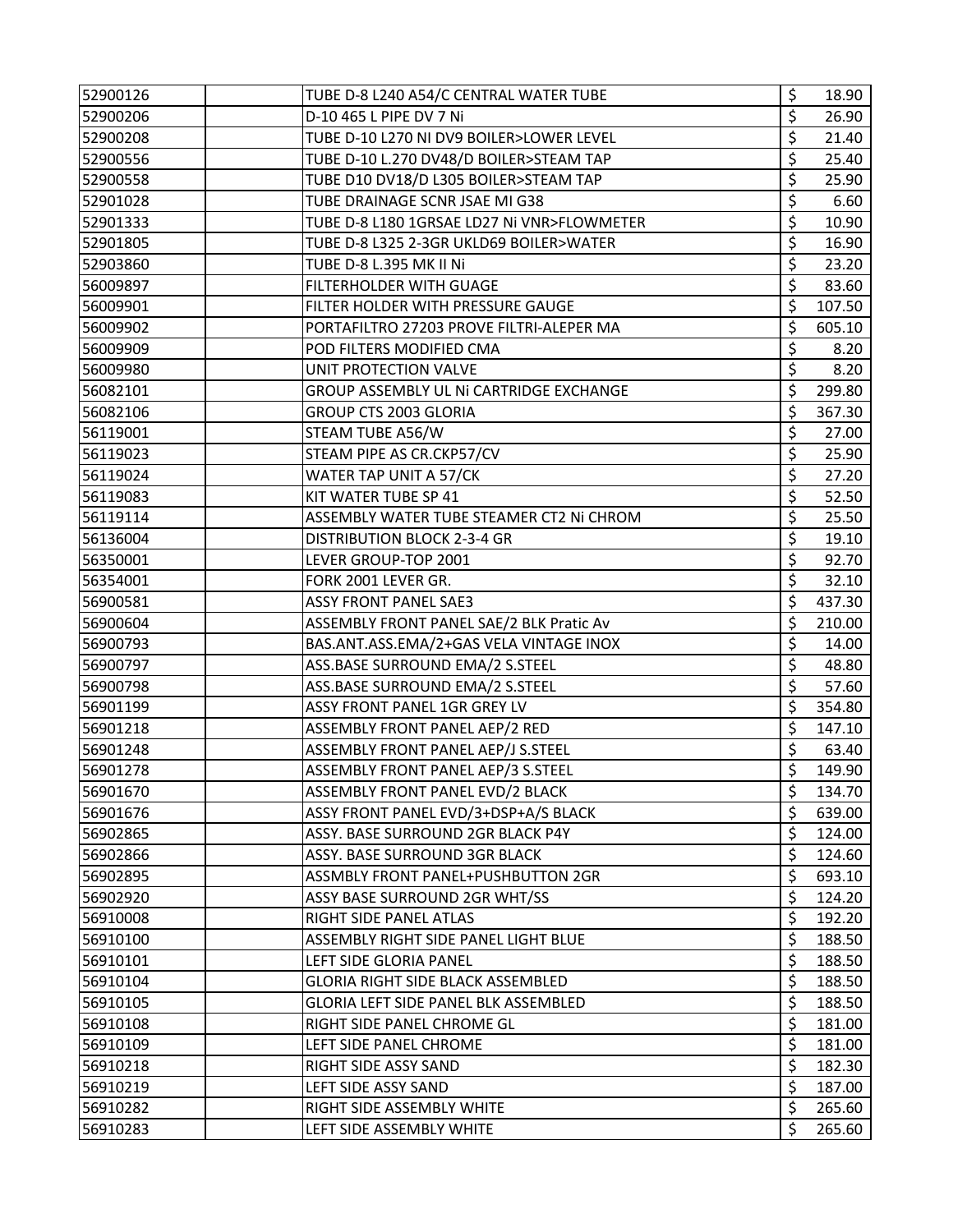| 56910300 | RIGHT SIDE ASSY S.STEEL                  | \$<br>372.40 |
|----------|------------------------------------------|--------------|
| 56910301 | LEFT SIDE ASSY S/S WEGA CONCEPT          | \$<br>372.40 |
| 56910304 | RIGHT SIDE PANEL ASSY WHITE CONCEPT      | \$<br>405.50 |
| 56910305 | LEFT SIDE PANEL ASSY WHITE CONCEPT       | \$<br>405.50 |
| 56910309 | LEFT SIDE PANEL ASSY BLACK CONCEPT       | \$<br>391.30 |
| 56910358 | RIGHT SIDE PANEL S/S                     | \$<br>191.30 |
| 56910359 | LEFT SIDE PANEL S/S                      | \$<br>191.60 |
| 56910381 | LEFT SIDE ASS. PRATIC BLACK              | \$<br>231.10 |
| 56910406 | ASSEMBLY RIGHT PANEL GREY                | \$<br>243.40 |
| 56910407 | ASSEMBLY LEFT PANEL GREY                 | \$<br>243.40 |
| 56910412 | SABRINA RT SIDE RGB BROWN                | \$<br>568.90 |
| 56910413 | SABRINA LFT SIDE RGB BROWN               | \$<br>568.90 |
| 56910414 | RIGHT SIDE ASSY BROWN WITH LED           | \$<br>490.10 |
| 56910458 | ASSY RIGHT SIDE CHROME+RGB LED POLARIS M | \$<br>494.10 |
| 56910459 | ASSY LEFT SIDE CHROM+RGB LED POLARIS MAC | \$<br>494.10 |
| 56910460 | ASSEMBLY RIGHT SIDE BLACK/MATT           | \$<br>86.50  |
| 56910461 | ASSEMBLY LEFT SIDE BLACK/MATTE           | \$<br>87.00  |
| 56910462 | ASSY RIGHT SIDE BLACK/MATT+LED POLARIS   | \$<br>356.30 |
| 56910463 | ASSY LEFT SIDE BLACK/MATT+LED POLARIS    | \$<br>356.30 |
| 56910464 | ASSY RIGHT SIDE BLK/MATT RGB POLARIS     | \$<br>457.80 |
| 56910472 | ASSY RIGHT SIDE BROWN TROPHY             | \$<br>299.00 |
| 56910474 | ASSY RIGHT SIDE BROWN LED                | \$<br>377.60 |
| 56910475 | ASSY LEFT SIDE BROWN + LED               | \$<br>377.60 |
| 56910477 | ASSY LEFT SIDE BROWN TROPHY RGB LED      | \$<br>479.20 |
| 56920000 | UPPER BODY PART ASSEMBLED 1GR WO-11 S/S  | \$<br>45.60  |
| 56920068 | BACK PANEL ASSEMBLY 2GR WHITE            | \$<br>292.00 |
| 56930001 | <b>COMPLETE THERMOSTAT</b>               | \$<br>118.30 |
| 62020002 | <b>BOILER 1 GR DIVINA</b>                | \$<br>373.30 |
| 62143001 | CTS AEA BOILER UNIT                      | \$<br>457.00 |
| 62143008 | <b>BOILER 2GR</b>                        | \$<br>661.30 |
| 62600100 | <b>BOILER LB2810</b>                     | \$<br>147.40 |
| 63100002 | EXTRACT. EXCHANG SIBILLIA FOR BOILER D-1 | \$<br>57.70  |
| 63200002 | HEAT EXCHANGER D80 CTS                   | \$<br>104.70 |
| 70705107 | HANDLE TO GRID UPSIDE CUPS               | \$<br>10.00  |
| 70705121 | <b>RIGHT FRONT PANEL</b>                 | \$<br>30.40  |
| 70705124 | <b>LEFT FRONT PANEL</b>                  | \$<br>30.40  |
| 70849240 | RIO S.STEEL FRONT PANEL 3GR              | \$<br>41.00  |
| 70880451 | FRONT PANEL 1GR ESPRESSA                 | \$<br>25.20  |
| 70880461 | FRONT. EVD/2 1V 1A ESPRESSO/LA           | \$<br>26.20  |
| 71450804 | FRONT PANEL EMA/EPU/EVD 2GR S.STEEL      | \$<br>16.00  |
| 71759020 | FRONT PANEL CKX S.STEEL                  | \$<br>36.10  |
| 71759021 | FRONT PANEL CKXE S.STEEL                 | \$<br>39.50  |
| 72694015 | S.STEEL GROUP-COVER 1GR                  | \$<br>31.90  |
| 72694017 | S.STEEL GROUP-COVER 2GR WE 2GR ESPRESSA  | \$<br>38.30  |
| 72694060 | S.STEEL COVER-GROUP 1GR                  | \$<br>6.60   |
| 73130024 | PANEL RIGHT SIDE DENISE WINCHESTER       | \$<br>50.10  |
| 73130034 | PANEL LEFT SIDE DENISE WINCHESTER        | \$<br>49.90  |
| 73130082 | PANEL RIGHT SIDE DIV SKY BLUE            | \$<br>177.40 |
| 73130087 | PANEL, LEFT SIDE DIV RED                 | \$<br>188.80 |
| 73130088 | PANEL RIGHT SIDE DIV BLACK/BRASS COLOR   | \$<br>196.30 |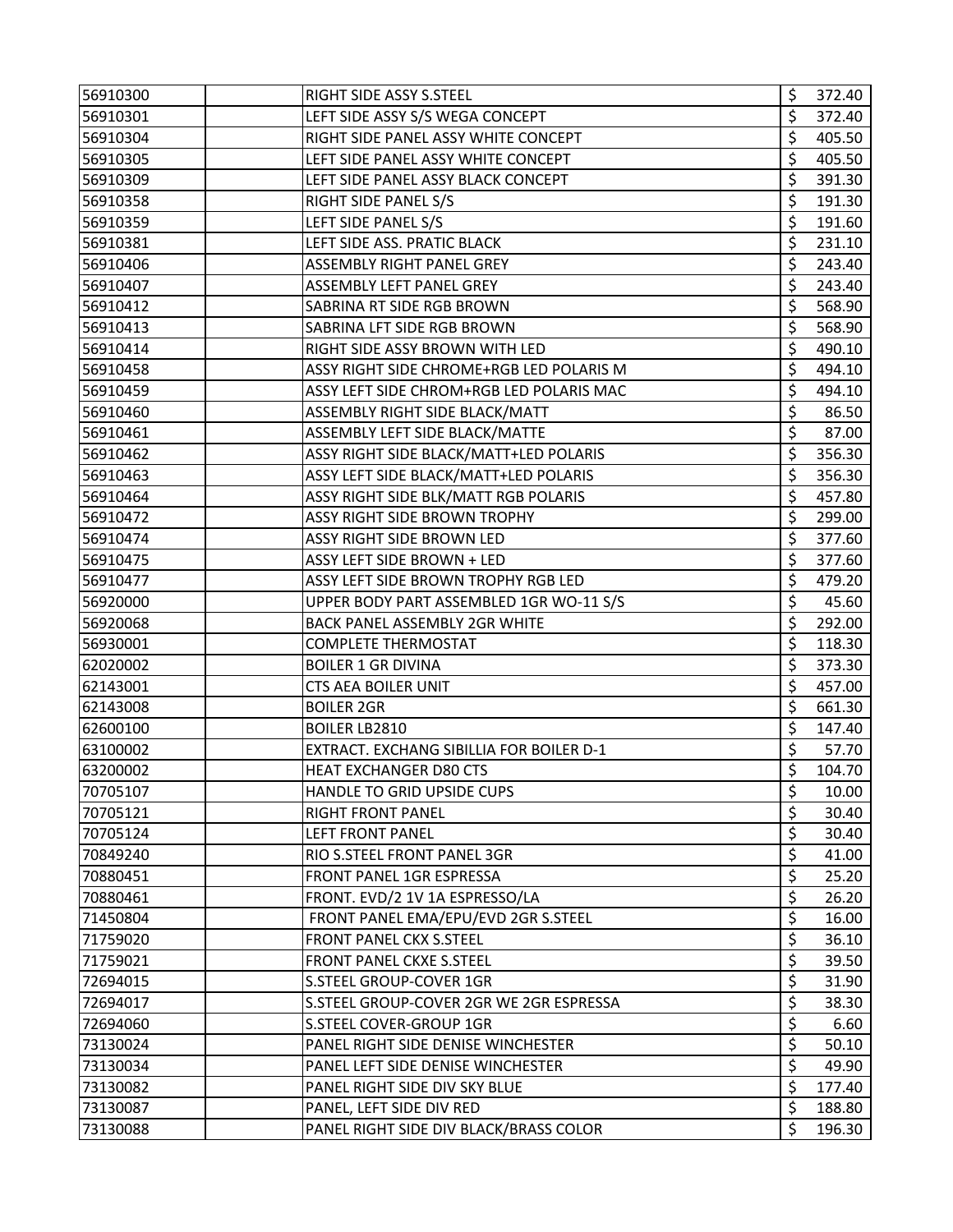| 73130089 | PANEL LEFT SIDE DIV BLACK/BRASS COLOR    | \$<br>196.30 |
|----------|------------------------------------------|--------------|
| 73130120 | RIGHT SIDE PANEL GREY 7021 + BRILL       | \$<br>188.80 |
| 73130121 | LEFT SIDE PANEL GREY 7021                | \$<br>188.80 |
| 73130140 | RIGHT SIDE PANEL BLUE                    | \$<br>199.60 |
| 73130141 | LEFT SIDE PANEL BLUE                     | \$<br>199.60 |
| 73130184 | PANEL RIGHT SIDE SIB BLACK 09005 + BRILL | \$<br>50.10  |
| 73130224 | PANEL-RIGHT SIDE BLACK GLORIA            | \$<br>140.90 |
| 73130225 | PANEL-LEFT SIDE BLACK GLORIA             | \$<br>140.90 |
| 73130304 | RIGHT SIDE PANEL RED PERLA               | \$<br>202.50 |
| 73130305 | LEFT SIDE PANEL RED PERLA                | \$<br>202.50 |
| 73706104 | RIGHT LOWER SIDE RAL/7048                | \$<br>93.80  |
| 73706110 | RIGHT TOP SIDE RED/METAL ATLAS           | \$<br>55.70  |
| 73706114 | RIGHT TOP SIDE RAL/7048                  | \$<br>58.60  |
| 73706120 | LEFT LOWER GREY SIDE                     | \$<br>70.50  |
| 73706124 | LEFT LOWER SIDE RAL/7048                 | \$<br>93.80  |
| 73706134 | LEFT TOP SIDE RAL/7048                   | \$<br>58.60  |
| 73706150 | CENTRAL SIDE RIGHT WE POLARIS S. STEEL   | \$<br>17.10  |
| 73706151 | CENTRAL SIDE LEFT WE POLARIS S. STEEL    | \$<br>17.10  |
| 73706152 | RIGHT SIDE PANEL CHROMED WE POLARIS      | \$<br>145.80 |
| 73706153 | LEFT SIDE PANEL CHROMED WE POLARIS       | \$<br>145.80 |
| 73706154 | RIGHT SIDE PANEL BLK 9005 + BRILL WE     | \$<br>150.80 |
| 73706155 | LEFT SIDE PANEL BLK 9005+BRILL WE POLARI | \$<br>150.80 |
| 73706306 | RIGHT SIDE ESPRESSA GREY 9006            | \$<br>215.50 |
| 73706307 | LEFT SIDE ESPRESSA GREY 9006             | \$<br>215.50 |
| 73707101 | PANEL RIGHT SIDE JADA GREY TIGER         | \$<br>215.90 |
| 75269364 | PANEL LOWER BACK DIV 2GR BLACK           | \$<br>29.60  |
| 75269402 | PANEL BACK CTR DIV 1GR BRASS COLOR       | \$<br>40.80  |
| 75269412 | PANEL BACK CTR DIV 2GR BRASS COLOR       | \$<br>35.80  |
| 75269756 | RAPALLO SAE REAR BODY PANEL 2 GROUP      | \$<br>76.30  |
| 75269757 | RAPALLO SAE REAR BODY PANEL 3 GROUP      | \$<br>100.20 |
| 75269765 | PLEXIGLASS BACK PANEL 2GR                | \$<br>18.50  |
| 75269770 | RAPALLO SAE REAR PLEXIGLASS 2 GROUP      | \$<br>342.30 |
| 75269771 | RAPALLO SAE REAR PLEXIGLASS 3 GROUP      | \$<br>445.60 |
| 75269871 | <b>BODY FRONT SIB RED 3020 + BRILL</b>   | \$<br>45.80  |
| 75269892 | <b>BODY BACK SIB BLACK 09005 + BRILL</b> | \$<br>56.40  |
| 75269901 | SUPPORT RIGHT CUP TRAY SIB RED 3020 + BR | \$<br>47.10  |
| 75269921 | SUPPORT LEFT CUP TRAY SIB RED 3020 + BRI | \$<br>47.10  |
| 75269932 | SHELL GROUP COVER SIB BLACK 09005 + BRIL | \$<br>44.40  |
| 75288007 | SUPPORT-PLEXIGLASS 1GR S.STEEL           | \$<br>21.70  |
| 75288008 | LOWER PANEL 2GR BLUE                     | \$<br>54.70  |
| 75288009 | <b>CENTRAL PANEL 2GR BLUE</b>            | \$<br>61.40  |
| 75288010 | <b>TOP PANEL 2GR BLUE</b>                | \$<br>60.30  |
| 75288037 | PANEL-CENTRAL BLACK 1 GR GLORIA          | \$<br>51.60  |
| 75288688 | <b>BACK CENTRAL PANEL 2GR S.STEEL</b>    | \$<br>52.40  |
| 75288693 | <b>BACK TOP PANEL 2GR BLK</b>            | \$<br>38.60  |
| 75289404 | CENTRAL PANEL 2GR S.S. SABRINA           | \$<br>36.60  |
| 75289430 | LOWER PANEL 2GR BROWN SABRINA            | \$<br>93.20  |
| 75289431 | TOP PANEL 2GR BROWN SABRINA              | \$<br>87.80  |
| 75549155 | <b>BACK PANEL 2GR GREY</b>               | \$<br>138.00 |
| 75549860 | GUARD COFFEE SPOUT CAPPUCCINO            | \$<br>62.50  |
|          |                                          |              |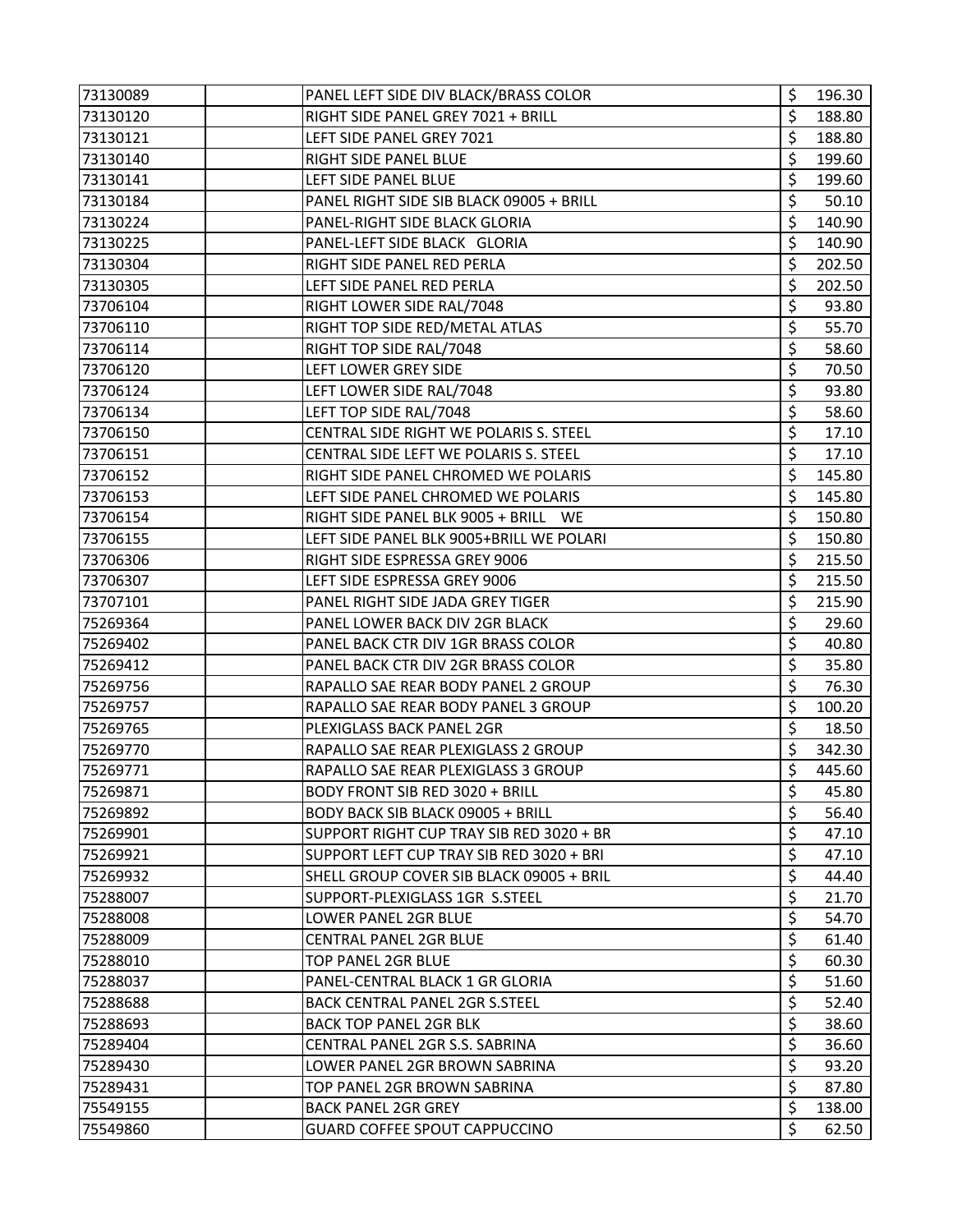| 75552002 | LEFT-RIGHT PANEL WHITE                     | \$<br>45.90  |
|----------|--------------------------------------------|--------------|
| 75700100 | PANEL, BODY CKX/CKXE                       | \$<br>96.80  |
| 75880103 | BACK PANEL, LOWER, 1GR ESPRESSA GREY 900   | \$<br>61.10  |
| 75880113 | BACK PANEL 2GR ESPRESSA GREY 9006          | \$<br>75.10  |
| 75880150 | CENTRAL PANEL 1 GR. S.STEEL                | \$<br>17.40  |
| 75880160 | <b>CENTRAL PANEL 2GR S.STEEL</b>           | \$<br>18.10  |
| 75880203 | BACK PANEL, TOP, ESPRESSA 1GR. GREY 9006   | \$<br>56.60  |
| 75880213 | BACK PANEL TOP 2GR ESPRESSA GREY 9006      | \$<br>65.80  |
| 75901203 | BACK LOWER PANEL WE POLARIS 2 GR S.STEEL   | \$<br>26.60  |
| 75901204 | CENTRAL PANEL 2GR WE POLARIS S.STEEL       | \$<br>41.40  |
| 75901205 | BACK TOP PANEL 2 GR WE POLARIS 2 GR S.ST   | \$<br>61.50  |
| 75901281 | <b>BACK CENTRAL PANEL 1GR S.STEEL</b>      | \$<br>6.80   |
| 75901284 | BACK CENTRAL PANEL 2GR S.S.                | \$<br>33.80  |
| 75901286 | BACK LOWER PANEL 3GR S.STEEL               | \$<br>49.00  |
| 75901288 | <b>BACK TOP PANEL 3GR S.STEEL POLARIS</b>  | \$<br>79.10  |
| 75901318 | POLARIS BACK TOP PANEL 1GR BRN TROPHY BR   | \$<br>53.80  |
| 75901321 | <b>BACK TOP PANEL 2GR BROWN TROPHY</b>     | \$<br>30.00  |
| 75905014 | BACK LOWER PANEL 1 GR RAL/7048             | \$<br>52.50  |
| 75905020 | <b>BACK LOWER PANEL GREY WE ATLAS 2 GR</b> | \$<br>37.30  |
| 75905024 | BACK LOWER PANEL 2 GR RAL/7048             | \$<br>49.50  |
| 75905034 | BACK LOWER PANEL 3GR SAND RAL.             | \$<br>67.30  |
| 75905061 | <b>BACK CENTRAL PANEL BLACK 1GR</b>        | \$<br>39.80  |
| 75905064 | BACK CENTRAL PANEL 1 GR RAL/7048           | \$<br>39.50  |
| 75905071 | BACK CENTRAL PANEL BLACK WE ATLAS 2 GR     | \$<br>39.80  |
| 75905074 | BACK CENTRAL PANEL 2 GR RAL/7048           | \$<br>49.90  |
| 75905084 | BACK CENTRAL PANEL 3GR RAL/7048            | \$<br>65.30  |
| 75905400 | LOWER PANEL L/R S.S. CONCEPT               | \$<br>9.10   |
| 75905402 | TOP PANEL LEFT-RIGHT RED WE                | \$<br>58.30  |
| 75905403 | TOP CENTER PANEL RED                       | \$<br>58.00  |
| 75905404 | TOP PANEL LEFT-RIGHT BLACK WE              | \$<br>33.30  |
| 75905405 | TOP CENTER PANEL BLACK WE                  | \$<br>33.00  |
| 75905406 | TOP PANEL LEFT-RIGHT WHITE                 | \$<br>33.30  |
| 75905407 | TOP CENTER PANEL WHITE                     | \$<br>33.00  |
| 76080100 | DRAIN TRAY, S/S CKX-CKXE                   | \$<br>63.90  |
| 76098001 | DRIP TRAY DV/1GR                           | \$<br>37.50  |
| 76098112 | TRAY 2GR RAPALLO - SHINY STEEL             | \$<br>58.30  |
| 76098113 | RAPALLO TRAY 3 GROUP                       | \$<br>62.80  |
| 76098117 | DRIP TRAY SB/2                             | \$<br>53.60  |
| 76098124 | TRAY 2 GR. S.STEEL                         | \$<br>50.30  |
| 76100031 | TOP GRILL DV/1GR STAINLESS STEEL           | \$<br>49.50  |
| 76100084 | RAPALLO TOP GRATE 2 GROUP                  | \$<br>69.80  |
| 76100085 | <b>RAPALLO TOP GRATE 3 GROUP</b>           | \$<br>95.10  |
| 76100107 | TOP GRATE 3GR S/S                          | \$<br>80.10  |
| 76100149 | TOP GRATE 2 GR S.STEEL                     | \$<br>73.90  |
| 76100151 | TOP GRATE AL/1GR S/S                       | \$<br>29.60  |
| 76100181 | 2GR VELA VINTAGE TOP GRATE                 | \$<br>32.10  |
| 76100190 | TOP GRATE 3GR S.STEEL                      | \$<br>92.80  |
| 76100228 | TOP GRATE 2GR S.S. SABRINA                 | \$<br>100.50 |
| 76100235 | TOP GRATE 2GR S.STEEL                      | \$<br>25.00  |
| 76149038 | <b>CUPS-STAND FOR RAISED GROUP</b>         | \$<br>17.80  |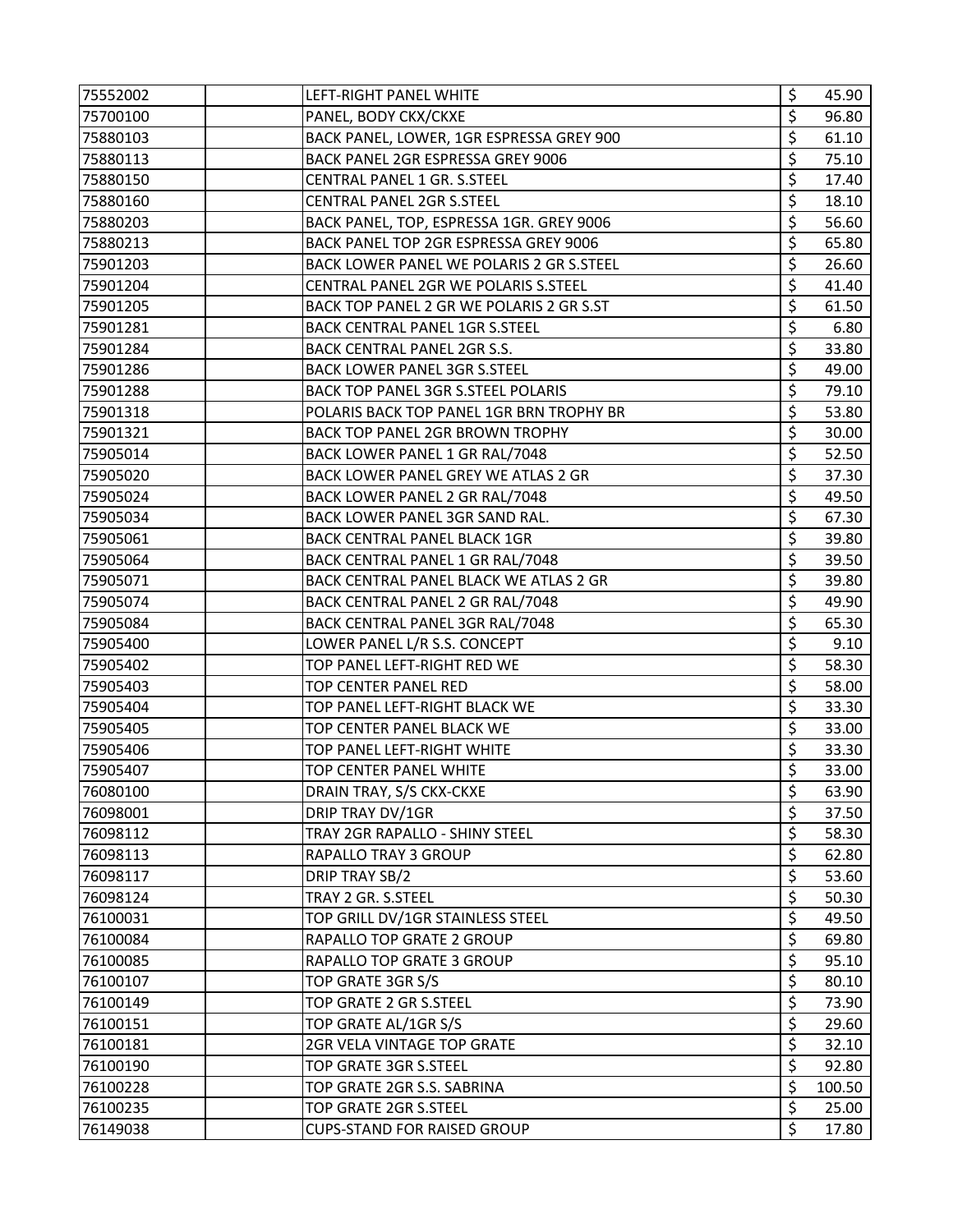| 76149054 | CUPS-STAND H40 GLORIA 1/2 GR             | \$               | 21.20 |
|----------|------------------------------------------|------------------|-------|
| 76149087 | <b>GRATE RISER 1GR. LV</b>               | \$               | 18.40 |
| 76152000 | GRATE LOWER ARGENTA S/STEEL,316x201      | \$               | 26.70 |
| 76153000 | GRATE LOWER ARGENTA S/STEEL,456x201      | \$               | 25.80 |
| 76154000 | GRATE LOWER/RIGHT ARGENTA S/STEEL        | \$               | 32.10 |
| 76155000 | GRATE LOWER/LEFT ARGENTA S/STEEL         | \$               | 32.10 |
| 76156000 | GRATE LOWER ARGENTA S/STEEL, 253x201     | \$               | 32.10 |
| 76339000 | LOWER GRILL CKX/CKXE                     | \$               | 16.30 |
| 76628002 | LOWER GRILL 2 GR S. STEEL                | \$               | 36.10 |
| 76628100 | RIGHT BOTTOM GRILL S/S 2 GR RAPALLO      | \$               | 40.30 |
| 76628101 | LEFT BOTTOM GRILL S.STEEL                | \$               | 40.30 |
| 77044007 | <b>BOILER COVER AL/2 S.STEEL</b>         | \$               | 98.20 |
| 77062073 | COPRICALDAIA ER/2 LAVAZZA INOX           | \$               | 26.80 |
| 77062076 | S.STEEL BOILER COVER 1GR                 | \$               | 19.90 |
| 77169105 | FRONT SURROUND TOP 2GR S.STEEL           | \$               | 19.10 |
| 77169110 | SURROUND RIGHT-LEFT S.STEEL              | \$               | 11.40 |
| 77169112 | <b>SURROUND 2 GR S.STEEL</b>             | \$               | 10.80 |
| 77197513 | TOP SURROUND 2GR S.STEEL                 | \$               | 16.90 |
| 77197518 | RAPALLO SAE BACK SURROUND 2 GROUP S/S    | \$               | 27.50 |
|          | RAPALLO SAE BACK SURROUND 3 GROUP S/S    | \$               | 30.40 |
| 77197519 |                                          | \$               | 41.50 |
| 77235020 | <b>BODY COVER S/S CKX/CKXE</b>           |                  |       |
| 77235021 | TOP COVER M.I. CKX/CKXE CKX/CKXE         | \$               | 41.50 |
| 77235023 | BODY-COVER M.I. MININOVA 02 I            | \$               | 10.00 |
| 77235035 | <b>TOP COVER</b>                         | \$               | 41.50 |
| 77278631 | COPRIMPIANTO 3GR S/FORI URBAN INOX/SPAZZ | \$               | 41.40 |
| 77297000 | CABLE COVER CKX/CKXE                     | \$               | 17.40 |
| 77307002 | <b>BOILER COVER CENTRAL 2GR</b>          | \$               | 7.30  |
| 77307003 | <b>BOILER COVER RIGHT 2GR</b>            | \$               | 7.20  |
| 77307005 | BOILER COVER 2 GR +55 LAV                | \$               | 7.20  |
| 77307006 | <b>BOILER COVER 1GR</b>                  | \$               | 25.10 |
| 77383003 | <b>REAR PANEL RETAINER</b>               | $\overline{\xi}$ | 2.00  |
| 77383004 | LOCK BRACKET BODYWORK                    | \$               | 2.00  |
| 77383005 | <b>LOCK BRACKET FRONT PANEL</b>          | \$               | 2.00  |
| 77453896 | <b>BASE SURROUND 2GR BLACK</b>           | \$               | 28.00 |
| 77453899 | REAR BASE SECTION 2GR BLACK PRATIC AVANT | \$               | 28.20 |
| 77454454 | RAPALLO SAE BASE SURROUND 2 GROUP S/S    | \$               | 36.90 |
| 77454455 | RAPALLO SAE BASE SURROUND 3 GROUP S/S    | \$               | 37.90 |
| 77454462 | FRONT BASE SURROUND 2GR S.S.             | \$               | 20.70 |
| 77487101 | BASE SURROUND S.STEEL 1GR GLORIA         | \$               | 34.00 |
| 77487102 | BASE FRONT SURROUND S.STEEL 2 GR GLORIA  | \$               | 37.60 |
| 77487206 | BASE SURROUND 2 GR S.STEEL PERLA         | \$               | 36.50 |
| 77487603 | <b>SCREW M6</b>                          | \$               | 11.10 |
| 77487610 | LEFT BASE SECTION S/S                    | \$               | 11.10 |
| 77487708 | BASE SURROUND LEFT-RIGHT S.S. CONCEPT    | \$               | 7.90  |
| 77487709 | BASE SURROUND CENTER S.S. CONCEPT        | \$               | 7.50  |
| 77555032 | BASE STRIP 2GR WE POLARIS S.STEEL        | \$               | 59.20 |
| 77555046 | FRONT BASE STRIP 2GR S.STEEL             | \$               | 42.60 |
| 77555072 | <b>BASE SURROUND 3GR S.STEEL</b>         | \$               | 28.90 |
| 77555183 | BASE STRIP 1GR AT SAND WE RAL7048        | \$               | 44.30 |
| 77555184 | BASE SURROUND 3GR SAND RAL               | \$               | 61.40 |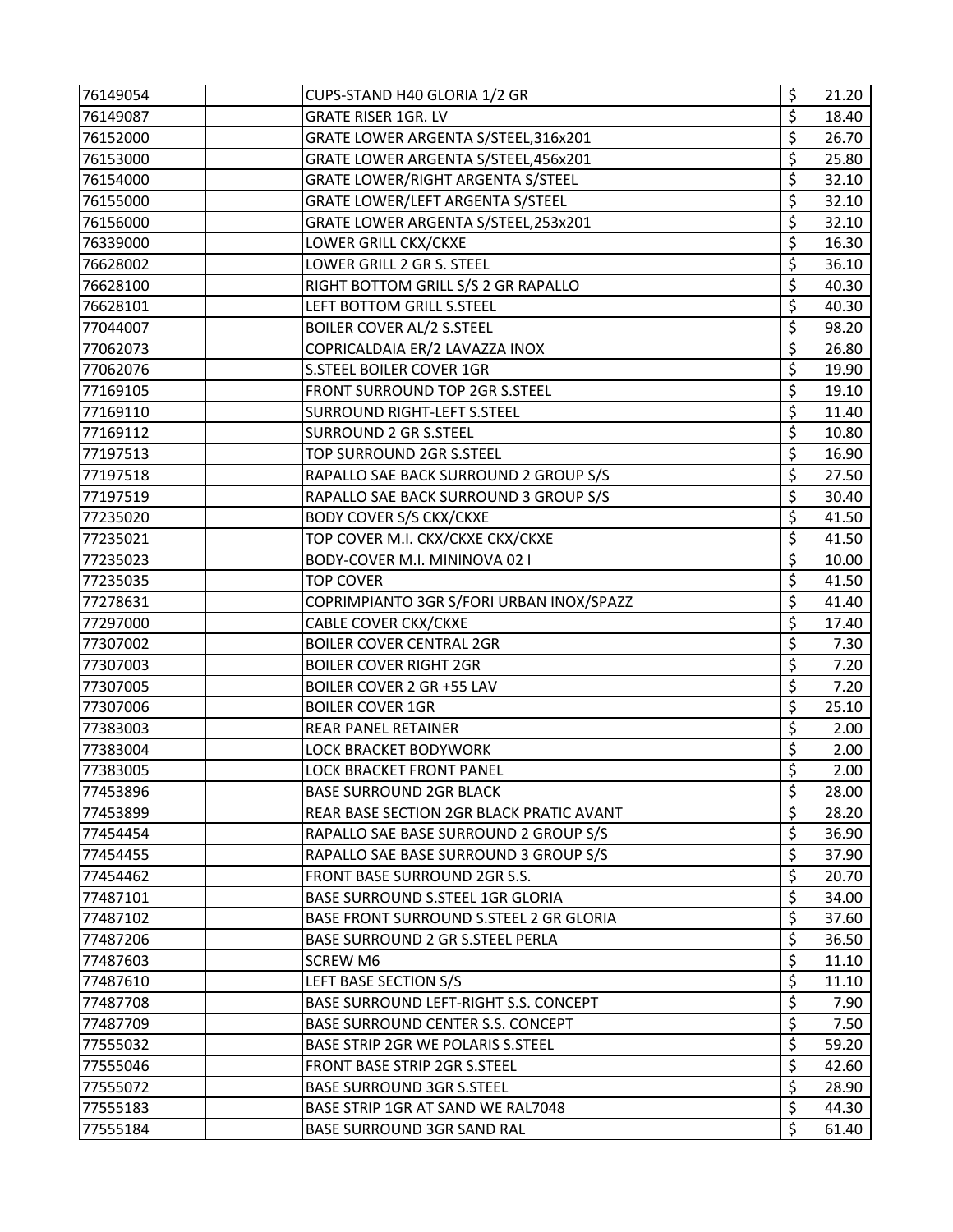| 77555227   |            | <b>BLACK BASE SURROUND</b>               | \$<br>58.80  |
|------------|------------|------------------------------------------|--------------|
| 77555414   |            | FRONT BASE 2GR ESPRESSA GREY 9006        | \$<br>49.20  |
| 77558025   |            | LOWER TRAY PROTECTION 2GRP               | \$<br>14.80  |
| 77558026   |            | LOWER TRAY PROTECTION 3GR                | \$<br>19.80  |
| 77594998   |            | Plate door int.GL SAE/1+disp##           | \$<br>2.00   |
| 77595000   |            | <b>KEY SUPPORT</b>                       | \$<br>3.20   |
| 77604048   |            | SOLENOID COVER                           | \$<br>6.60   |
| 77607003   |            | TOP BRACKET FOR SIDE PANEL               | \$<br>2.00   |
| 77607004   |            | BOTTOM BRACKET FOR SIDE PANEL            | \$<br>3.20   |
| 77607006   |            | <b>REAR BRACKETFOR SIDE PANEL</b>        | \$<br>2.20   |
| 77607007   |            | VANIA FRONT SIDE BRACKET                 | \$<br>2.10   |
| 77607009   |            | L/R TOP SIDE SUPPORT WE ATLAS            | \$<br>2.00   |
| 77607055   |            | RIGHT - LEFT SUPPORT                     | \$<br>14.90  |
| 77607111   |            | <b>DRAIN BASIN</b>                       | \$<br>67.80  |
| 77691851   |            | <b>CABLE-COVER 2GR</b>                   | \$<br>21.20  |
| 77691854   |            | PROTECTION GROUP 2GR                     | \$<br>21.80  |
| 77691961   |            | PUSH BUTTON PANEL GUARD AEP-SAE/2        | \$<br>10.30  |
| 77742010   |            | <b>SPACER RIGHT</b>                      | \$<br>17.10  |
| 77742011   |            | <b>SPACER LEFT</b>                       | \$<br>17.10  |
| 77742030   |            | KEYSTONE PROF.BAS.AUTOSTEAMER AST        | \$<br>11.70  |
| 77787801   |            | RAPALLO SAE PLEXIGLASS SUPPORT 2 GROUP   | \$<br>41.90  |
| 77787802   |            | RAPALLO SAE PLEXIGLASS SUPPORT 3 GROUP   | \$<br>57.10  |
| 77789900   |            | <b>BACK ROUND BAR</b>                    | \$<br>9.70   |
| 77789901   |            | RH-LH ROUND BAR CKX/CKXE                 | \$<br>9.70   |
| 77799001   |            | STEEL CIRCLIP DRAIN BASIN CK/CKE/CKP/CKP | \$<br>3.90   |
| 77799025   |            | RAPALLO SAE SURROUND "L" 2 GROUP NEON    | \$<br>11.70  |
| 77799026   |            | RAPALLO SAE SURROUND "L" 3 GROUP NEON    | \$<br>15.60  |
| 77877075   |            | S.S. BOILER COVER EV/3 DISP RAISED GROUP | \$<br>53.90  |
| 78043144   |            | FUSE HOLDER AUTOSTEAMR SUPPORT           | \$<br>4.10   |
| 78045005   |            | RIGHT SIDE BRACKET                       | \$<br>7.20   |
| 78063070   |            | SUPPORT AUTOSTEAMER POLARIS-14           | \$<br>11.10  |
| 78077003   |            | WATER TAP SUPPORT CKX/CKXE               | \$<br>5.40   |
| 78150045   |            | GAUGE SUPPORT 1>3GR WE ATLAS 02          | \$<br>11.40  |
| 78167007   |            | PLEXIGLASS TOP PANEL SUPPORT             | \$<br>3.60   |
| 78167008   |            | <b>MOTOR SUPPORT</b>                     | \$<br>10.40  |
| 78167010   |            | SUPPORT-RH-LH PANEL GLORIA               | \$<br>4.40   |
| 78167011   |            | RIGHT-LEFT SUP.SUPPORT FOR WE SIDE PANEL | \$<br>3.70   |
| 78174004   |            | <b>MOTOR SUPPORT</b>                     | \$<br>11.20  |
| 4610300001 |            | BRASS GROUP JET D 0.7                    | \$<br>17.80  |
| 4617000001 |            | HEAT.ELEMENT 120V 1500W                  | \$<br>106.80 |
| 4617057001 |            | HEATING EL. 2GR 220/380V-400W 6P         | \$<br>119.10 |
| 4617060001 |            | HEATING EL.2GR 230/380V 4500W 6 POLE     | \$<br>100.20 |
| 4617201002 |            | HEATING ELEMENT 1 1/4" 220V 1000W        | \$<br>57.00  |
| 4618161701 | 4918161701 | MIXING SOLENOID EKO 230V 50HZ            | \$<br>96.60  |
| 4618161968 |            | EL.3V L320V07C-ZA34A 1/8 ?1.6 120V/50 CW | \$<br>88.00  |
| 4618161973 |            | EL.3V L321D08C-ZA34A 1/4 D-3,2 120V/50 C | \$<br>104.60 |
| 4618161975 |            | EL.VALVE 2V 1/4 D-4.8 120V 50HZ ETL4     | \$<br>69.50  |
| 4618161977 |            | STEAM SOLENOID LB4710 EL. VALVE          | \$<br>69.80  |
| 4618161979 |            | SOLENOID VALVE 1/4-3,2 230V/50           | \$<br>122.30 |
| 4618162004 |            | SOL. VALVE VE140DRA.5 ZB09 STEAM>CAPP.   | \$<br>65.00  |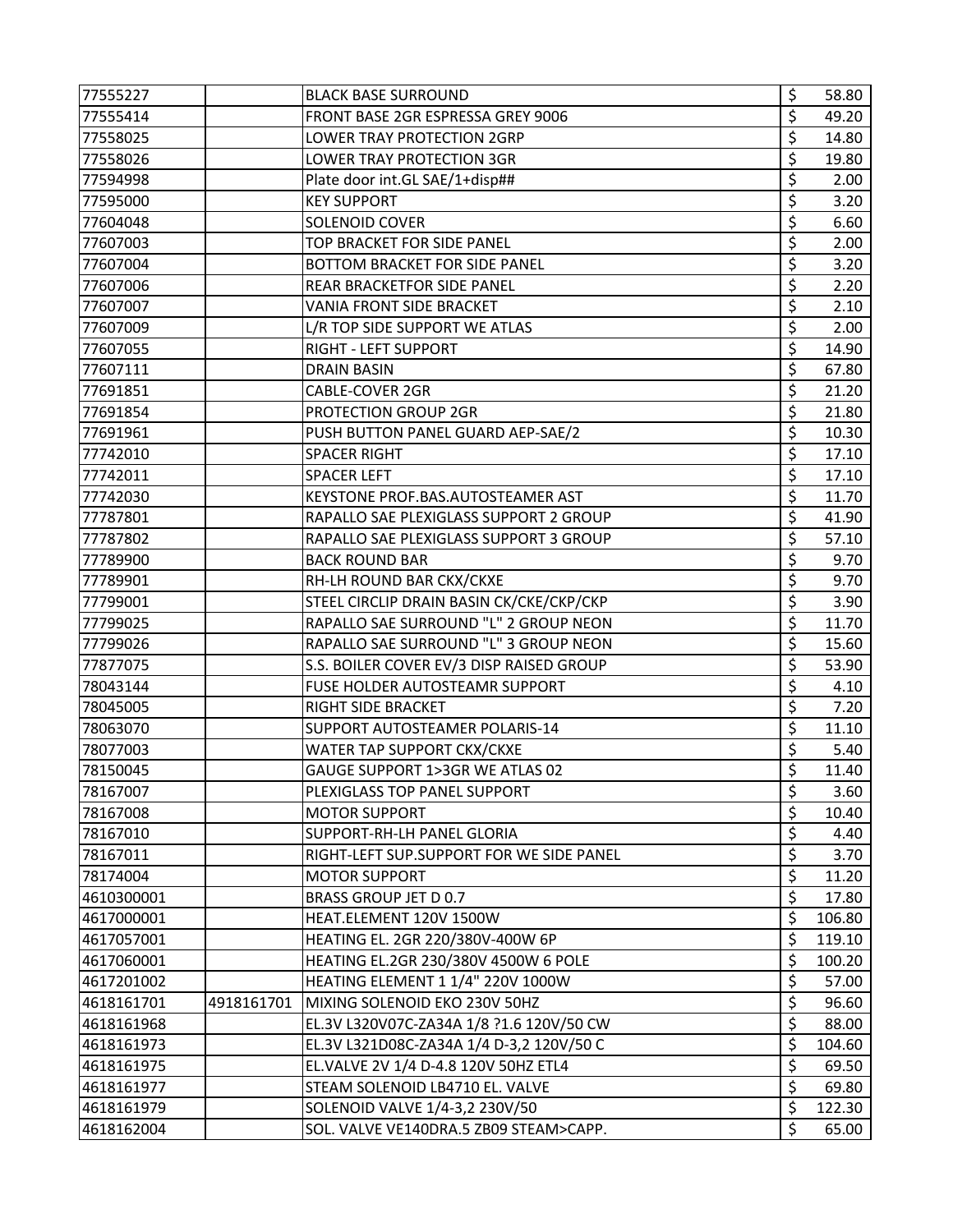| 4618173008 |            | SOL.VALVE 2V SIRAI 1/8XD-2,3 120V CW510L | \$<br>69.10  |
|------------|------------|------------------------------------------|--------------|
| 4618181007 |            | SOLENOID VALVE WATER 24V UL NSF/VDE      | \$<br>73.80  |
| 4620233018 |            | FAUCET LEVER STEAM TAP TO BE SUPPLIED W/ | \$<br>169.30 |
| 4620233020 |            | TAP AUTOSTEAMER                          | \$<br>190.30 |
| 4620352001 | 4620352002 | VALVE SAFETY SET REPLCMNT OF 4620352001  | \$<br>40.30  |
| 4620354001 |            | VALVE TO CLOSE AUTO WATER REFILL         | \$<br>10.50  |
| 4620357001 |            | VALVE SAFETY COMPACT                     | \$<br>33.10  |
| 4620358016 |            | NON-RETURN VALVE 1/4M-1/84M              | \$<br>46.30  |
| 4621115001 |            | PRESSURE GAUGE POLARIS WE DOUBLE SCALE   | \$<br>43.30  |
| 4623215001 |            | CONNECTOR "T" 1/2 WE                     | \$<br>14.20  |
| 4623229021 |            | RAC RAP -D- 1/8F d4 FCL-UFR-B04-010-G    | \$<br>16.60  |
| 4623293000 |            | RESTRICTOR D 2.5 WE GROUP                | \$<br>2.00   |
| 4623294001 |            | CTS UNIT D 2.5 RECIRC. NECK              | \$<br>2.30   |
| 4623294003 | 4923294003 | CTS UNIT D 4 RECIRC. NECK                | \$<br>2.50   |
| 4625318001 |            | COMPLETE GROUP RING CHROME LV            | \$<br>232.40 |
| 4625678001 |            | <b>TAP FITTING</b>                       | \$<br>15.40  |
| 4625678050 |            | CONNECTOR 1/4M                           | \$<br>19.60  |
| 4625686001 |            | FITTING JET CTS 1/4-1/4                  | \$<br>46.30  |
| 4625707004 |            | STRAIGHT CONNECTOR 1/8-1/4               | \$<br>20.40  |
| 4625715002 |            | CONNECTOR 1/4F 1/4M D-1.2                | \$<br>6.60   |
| 4625716001 |            | <b>CONNECTOR</b>                         | \$<br>7.10   |
| 4625732100 |            | CONNECTOR 3/8Mx3/8F + FILTER HOUSING     | \$<br>3.40   |
| 4625743001 |            | REDUCTION 1/4Fx1/8M L.20                 | \$<br>19.10  |
| 4625743002 |            | REDUCTION 1/4F X 1/8M                    | \$<br>19.10  |
| 4625749001 |            | CONNECTOR 3/8M - 1/8F                    | \$<br>3.20   |
| 4625763302 |            | ASS. STEAM TUBE INOX WE SP D.1           | \$<br>79.50  |
| 4625763338 |            | STEAM TUBE 6X8S.STEEL+TAP BODY           | \$<br>56.30  |
| 4625763343 |            | <b>STEAM WAND ASSY</b>                   | \$<br>64.40  |
| 4625763354 |            | STEAM PIPE ASSEMBLY D.8                  | \$<br>58.70  |
| 4626102006 |            | <b>GROUP WEGA - LAVAZZA WE</b>           | \$<br>502.00 |
| 4626303001 |            | PUMP FLUID-O-TECH PO104 NSF3/8           | \$<br>179.70 |
| 4626303002 |            | PUMP 50 lt/h CKX/CKXE                    | \$<br>179.70 |
| 4627032001 |            | SPOUT 1CUP CMA01                         | \$<br>8.10   |
| 4627042001 |            | SPOUT 2CUPS CMA01                        | \$<br>9.60   |
| 4627311000 |            | FILTER HOLDER CMA01                      | \$<br>39.40  |
| 4627311010 |            | FILTER HOLDER WEGA01 WE                  | \$<br>35.80  |
| 4627311122 |            | FILTER HOLDER FIX ALFA WITH WE SPOUT 1T  | \$<br>99.30  |
| 4627311123 |            | FILTER HOLDER FIX ALFA WITH WE SPOUT 2T  | \$<br>99.40  |
| 4643030001 |            | FITTING JET 3/8 X 3/8 X 14               | \$<br>10.60  |
| 4643067000 |            | 1/4FGASX3/8 GAS L FITTING L.30           | \$<br>26.90  |
| 4652000002 |            | TUBE D-10 L160 1GR<br>RIF1031 A1/B NiET  | \$<br>13.00  |
| 4652000004 |            | TUBE D-10 L.155                          | \$<br>13.00  |
| 4652000007 |            | TUBE D-10 L135 1GR<br>RIF1030 Ni ETL A2  | \$<br>13.30  |
| 4652000033 |            | TUBE D-8 L.575                           | \$<br>28.80  |
| 4652000087 |            | TUBE D-6 L.330                           | \$<br>10.70  |
| 4652000108 |            | <b>TUBE D-8 L.105</b>                    | \$<br>11.90  |
| 4652000110 |            | TUBE D-4 L730 1-4GR<br>RIF196 A44 NiETL  | \$<br>12.70  |
| 4652000111 |            | <b>TUBE D-8 L.480</b>                    | \$<br>3.10   |
| 4652000118 |            | TUBE D-10 L130 A50 NIETL PESCANTE H2O    | \$<br>11.40  |
| 4652000119 |            | TUBE D-10 L125 A50/A                     | \$<br>13.10  |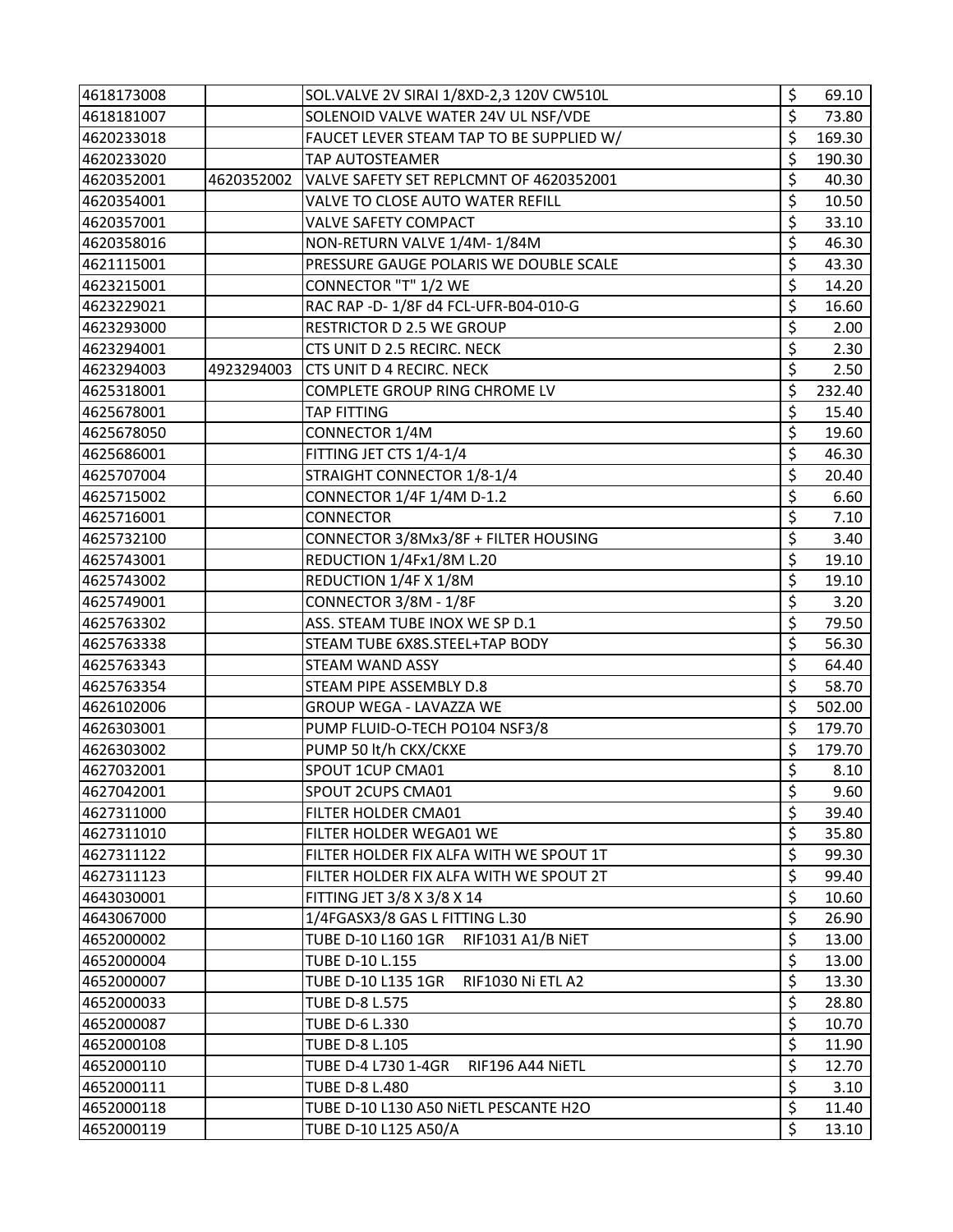| 4652000120 | TUBE D-12 L.145 AL NI                        | \$<br>12.70 |
|------------|----------------------------------------------|-------------|
| 4652000126 | TUBE D-8 L.240 2-4 GR T.N.                   | \$<br>2.50  |
| 4652000183 | TUBE D-8 L.450 2GR S17/AR                    | \$<br>15.10 |
| 4652000184 | TUBE D-10 L.120 A50/C                        | \$<br>9.20  |
| 4652000202 | TUBE D-6 L65 DV3 Ni AWR>20354 LOWER MODE     | \$<br>8.70  |
| 4652000205 | TUBE D6 L 230 DV6 AWR TAP > TUBE DV7         | \$<br>9.90  |
| 4652000214 | TUBE D-10 195L DV 15                         | \$<br>14.10 |
| 4652000233 | TOP PLEXIGLASS 1GR BLK                       | \$<br>11.30 |
| 4652000245 | TUBE D-10 165 L DV 46                        | \$<br>13.00 |
| 4652000267 | TUBE D-8 L100 DV68 DRAIN TAP                 | \$<br>8.20  |
| 4652000272 | TUBE D10 L135 DV73 HEAT EXC. HOLE INF>GR     | \$<br>12.40 |
| 4652000279 | D-8 210 L PIPE DV 80                         | \$<br>10.40 |
| 4652000282 | <b>TUBE D-4 L.450</b>                        | \$<br>11.00 |
| 4652000290 | <b>TUBE D-4 L.220</b>                        | \$<br>2.50  |
| 4652000320 | TUBE D8 L205 DV2/A SCNR>WATER DOSER          | \$<br>16.40 |
| 4652000346 | TUBE D-6 L.390                               | \$<br>11.70 |
| 4652000361 | TUBE D-8 L135 DV16/A TUBE WO13>TAP           | \$<br>12.60 |
| 4652000362 | <b>TUBE D-8 L.255</b>                        | \$<br>2.70  |
| 4652000365 | <b>TUBE D-8 L280</b>                         | \$<br>13.80 |
| 4652000366 | TUBE D-6 L.575                               | \$<br>3.40  |
| 4652000400 | TUBE D.10 L.110 AEP-SAE/1-4 GR GL1 BOILE     | \$<br>12.50 |
| 4652000402 | TUBE D-6 L.395                               | \$<br>10.00 |
| 4652000403 | TUBE D-6 L.310                               | \$<br>9.40  |
| 4652000406 | TUBE D-10 L.310 GL7                          | \$<br>15.20 |
| 4652000407 | TUBE D-10 L.280 GL8                          | \$<br>14.90 |
| 4652000408 | TUBE D-8 L.300                               | \$<br>12.90 |
| 4652000409 | TUBE D-8 L.265 GL10                          | \$<br>14.30 |
| 4652000410 | TUBE D-6 L.85 GL11                           | \$<br>8.30  |
| 4652000412 | TUBE D-8 L.130 GL13                          | \$<br>18.80 |
| 4652000416 | TUBE D-10 L.270 GL17                         | \$<br>14.40 |
| 4652000424 | <b>TUBE D-4 L.865</b>                        | \$<br>13.70 |
| 4652000439 | TUBE D-10 L.250                              | \$<br>4.00  |
| 4652000443 | TUBE D-10 L.270                              | \$<br>14.20 |
| 4652000444 | TUBE D-8 L.300                               | \$<br>13.00 |
| 4652000449 | TUBE D-10 L.390                              | \$<br>16.30 |
| 4652000487 | TUBE D-10 L.205                              | \$<br>13.60 |
| 4652000488 | TUBE D-10 L.200                              | \$<br>13.50 |
| 4652000489 | TUBE D-10 L.240                              | \$<br>14.10 |
| 4652000490 | TUBE D-10 L.180                              | \$<br>13.30 |
| 4652000550 | TUBE D-10 L295 W154/D BOILER>RIGHT STEAM TAP | \$<br>16.80 |
| 4652000551 | TUBE D-10 L270 W153/D BOILER>LEFT STEAM      | \$<br>16.80 |
| 4652000553 | TUBE D-10 L.300 W 211/D                      | \$<br>17.20 |
| 4652000554 | TUBE D.10L.305 W 212/D Ni NICH               | \$<br>17.40 |
| 4652000586 | <b>TUBE D-8 L.470</b>                        | \$<br>21.70 |
| 4652000587 | TUBE D-6 L.490                               | \$<br>39.00 |
| 4652000589 | TUBE D-6 L.140                               | \$<br>9.50  |
| 4652000590 | TUBE D-8 L.215                               | \$<br>12.60 |
| 4652000595 | TUBE D-6 L.340                               | \$<br>10.90 |
| 4652000596 | <b>TUBE D-6 L.250</b>                        | \$<br>10.20 |
| 4652000600 | TUBE D-10 L.285                              | Ś<br>19.30  |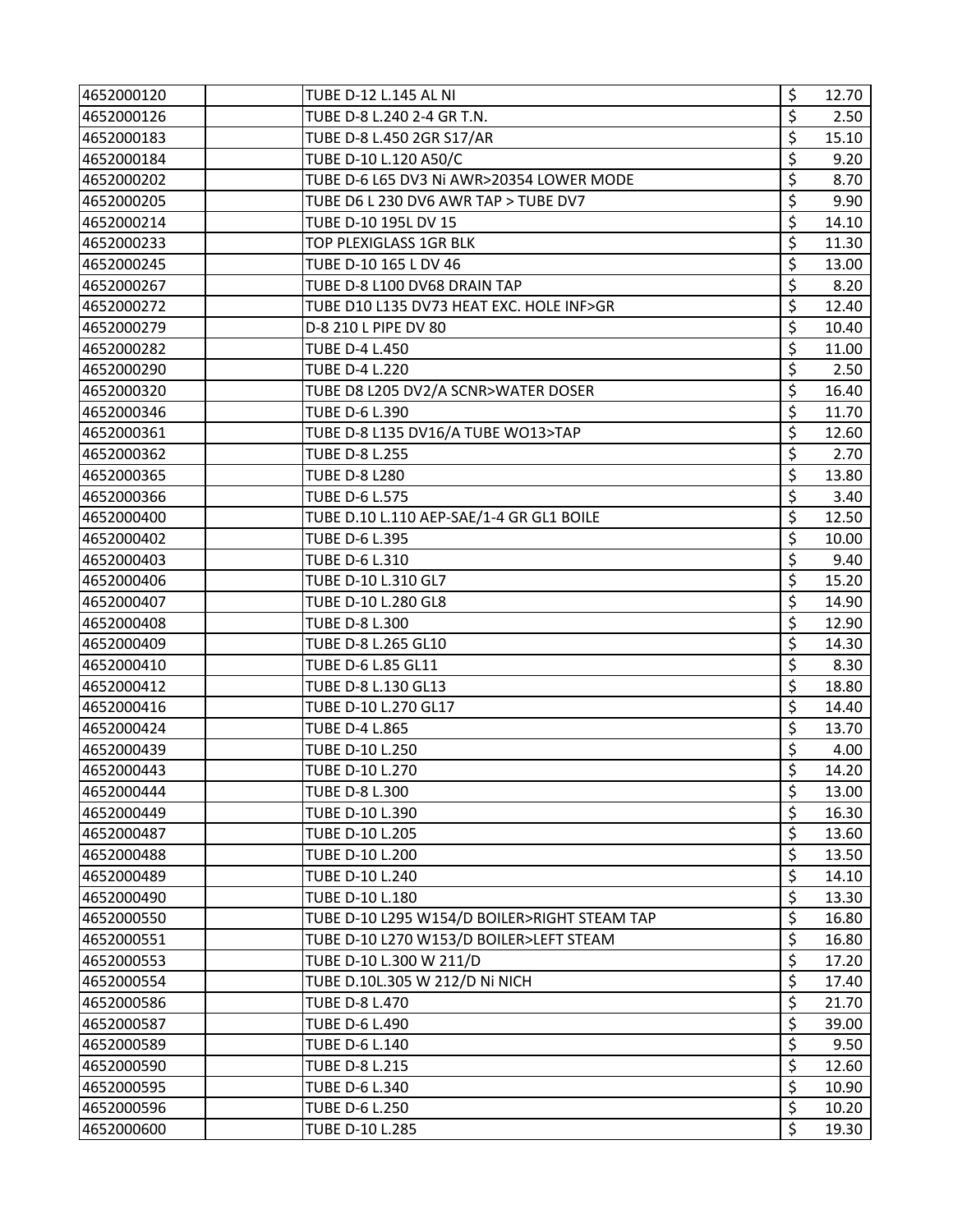| 4652000642 | <b>TUBE D-6 L.280</b>                     | \$<br>13.00  |
|------------|-------------------------------------------|--------------|
| 4652000680 | TUBE D-4 L.300 PLUS4 GL166                | \$<br>8.70   |
| 4652000682 | TUBE D-4 L.400 PLUS4 GL168                | \$<br>7.90   |
| 4652000683 | TUBE D-8 L.150 PLUS4 GL169                | \$<br>14.70  |
| 4652000703 | <b>TUBE D-8 L.190</b>                     | \$<br>3.10   |
| 4652000704 | <b>TUBE D-8 L.190</b>                     | \$<br>3.10   |
| 4652000706 | TUBE D.6 L.155                            | \$<br>2.50   |
| 4652000713 | <b>TUBE D-8 L.115</b>                     | \$<br>3.30   |
| 4652000731 | <b>TUBE D-8 L.38</b>                      | \$<br>204.40 |
| 4652000751 | TUBE D-8 L.310 R12 GLORIA                 | \$<br>14.40  |
| 4652000752 | <b>TUBE D-8 L.295</b>                     | \$<br>14.00  |
| 4652000755 | <b>TUBE E-8 L.125</b>                     | \$<br>3.30   |
| 4652000773 | <b>TUBE D-6 L.155</b>                     | \$<br>9.50   |
| 4652000774 | <b>TUBE D-6 L90</b>                       | \$<br>9.80   |
| 4652000775 | TUBE D-10 L.430                           | \$<br>19.60  |
| 4652000776 | TUBE D-10 L.200                           | \$<br>13.60  |
| 4652000777 | TUBE D-10 L.190                           | \$<br>17.40  |
| 4652000778 | TUBE D-10 L.125                           | \$<br>12.50  |
| 4652000788 | TUBE D-6 L.285                            | \$<br>10.50  |
| 4652000789 | <b>TUBE D8 L.65</b>                       | \$<br>14.00  |
| 4652000790 | <b>TUBE D-6 L.400</b>                     | \$<br>11.40  |
| 4652000791 | TUBE D-8 L.215                            | \$<br>12.30  |
| 4652000792 | <b>TUBE D-8 L.330</b>                     | \$<br>13.60  |
| 4652000793 | TUBE D-6 L.370                            | \$<br>17.30  |
| 4652000798 | <b>TUBE D-6 L.150</b>                     | \$<br>10.60  |
| 4652000826 | <b>TUBE D-6 L.465</b>                     | \$<br>11.90  |
| 4652000827 | <b>TUBE D-6 L.510</b>                     | \$<br>12.30  |
| 4652000828 | <b>TUBE D-6 L.460</b>                     | \$<br>14.50  |
| 4652000829 | <b>TUBE D-6 L.70</b>                      | \$<br>8.80   |
| 4652000830 | TUBE D-6 L.85 2 GROUP PY5                 | \$<br>8.90   |
| 4652000841 | <b>TUBE D-8 L.460</b>                     | \$<br>15.80  |
| 4652000842 | TUBE D-6 L.370                            | \$<br>11.20  |
| 4652001001 | <b>TUBE D-8 L320</b><br>RIF1044 BOILLER>S | \$<br>11.80  |
| 4652001011 | TUBE D-8 L 330 G12 BOILER>H20TAP          | \$<br>13.10  |
| 4652001035 | <b>ANTI-SCORCH PLASTIC RING</b>           | \$<br>21.20  |
| 4652001060 | TBS.D-8 L.270 TB174 2GR ST4K CLD > VAP.D  | \$<br>25.40  |
| 4652001107 | TUBE D-6 L300 2-3GR UL8 BOILER>20160      | \$<br>9.20   |
| 4652001220 | TUBE D-6 L.235                            | \$<br>9.80   |
| 4652001225 | TUBE D-6 L.220                            | \$<br>9.80   |
| 4652001299 | TUBE D-10 L. 490 1-4GR LD 1CR             | \$<br>20.10  |
| 4652001304 | TUBE D-8 L 310 2-GR<br><b>RIF879 LD5</b>  | \$<br>13.10  |
| 4652001310 | TUBE D-8 L.290 2-4GR LD9                  | \$<br>10.70  |
| 4652001346 | <b>TUBE D-8 L155</b>                      | \$<br>12.30  |
| 4652001350 | D-6 105 L PIPE 2GR SAE LD 41              | \$<br>7.10   |
| 4652001351 | TUBE D-6 L.170 2GR SAE ID 42              | \$<br>7.60   |
| 4652001400 | TUBE D-8 L380 1GR NIETL AR1               | \$<br>13.70  |
| 4652001401 | TUBE D-8 L290 2-4GR RIF1002 AR2 BOILE     | \$<br>12.60  |
| 4652001409 | TUBE D-6 L320 JUN AR12 Ni BOILER>20160    | \$<br>8.10   |
| 4652001420 | TUBE D-6 L.190 2 GR                       | \$<br>9.30   |
| 4652001428 | TUBE D-6 L.50 2GR TEA MIX AR/5            | \$<br>9.10   |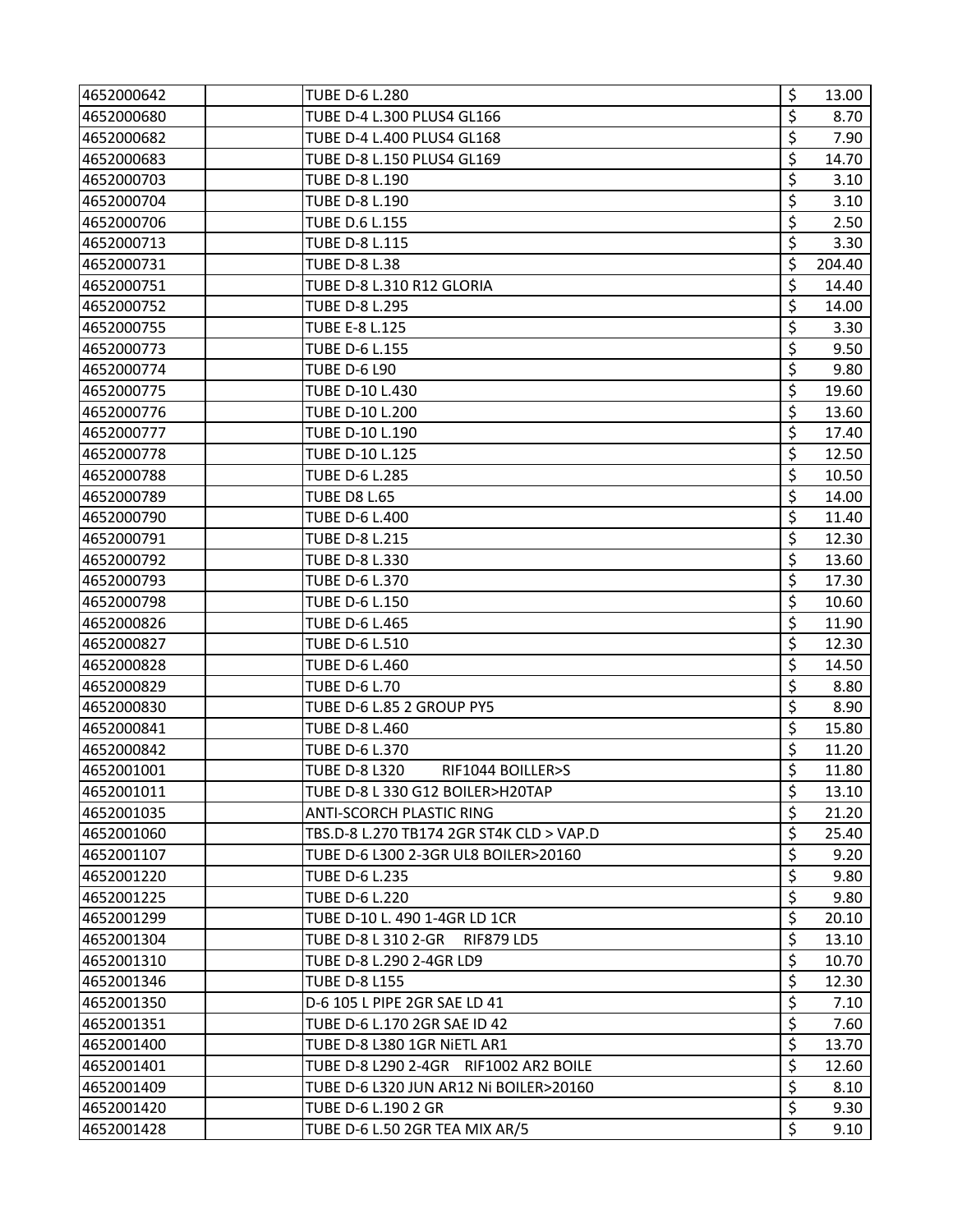| 4652001433 | TUBE D-4 L310 2-3GR BOILER>MANOMETER AR5               | \$<br>10.10  |
|------------|--------------------------------------------------------|--------------|
| 4652001437 | TUBE D-4 L.345 1GR CTS AR 60 Ni                        | \$<br>11.10  |
| 4652001441 | TUBE D-8 L.580 2GR SAE AR64                            | \$<br>198.40 |
| 4652001454 | <b>TUBE D-8 L.95</b>                                   | \$<br>10.00  |
| 4652001464 | TUBE D-8 L.420 4GR SAE AR85                            | \$<br>15.60  |
| 4652001492 | <b>TUBE D-8 L.315</b>                                  | \$<br>3.80   |
| 4652001495 | TUBE D-8 L.365                                         | \$<br>14.70  |
| 4652001508 | TUBE D-8 L.290 2-4GR AR 2                              | \$<br>21.30  |
| 4652001509 | TUBE D-8 L.660 AR 64/L                                 | \$<br>18.00  |
| 4652001512 | TUBE D-8 L.305 3-3GR AR21                              | \$<br>16.20  |
| 4652001538 | TUBE D-10 L.215                                        | \$<br>13.80  |
| 4652001547 | TUBE D-10 L.180                                        | \$<br>13.40  |
| 4652001563 | <b>TUBE D-8 L.410</b>                                  | \$<br>22.80  |
| 4652001587 | TUBE D-6 L.675                                         | \$<br>204.40 |
| 4652001590 | <b>TUBE D-6 L.28</b>                                   | \$<br>10.50  |
| 4652001591 | TUBE D-6 L.275                                         | \$<br>10.40  |
| 4652001592 | <b>TUBE D-6 L.85</b>                                   | \$<br>8.90   |
| 4652001593 | TUBE D-6 L.285                                         | \$<br>10.40  |
| 4652001595 | TUBE D-6 L.460                                         | \$<br>11.80  |
| 4652001596 | TUBE D-6 L.355                                         | \$<br>11.00  |
| 4652001612 | TUBE D-10 L.115                                        | \$<br>11.00  |
| 4652001616 | <b>TUBE D-6 L.285</b>                                  | \$<br>10.70  |
| 4652001706 | DRAIN TUBE SIBILLA                                     | \$<br>11.10  |
| 4652001804 | TUBE D-8 L325 2GR UKLD68 BOILER>STEAM TA               | \$<br>11.80  |
| 4652001818 | TUBE D-10 L.115 2-3GR BOOSTED BOILER/UPPER SIGHT GLASS | \$<br>12.30  |
| 4652001837 | TUBE D-10 L150 2GR BOOSTED UK5 Ni BOILER               | \$<br>12.40  |
| 4652002025 | TBS.D-10 L.410 COMPACT '96                             | \$<br>16.40  |
| 4652002026 | TUBE D-10 L235 CO28 HEAT EXCH>GRP                      | \$<br>15.30  |
| 4652002043 | TUBE D-4 L570 CO39 BOILER>GAUGE                        | \$<br>9.40   |
| 4652002050 | TUBE D-6 L585 CO41 BOILER>PESSOSTAT                    | \$<br>11.90  |
| 4652002055 | PIPE D-6 L.170 COMPACT                                 | \$<br>8.50   |
| 4652002078 | TUBE D-10 L.380 CO 68                                  | \$<br>18.60  |
| 4652002125 | TUBE D6 L105 MINI LV2 C093 Ni                          | \$<br>10.50  |
| 4652002126 | <b>TUBE D-6 L.95</b>                                   | \$<br>10.70  |
| 4652002139 | TUBE D-6 L.145                                         | \$<br>10.10  |
| 4652002150 | TUBE D-6 L.390                                         | \$<br>12.10  |
| 4652002535 | TUBE D-10 L.450 H.32 Ni                                | \$<br>19.60  |
| 4652002608 | TUBE D-6 L.165 2-3GR W 10                              | \$<br>8.50   |
| 4652002699 | TUBE D-10 L.250 W1/C                                   | \$<br>14.10  |
| 4652002708 | TUBE 2-4GR HEAT EXCHANGER TO GROUP                     | \$<br>20.70  |
| 4652002732 | TUBE D-8 L.240 W21                                     | \$<br>12.60  |
| 4652002770 | <b>TUBE D-4 L.900</b>                                  | \$<br>12.90  |
| 4652002788 | TUBE D-6 L85 W67Ni                                     | \$<br>9.20   |
| 4652002814 | TUBE D-6 L.200 1-4GR W 109Ni                           | \$<br>12.30  |
| 4652002831 | TUBE D-6 L.210 W145                                    | \$<br>9.80   |
| 4652002832 | TUBE D-6 L.240 1-4GR W146                              | \$<br>9.90   |
| 4652002840 | TUBE D-8 L.260 W 153                                   | \$<br>12.70  |
| 4652002841 | TUBE D-8 L.260 W 154                                   | \$<br>12.70  |
| 4652002886 | TUBE D-6 L.215 W146/A WE ORION BOILER>PR               | \$<br>8.60   |
| 4652002893 | TUBE D-12 L.245 W7/J                                   | \$<br>17.40  |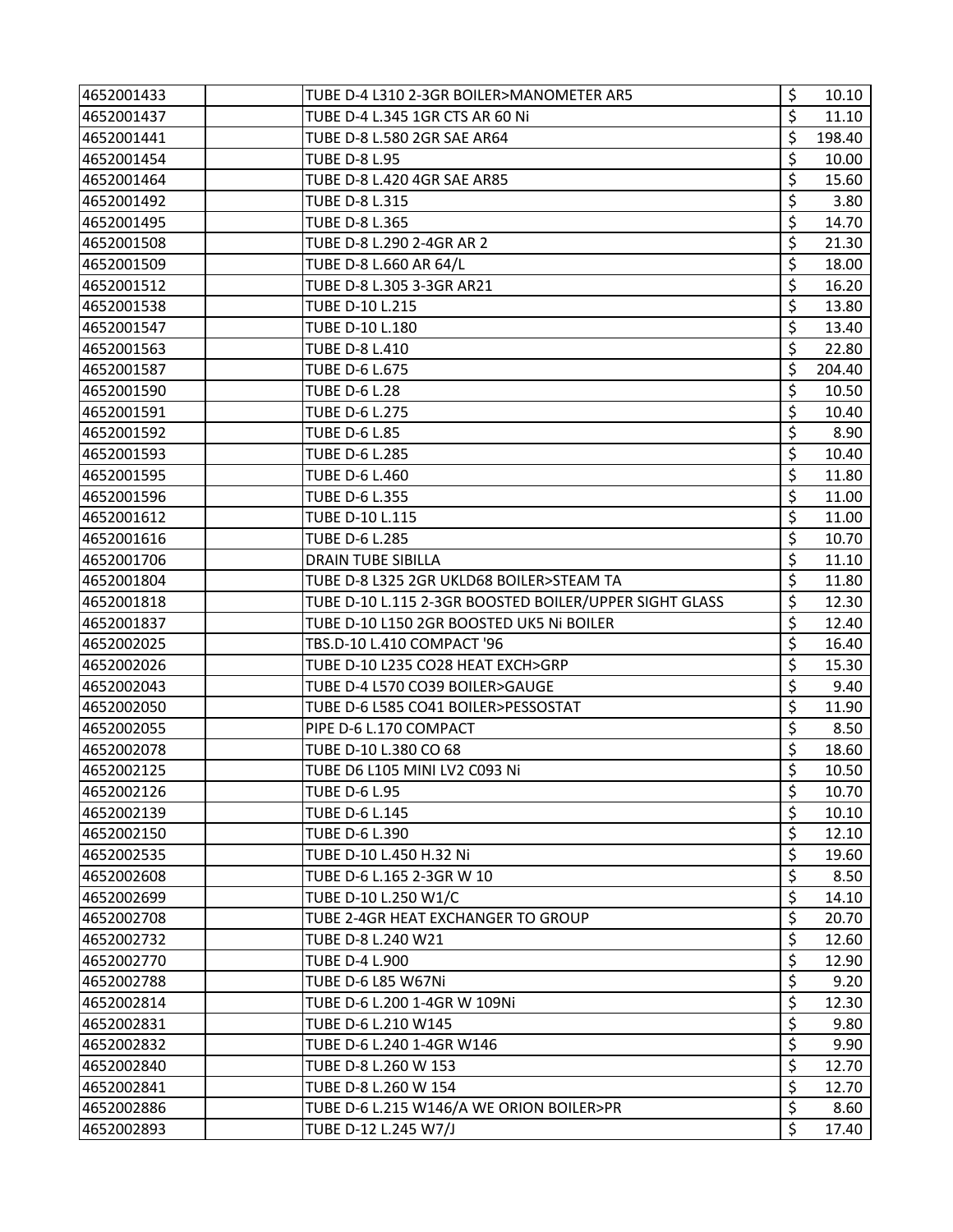| 4652002898 | TUBE D-6 L50 3ORION W169 SCNR RIGHT>DRAI | \$<br>6.90   |
|------------|------------------------------------------|--------------|
| 4652002938 | TUBE D-8 L.335 2GR. LV                   | \$<br>12.10  |
| 4652002958 | TUBE D-10 L.160 W1/E                     | \$<br>13.00  |
| 4652002960 | LOWER TUBE 2 GROUP D-10 L.110 Ni         | \$<br>12.30  |
| 4652003008 | TUBE D-6 L.260 SP9                       | \$<br>9.90   |
| 4652003009 | TUBE D-6 L.340 SP10                      | \$<br>10.50  |
| 4652003014 | <b>TUBE D-6 L.245</b>                    | \$<br>3.50   |
| 4652003029 | <b>TUBE D-8 L.205</b>                    | \$<br>13.10  |
| 4652003055 | <b>TUBE D-2 L.500</b>                    | \$<br>55.60  |
| 4652003057 | TUBE D-2 L.1000 1/4 1/8                  | \$<br>5.90   |
| 4652003058 | TUBE D-2 L.1000                          | \$<br>6.30   |
| 4652003074 | <b>TUBE D-8 L.125</b>                    | \$<br>3.50   |
| 4652003202 | TUBE D-6 L.130                           | \$<br>7.50   |
| 4652003212 | TUBE D-10 L320 ECO-ORION WE WO 13 PUMP>B | \$<br>25.20  |
| 4652003244 | RIGHT SIDE STEAM TUBE D-8L.285           | \$<br>13.50  |
| 4652003245 | LEFT SIDE COPPER TUBE                    | \$<br>13.60  |
| 4652003246 | TUBE D-8 L.390                           | \$<br>18.40  |
| 4652003249 | TUBE D-8 L.185                           | \$<br>12.70  |
| 4652003267 | TUBE D-8 L.145                           | \$<br>4.50   |
| 4652003303 | TUBE D-6 L.600 CW4                       | \$<br>13.10  |
| 4652003319 | TUBE D-8 L.235 CW 3/A                    | \$<br>18.20  |
| 4652003438 | TUBE D-8 L.365 LV 1GR Ni                 | \$<br>13.90  |
| 4652003466 | <b>DIP TUBE D-8 L.170</b>                | \$<br>14.60  |
| 4652003468 | TUBE D-6 L.280 W329 1GR LV USA FLANGE T  | \$<br>10.40  |
| 4652003469 | TUBE D-6 L.260 W330 1GR LV Ni            | \$<br>11.50  |
| 4652003470 | TUBE D-6 L.420 1GR. LV Ni                | \$<br>13.30  |
| 4652003471 | TUBE D-8 L.185 1GR.LV Ni                 | \$<br>12.80  |
| 4652003477 | TUBE D-8 L.210 2GR SIRIA UL W379         | \$<br>12.90  |
| 4652003855 | TUBE D-6 L.420                           | \$<br>11.50  |
| 4652003870 | TUBE D-10 L.105 MK 22                    | \$<br>13.10  |
| 4652003927 | TUBE D-10 L.190                          | \$<br>13.40  |
| 4652003932 | TUBE D-6 L.165                           | \$<br>9.30   |
| 4652003934 | TUBE D-10 L.210 1G CTS                   | \$<br>13.80  |
| 4652004304 | <b>TUBE D-6 L.560</b>                    | \$<br>15.50  |
| 4652004321 | <b>TUBE D-8 L.310</b>                    | \$<br>13.50  |
| 4652004322 | TUBE D-8 L.290                           | \$<br>13.60  |
| 4652004323 | TUBE D-6 L.780                           | \$<br>21.60  |
| 4652004324 | TUBE D-6 L.100                           | \$<br>9.30   |
| 4652004341 | TUBE D-6 L.190                           | \$<br>3.00   |
| 4652004401 | TUBE D-8 L.300 2GR                       | \$<br>14.10  |
| 4652004402 | TUBE D-8 2GR W375                        | \$<br>14.10  |
| 4652004406 | <b>TUBE D-8 L.192</b>                    | \$<br>12.00  |
| 4652004407 | <b>TUBE D-8 L.162</b>                    | \$<br>11.70  |
| 4652004501 | <b>TUBE D-8 L.320</b>                    | \$<br>13.40  |
| 4652004502 | <b>TUBE D-8 L.320</b>                    | \$<br>13.40  |
| 4652004504 | <b>TUBE D-8 L.550</b>                    | \$<br>16.80  |
| 4652004506 | <b>TUBE D-8 L.285</b>                    | \$<br>12.20  |
| 4652004507 | <b>TUBE D-8 L.120</b>                    | \$<br>204.40 |
| 4652004508 | TUBE D-8 L.191                           | \$<br>9.80   |
| 4652004511 | TUBE D-8 L.300                           | Ś<br>15.40   |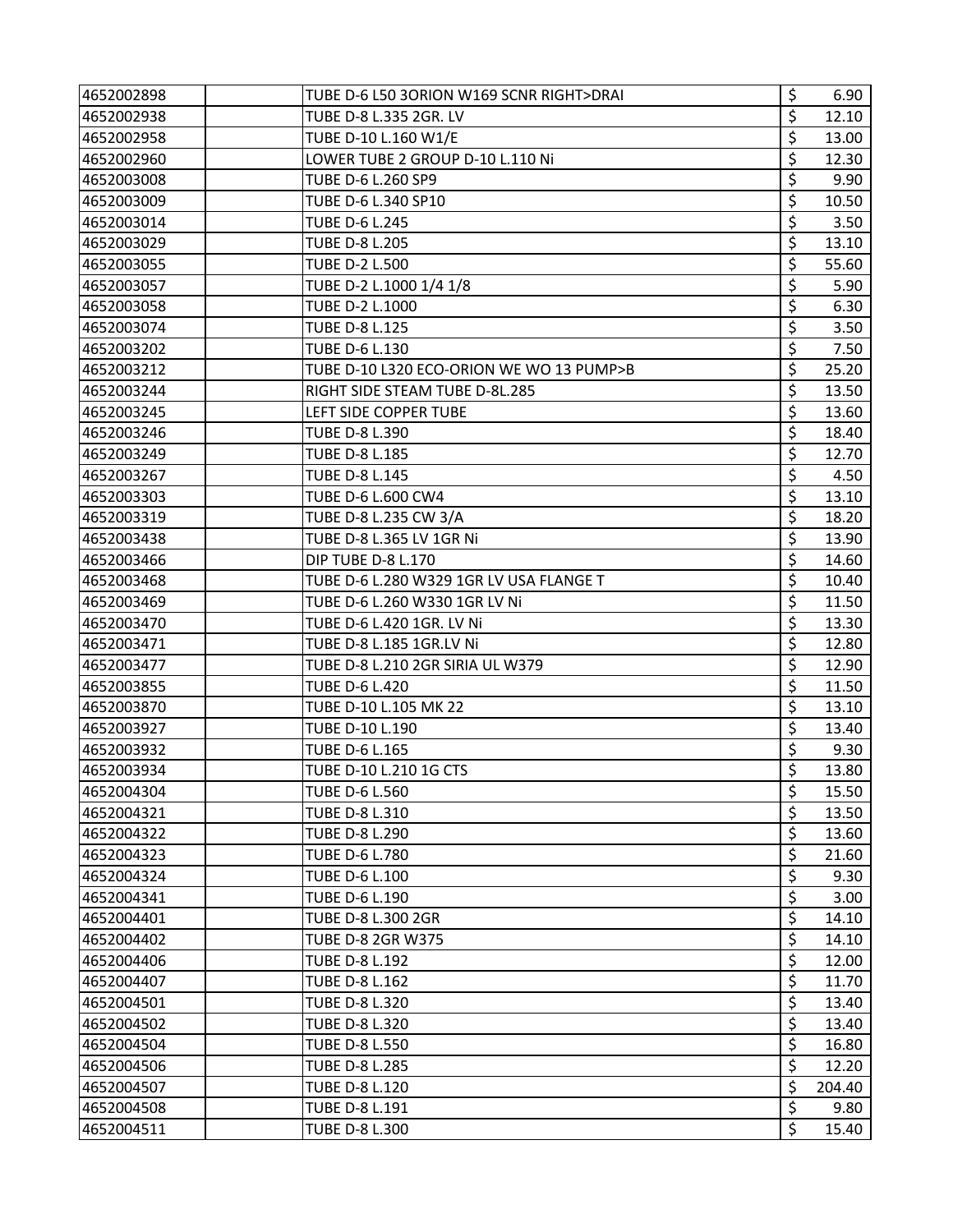| 4656009898 | BLIND FILTE HOLDER WE LAV                  | \$<br>44.30  |
|------------|--------------------------------------------|--------------|
| 4656071001 | GROUP, LEVER COMPLETE ASSY FOR LEVER GRO   | \$1,065.90   |
| 4656082106 | NEUTRAL CTS GROUP 2003                     | \$<br>392.20 |
| 4656082113 | <b>GROUP PLUS4</b>                         | \$<br>352.60 |
| 4656105002 | ASSEMBLY WATER/STEAM TAP RAPALLO           | \$<br>33.30  |
| 4656105006 | ASSEMBLY WATER/STEAM TAP SIB               | \$<br>30.00  |
| 4656105011 | <b>LIMITED ROTATION TAP</b>                | \$<br>36.70  |
| 4656116001 | CONNECTOR 3/8 + 3/8 PUMP ASSEMBLY          | \$<br>25.90  |
| 4656119069 | STEAM PIPE CHROME                          | \$<br>37.30  |
| 4656119071 | WATER PIPE GL125/A                         | \$<br>48.80  |
| 4656119170 | <b>ASSY WATER TUBE</b>                     | \$<br>27.90  |
| 4656119183 | <b>WATER TUBE</b>                          | \$<br>52.20  |
| 4656119186 | <b>WATER PIPE</b>                          | \$<br>57.60  |
| 4656119188 | <b>WATER TUBE</b>                          | \$<br>79.20  |
| 4656122000 | <b>DOSER KIT</b>                           | \$<br>82.00  |
| 4656134001 | WATER INLET VALVE ASSEMBLY                 | \$<br>55.70  |
| 4656136004 | DISTRIBUTION BLOCK 2-3-4 GR                | \$<br>21.90  |
| 4656137002 | <b>CONNECTOR L CW510L</b>                  | \$<br>8.60   |
| 4661016001 | <b>WATER DISTRIBUTIOIN BLOCK</b>           | \$<br>94.20  |
| 4661016003 | <b>WATER INLET DISPENSER</b>               | \$<br>115.20 |
| 4662050001 | <b>BOILER 1 GR - DISTRIBUTION</b>          | \$<br>496.90 |
| 4662143004 | Perla Boiler 2gr CTS                       | \$1,092.80   |
| 4662204001 | BOILER 2GR CROSS FOR WE BOILER USE 45622   | \$<br>699.70 |
| 4662281001 | <b>BOILER 3 GROUP WEGA</b>                 | \$<br>942.80 |
| 4662803000 | <b>BOILER 1 GR STEAMER</b>                 | \$<br>544.60 |
| 4662803100 | <b>BOILER 2 GR STEAMER</b>                 | \$<br>626.00 |
| 4663200002 | EXCHANGER WITH THERMOSIPH.CIRCULATI D-80   | \$<br>105.80 |
| 4718181004 | SOL. VALVE 2V AEA 110V                     | \$<br>70.00  |
| 4718181005 | EL.2V AEA 230/50-240/60 2019F1             | \$<br>69.10  |
| 4723228112 | <b>ORIENTATION ADAPTER</b>                 | \$<br>28.90  |
| 4723229202 | <b>MALE BODY JOINT</b>                     | \$<br>63.60  |
| 4723229203 | <b>JOINT</b>                               | \$<br>48.90  |
| 4725762900 | <b>STEAM SPRAYER</b>                       | \$<br>12.10  |
| 4725763142 | SPRUZZATORE H2O INOX FIL.1/8"              | \$<br>26.70  |
| 4725763217 | STEAM PIPE D-12                            | \$<br>155.20 |
| 4820227003 | TAP 1/4M - 1/4F                            | \$<br>13.00  |
| 4823228023 | RACC .- L- 1/8F + PORTAGOMMA ?8 AS69KLF180 | \$<br>1.00   |
| 4825032038 | <b>FILTER BLOCK</b>                        | \$<br>66.80  |
| 4825318007 | <b>GROUP</b>                               | \$<br>263.90 |
| 4825422008 | <b>GROUP DIFFUSER CTS 03</b>               | \$<br>23.20  |
| 4825423006 | <b>DISTRIBUTION BLOCK</b>                  | \$<br>89.70  |
| 4825739502 | NOZZLE HOLDER GROUP CTS 03                 | \$<br>49.40  |
| 4856082118 | <b>GROUP PLUS4 '03 (D-58)</b>              | \$<br>338.80 |
| 4918162009 | SOL. VALVE 220-240V/50-60HZ                | \$<br>102.00 |
| 4918167003 | SOLENOID VALVE 24V                         | \$<br>69.10  |
| 4918181007 | SOLENOID VALVE WATER 24V UL-NSF/VDE        | \$<br>74.80  |
| 4920233041 | RUB A LEVA DX/ROT ANTIORARIA ST4K CW510L   | \$<br>336.60 |
| 4920233042 | RUB A LEVA SX/ROT ORARIA ST4K CW510L       | \$<br>336.60 |
| 4923294001 | STROZZATURA RICIRCOLO GR CTS ?2.5 CW510L   | \$<br>2.30   |
| 4925032022 | <b>SPACE GROUP/BOILER</b>                  | \$<br>110.50 |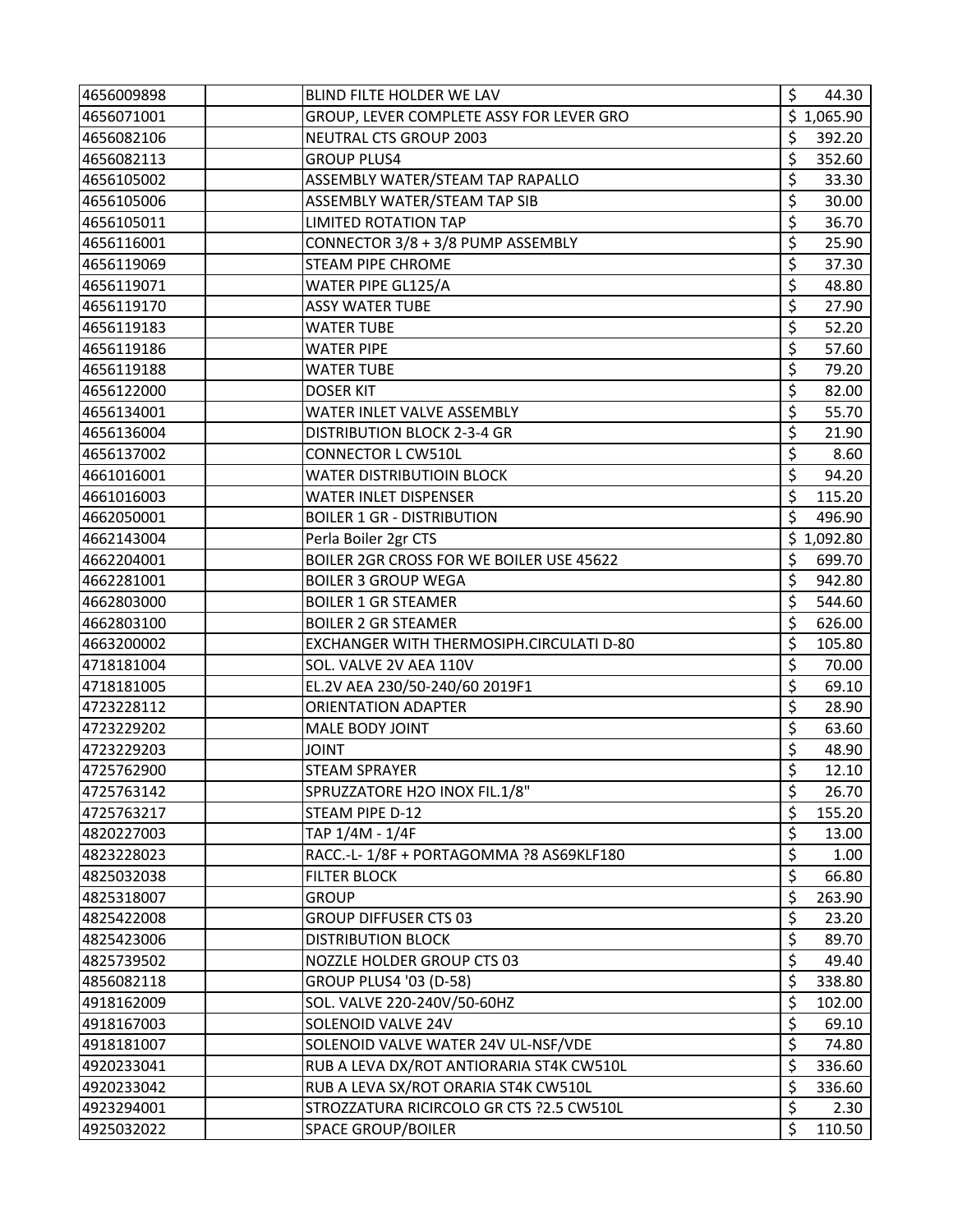| 4925736001  |          | <b>CONNECTOR 3/8</b>                     | \$       | 43.60  |
|-------------|----------|------------------------------------------|----------|--------|
| 4925743001  |          | REDUCTION 1/4Mx1/8F                      | \$       | 18.10  |
| 4952000439  |          | TUBE D-10 L.250                          | \$       | 16.30  |
| 4952000487  |          | TUBE D-10 L.205                          | \$       | 15.00  |
| 4952000489  |          | <b>TUBE D10 L240</b>                     | \$       | 2.00   |
| 4952000594  |          | TUBE D-6 L.205                           | \$       | 39.00  |
| 4952000597  |          | TUBE D-8 L.320                           | \$       | 14.80  |
| 4952000598  |          | TUBE D-8 L.300                           | \$       | 14.60  |
| 4952000961  |          | TUBE D-6 L.360                           | \$       | 13.80  |
| 4952000962  |          | TUBE D-6 L.365                           | \$       | 13.80  |
| 4952000964  |          | <b>TUBE D-8 L.220</b>                    | \$       | 16.60  |
| 4952000970  |          | TUBE D-8 L.115                           | \$       | 10.80  |
| 4952001060  |          | TUBE D-8 L.270                           | \$       | 26.90  |
| 4952001061  |          | <b>TUBE D-8 L.280</b>                    | \$       | 27.10  |
| 4952001062  |          | <b>TUBE D-8 L.265</b>                    | \$       | 11.00  |
| 4952001063  |          | <b>TUBE D-6 L.50</b>                     | \$       | 10.00  |
| 4952001064  |          | TUBE D-8 L.250                           | \$       | 18.80  |
| 4952001067  |          | <b>TUBE D-6 L.40</b>                     | \$       | 13.30  |
| 4952001068  |          | TUBE D-6 L.335                           | \$       | 12.30  |
| 4952001117  |          | TUBE D-6 L.280                           | \$       | 18.00  |
| 4952001493  |          | <b>TUBE D10 L155</b>                     | \$       | 17.90  |
| 4952002088  |          | <b>TUBE D-6 L.45</b>                     | \$       | 11.30  |
| 4952004506  |          | <b>TUBE D-8 L.285</b>                    | \$       | 39.00  |
| 4956082106  |          | GRP CTS 2003 NEUTRO CW510L               | \$       | 399.30 |
| 4956103101  |          | ASS.RUB.H2O/VAPORE AP/SX ROT.LIM. L.95 C | \$       | 31.40  |
| 4956105009  |          | <b>STEAM TAP ASSY</b>                    | \$       | 29.00  |
| 07DET.POWW  | 08123102 | Espresso Machine Cleaner Wega            | \$       | 12.40  |
| 10003       |          | CIRCLIP S/S RS 9                         | \$       | 2.00   |
| 10253       |          | <b>JET FILTER</b>                        | \$       | 2.00   |
| 10300A      |          | JET GROUP BRASS D 0.6                    | \$       | 2.00   |
| 10300B      |          | <b>BRASS JET X GROUP D 1.0</b>           |          | 2.00   |
| 10300C      |          |                                          | \$       |        |
|             |          | <b>BRASS GROUP JET D-0.7</b>             | \$       | 2.00   |
| 12215       |          | GASKET FILTER HOLDER 72X56X8.5           | \$       | 2.00   |
| 15018207    |          | SPOUT CAPP.MAKER "08"                    | \$       | 3.80   |
| 18090012    |          | CONTROL BOX WE SPH UL 230V               | \$       | 330.10 |
| 22723C      |          | CABLE+PROGRAM SWITCH                     | \$       | 12.10  |
| 2289P       |          | CABLE AEP/3 U.L.                         | \$       | 50.80  |
| 25762A      |          | NOZZLE STEAM S/S AISI 303                | \$       | 4.60   |
| 25762A00    |          | NOZZLE - STEAM INOX 4HOLE AISI 303       | \$       | 17.60  |
| 25763204    |          | PIPE-PROBE KIT FOR AUTOSTEAMER           | \$       | 270.70 |
| 25763A      |          | SPRAY-WATER TELESCOPIC K9180-R3          | \$       | 103.80 |
| 26160009    |          | GEMMA RIGHT GRINDER ASSEMBLY             | \$       | 998.20 |
| 26330       |          | PRESSURE REDUCER 3/8                     | \$       | 114.10 |
| 27100001    | 27100    | <b>SHOWER PLATE 51.9</b>                 | \$       | 3.70   |
| 27301A      |          | FORK PIN 12 BAR LEVER GROUP              | \$       | 4.30   |
| 28251001    |          | TAMPER FOR GRINDER M 57.7 mm S000PRA02/C | \$       | 33.50  |
| 28287A      |          | TAMPER, COFFEE KIT D57.7 MOBILE FOR M GR | \$       | 186.70 |
| 3ZZFR4892   |          | MINI MEASURING GLASSES - 4 OZ.           | \$       | 11.20  |
| 3ZZRHGR32OZ |          | RHINO GREEN MILK PITCHER 32OZ            | \$<br>\$ | 50.30  |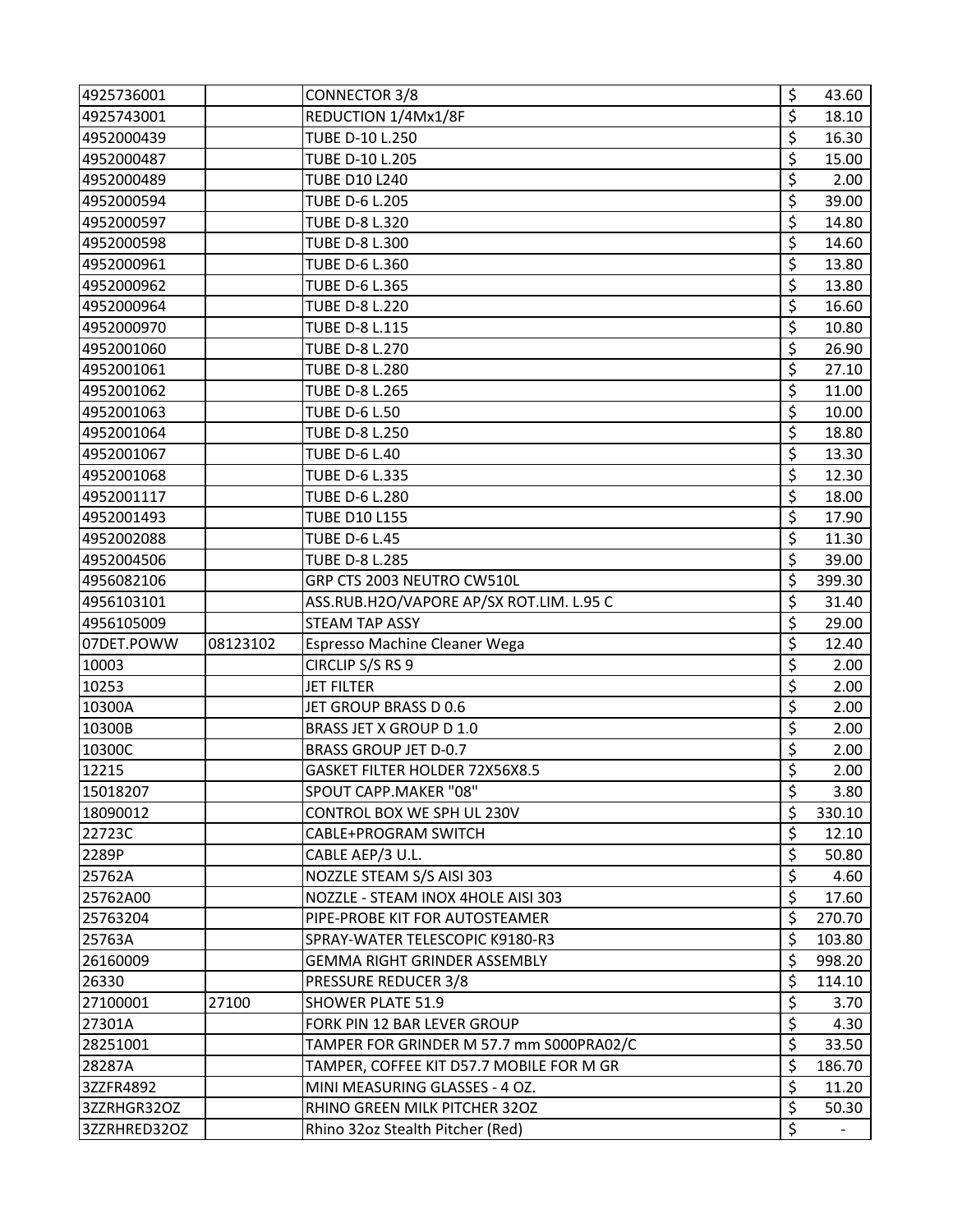| 3ZZZK13B    |         | <b>BLACK DIGITAL SCALE ZK013-B</b>          | \$                       | 26.30      |
|-------------|---------|---------------------------------------------|--------------------------|------------|
| 4656100R    |         | ASSEMBLY WATER/STEAM TAP                    | \$                       | 43.20      |
| 4656100R    |         | ASSEMBLY WATER/STEAM TAP                    | \$                       | 2.20       |
| 4656104R    |         | STEAM/H20 TAP UNIT BODY                     | \$                       | 43.10      |
| 4656150     | 4956150 | Anti-eddy valve V.A.R.                      | \$                       | 11.10      |
| 4662002214A |         | <b>BOILER SERVICES D-158 8 LT</b>           | \$                       | 431.00     |
| 4683200012R |         | STEAM LEVER TAP UPDATE RIGHT                | \$                       | 190.70     |
| 4683200013R |         | STEAM LEVER TAP UPDATE LEFT                 | \$                       | 219.00     |
| 4683270022R |         | FILTERHOLDER 1 CUP d.58                     | \$                       | 66.70      |
| 4683300004R |         | <b>CAPPUCCINO MAKER KIT D-6</b>             | \$                       | 159.10     |
| 4925743002  |         | REDUCTION 1/4Fx1/8M                         | \$                       | 17.80      |
| 56900580    |         | <b>ASSY FRONT PANEL SAE2</b>                | \$                       | 324.80     |
| 80103000R   |         | KIT GAS 1GR GLORIA AL/EXTRACTABLE SIT IN    | \$                       | 517.20     |
| 80103001R   |         | KIT GAS 2GR GLORIA AL/EXTRACTABLE SIT IN    | \$                       | 478.40     |
| 80103002R   |         | KIT GAS 3GR GLORIA EXTRAC. INOX/L           | \$                       | 486.70     |
| 80106000R   |         | KIT GAS 2GR RAPALLO                         | \$                       | 451.90     |
| 83010014R   |         | KIT SERVICE HYBRID                          | \$                       | 1.00       |
| 83010038R   |         | MINI SVC KIT HYBRID CAPP                    | \$                       | 2.00       |
| 83010039R   |         | HYBRID MAJOR SERVICE KIT                    | \$                       | 769.30     |
| 83010042R   |         | 2 YEARS KIT HYBRID                          | \$                       | 1.00       |
| 83010044R   |         | MINI SVC KIT HYBRID NO CAPP                 | \$                       | 2.00       |
| 83010045R   |         | MAJOR SVC KIT HYBRID NO CAPP                | \$                       | 2.00       |
| 83010046R   |         | 2 YEARS KIT HY SENZA CAPPU                  | \$                       | 1.00       |
| 83150003R   |         | DISTANCE PIECE + COFFEE SPOUT               | \$                       | 21.20      |
| 83150004R   |         | SLIDING BLOCK + SLIDING KNOB                | \$                       | 18.30      |
| 83150005R   |         | SPOUT COFFEE/CAPP. KIT                      | \$                       | 277.60     |
| 83150028R   |         | STEAM TAP KNOB                              | \$                       | 25.10      |
| 83150029R   |         | <b>WATER TAP KNOB</b>                       | $\overline{\mathsf{S}}$  | 25.20      |
| 83180011R   |         | TOUCHPAD KIT SAE GLORIA                     | \$                       | 77.10      |
| 83180018R   |         | SETTANTA TOUCHPAD KIT                       | \$                       | 75.80      |
| 83180020R   |         | <b>TOUCHPAD KIT SME</b>                     | \$                       | 80.00      |
| 83180078R   |         | DISPLAY TFT PRY-09 TS                       | \$                       | 633.40     |
| 83180082R   |         | PRINTED CIRCUIT DISPLAY                     | Ś                        | 587.20     |
| 8318104R    |         | SWITCH MAIN ON/OFF COMMUTATOR A20.12 BREMAS | \$                       | 64.80      |
| 8318105R    |         | KIT COMMUTATOR BREMAS A32.12                | \$                       | 92.00      |
| 8318206R    |         | MAIN POWER SWITCH ARG 3&4 GRP CA0250002.    | \$                       | 45.10      |
| 8318253R    |         | MICRO SWITCH CROUZET                        | \$                       | 20.90      |
| 8318559009R |         | LED POWER UNIT 3W                           | \$                       | 81.70      |
| 83200000R   |         | THERMOSTAT KIT, EGO CMA/ W MODELS           | \$                       | 131.20     |
| 83200001R   |         | THERMOSTAT KIT, EGO SIBILLA MODELS          | \$                       | 146.80     |
| 83210010R   |         | WARNING LIGHT KIT GREEN 21011               | \$                       | 15.00      |
| 83250007R   |         | 2 CUPS POD ADAPTOR KIT                      | \$                       | 70.20      |
| 83260000R   |         | <b>GROUP MY RIGHT 24V</b>                   |                          | \$2,198.40 |
| 83260001R   |         | <b>GROUP MY LEFT 24V</b>                    |                          | \$2,567.10 |
| 83260016R   |         | KIT COUPLING MOTOR-PUMP                     | \$                       | 17.20      |
| 83260054R   |         | <b>GEAR PUMP KIT</b>                        | \$                       | 774.40     |
| 8326125015R |         | <b>RIGHT GROUP HYBRID</b>                   | \$                       | 5.50       |
| 8326125016R |         | L.GROUP + SPOUT CAPP MAKER                  | \$                       | 5.50       |
| 8326125017R |         | L.GROUP DOUBLE GRINDER + SPOUT CAPP MAKE    | $\overline{\mathcal{S}}$ | 5.50       |
| 8326125018R |         | R. GROUP DOUBLE GRINDER + SPOUT CAPP MAK    | $\zeta$                  | 5.50       |